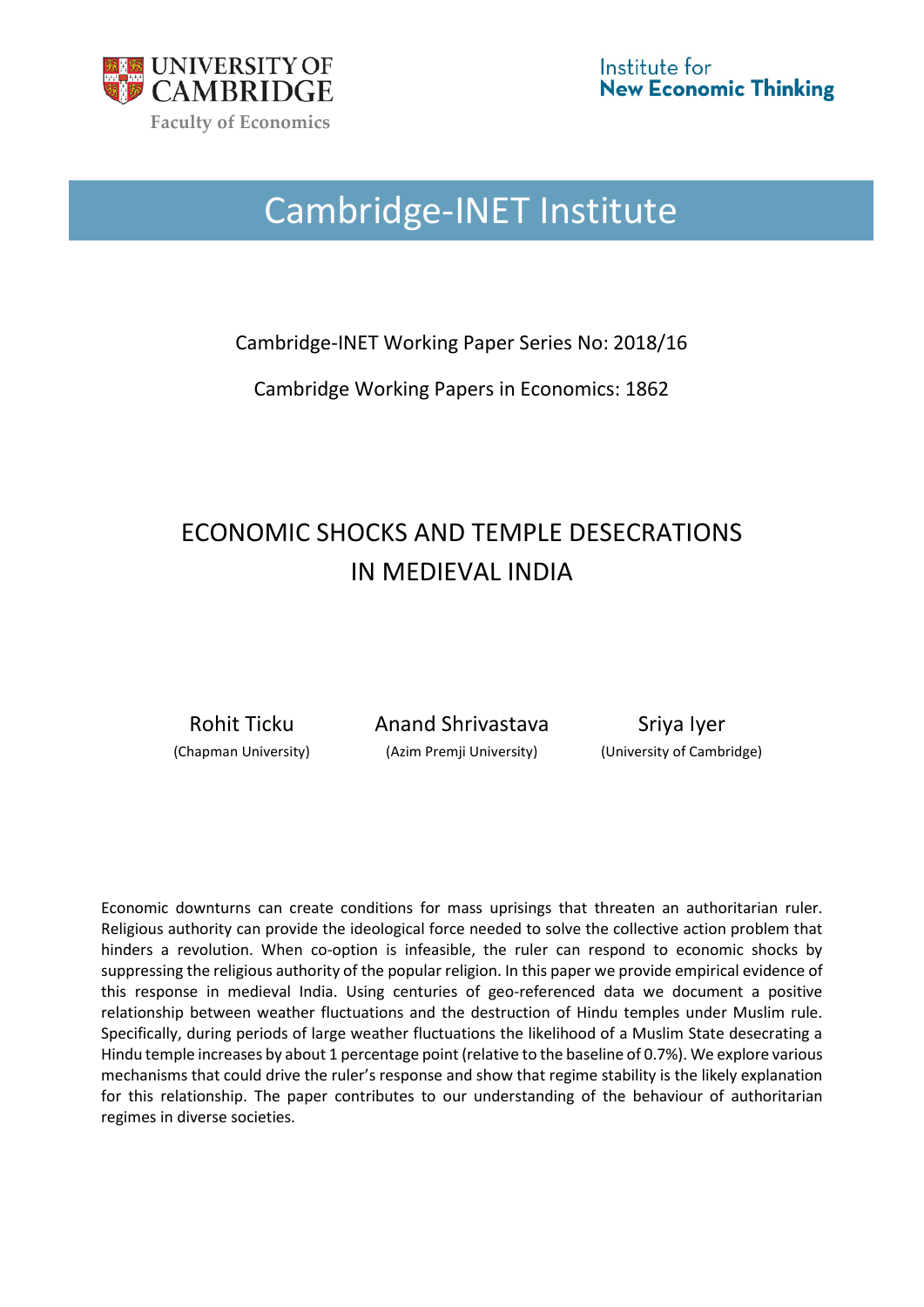# Economic Shocks and Temple Desecrations in Medieval India\*

Rohit Ticku<sup>\*</sup> Anand Shrivastava<sup>‡</sup> Sriya Iyer<sup>§</sup>

October 2018

#### **Abstract**

Economic downturns can create conditions for mass uprisings that threaten an authoritarian ruler. Religious authority can provide the ideological force needed to solve the collective action problem that hinders a revolution. When co-option is infeasible, the ruler can respond to economic shocks by suppressing the religious authority of the popular religion. In this paper we provide empirical evidence of this response in medieval India. Using centuries of geo-referenced data we document a positive relationship between weather fluctuations and the destruction of Hindu temples under Muslim rule. Specifically, during periods of large weather fluctuations the likelihood of a Muslim State desecrating a Hindu temple increases by about 1 percentage point (relative to the baseline of 0.7%). We explore various mechanisms that could drive the ruler's response and show that regime stability is the likely explanation for this relationship. The paper contributes to our understanding of the behaviour of authoritarian regimes in diverse societies.

**Keywords:** Religious repression, Regime stability, Weather shocks, Temple desecration.

#### **JEL Classification:** D74; N35; N45.

†**Corresponding Author.** Institute for the Study of Religion, Economics and Society, Chapman University, 338 N. Glassell, Orange, CA 92866, USA. Email: ticku@chapman.edu. Tel: +1 (714) 516-4679.

‡ School of Liberal Studies, Azim Premji University, Bengaluru, 560100.

<sup>\*</sup>We thank Emmanuelle Auriol, Nicolas Berman, Theresa Finley, Julia Cajal Grossi, Larry Iannaccone, Rahul Mukherjee, Jared Rubin, Julia Seiermann, Lore Vandewalle, Carolyn Warner and the participants at the Association for the Study of Economics Religion and Culture (ASREC) conference, Economic History Association (EHA) meeting, Institute for the Study of Religion, Economics and Society (IRES) graduate workshop, the Political Economy workshop at the Indian Institute of Management Bangalore, and The Graduate Institute seminars for their useful suggestions. Any errors are attributable to the authors.

<sup>§</sup>University of Cambridge Faculty of Economics, Sidgwick Ave, Cambridge, CB3 9DD.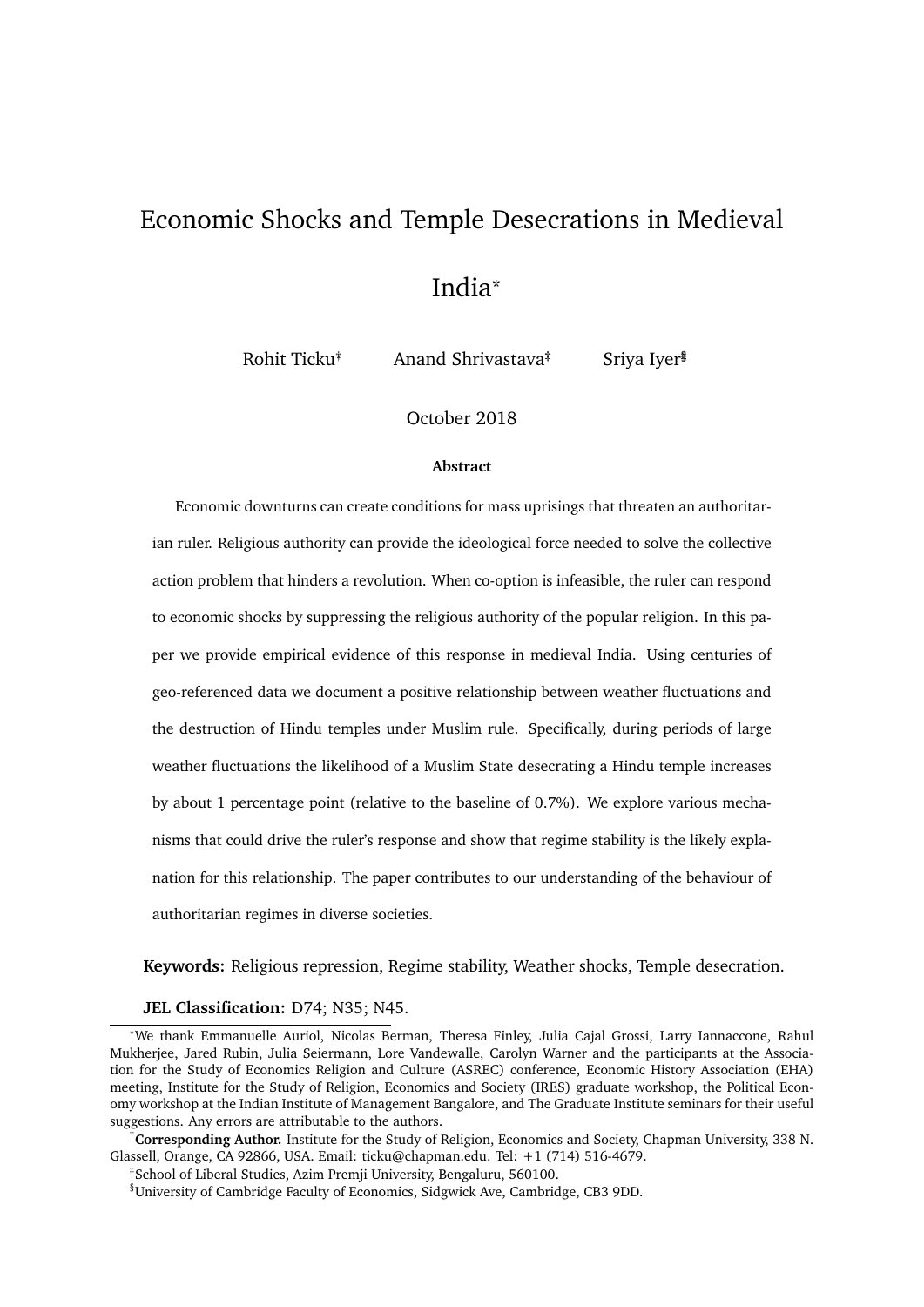# **1 Introduction**

Economic downturns can threaten an authoritarian ruler's hold over power by creating condi-tions for mass uprising [\(Acemoglu and Robinson,](#page-34-0) [2001,](#page-34-0) [2005;](#page-34-1) Brückner and Ciccone, [2011\)](#page-35-0). A number of studies find that adverse weather shocks can create economic downturns that in turn lead to political instability. [Aidt and Leon](#page-34-2) [\(2016\)](#page-34-2) show that drought increased the intensity of riots in sub-Saharan Africa forcing the elite to extend democratic concessions. [Berger and](#page-35-1) [Spoerer](#page-35-1) [\(2001\)](#page-35-1) point out the strong link between poor economic conditions and the European revolutions of 1848.

When such a negative economic shock hits a society, religious authority becomes crucial as it can provide the ideological force to solve the collective action problem that hinders a revolution [\(Aldashev, Platteau, and Sekeris,](#page-34-3) [2013;](#page-34-3) [Auriol and Platteau,](#page-34-4) [2017a\)](#page-34-4). Hence, during economic downturns the ruler has an incentive to co-opt the religious authority to avoid a successful revolt [\(Chaney,](#page-35-2) [2013;](#page-35-2) [Rubin,](#page-39-0) [2017\)](#page-39-0). The cost of co-option however increases with the distance between the religion of the ruler and that of the religious authority of the masses [\(Auriol and](#page-34-5) [Platteau,](#page-34-5) [2017b\)](#page-34-5). When the cost of co-option is too high the ruler is more likely to engage in religious repression to prevent a successful rebellion. While there is empirical evidence of cooption strategies [\(Chaney,](#page-35-2) [2013\)](#page-35-2), we lack empirical evidence on the use of religious repression as a state maintenance strategy.

This paper examines these interactions in the case of medieval South Asia. We show a positive relationship between weather fluctuation and the destruction of Hindu temples under Muslim rule, using a newly compiled dataset on medieval India that spans over five centuries. The probability of temple desecration under Muslim rule more than doubled during the period of large weather fluctuations. Our results suggest that these desecrations could be the rulers' response to a perceived threat to regime stability due to the possibility of a revolt resulting from the economic shocks caused by these weather fluctuations.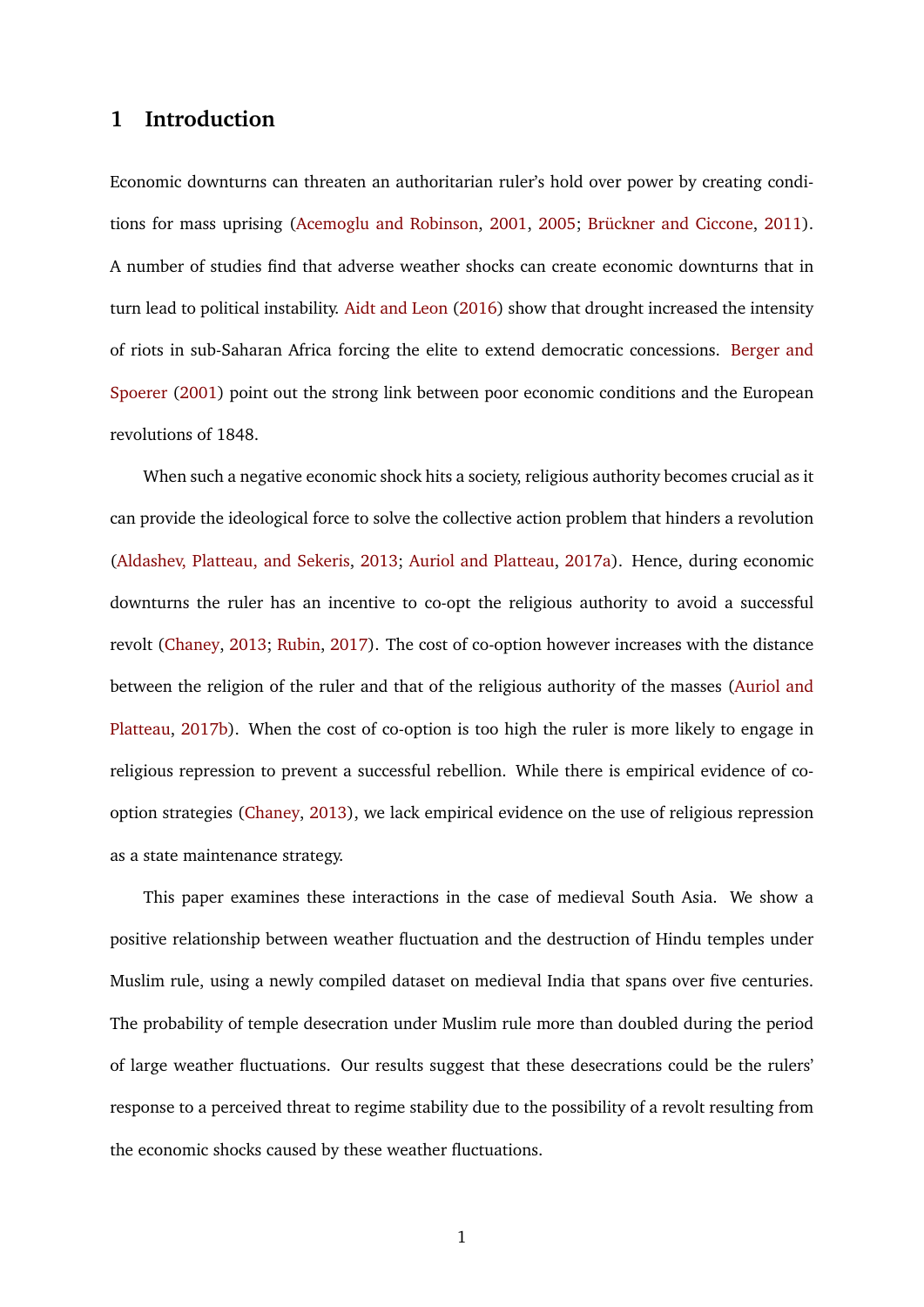For example, we show that the likelihood of temple desecration was diminished in locations with high soil fertility during periods of large weather fluctuation. This is in line with evidence that better soil quality reduces the negative effect of weather fluctuations on agricultural productivity [\(Malik and Temple,](#page-37-0) [2009;](#page-37-0) [Porter and Semenov,](#page-38-0) [2005\)](#page-38-0). Locations with better soil quality would therefore be less likely to observe social unrest during periods of large weather fluctuations, and hence would be less likely to be a target for temple desecration.

Next, we show that older Muslim States were less likely to desecrate a Hindu temple during periods of large weather fluctuations. This is plausibly because older Muslim States had stronger military capacity and therefore were less vulnerable to mass uprising. Older States were also more likely to possess the fiscal capacity to offer policy concessions during low harvest periods [\(Moreland,](#page-38-1) [2011\)](#page-38-1), thereby reducing the threat of mass rebellion. A Muslim ruler's duration in power was also negatively related to the likelihood of temple desecration during periods of large weather anomalies. This is in line with historical evidence that Indo-Muslim rulers were more likely to experience challenges to their authority at the onset of their tenure [\(Faruqui,](#page-36-0) [2012\)](#page-36-0).

Our research also weighs in against some of the alternative explanations. For example, we show that Muslim States were no more likely to desecrate wealthier temples under their rule. This result casts doubt on the explanation that Muslim States plundered Hindu temples for their wealth, following a shock to their tax revenue. We also show that weather fluctuations did not increase the intensity of Hindu-Muslim battles. This weighs against the explanation that weather fluctuations increased the intensity of inter-state conflict [\(Iyigun, Nunn, and Qian,](#page-37-1) [2017\)](#page-37-1), which resulted in higher collateral damage in the form of temple desecration.

Finally, we show that a Muslim State's battle victory over a Hindu State did not affect the likelihood of temple desecration. This weighs against the hypothesis that Muslim States were more likely to desecrate temples during state expansion through battle victory against the Hindu State [\(Eaton,](#page-36-1) [2000\)](#page-36-1). Instead, we find that a Muslim State was more likely to desecrate a temple in a newly conquered territory, when the likelihood of mass upheaval was particularly high due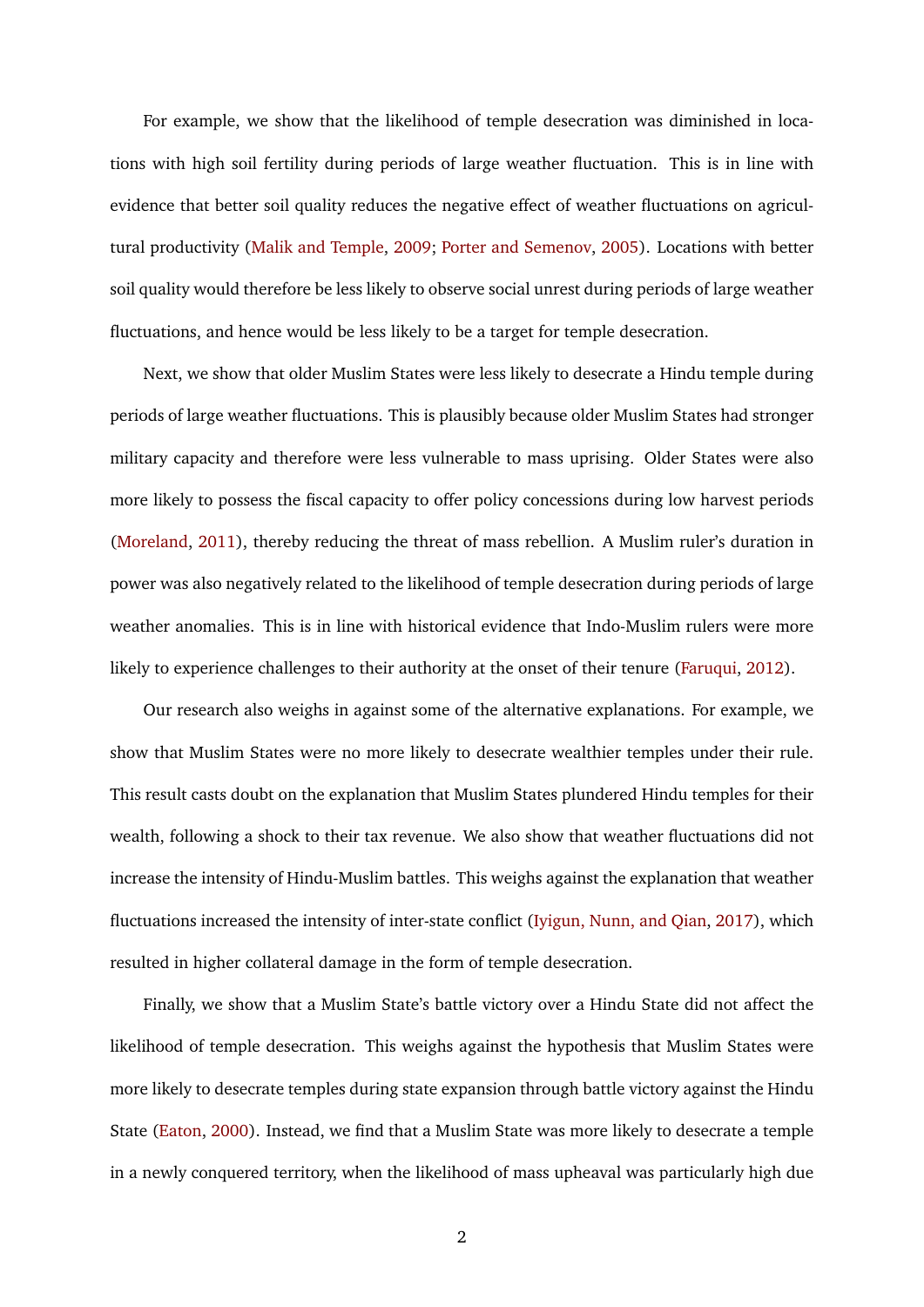to large weather fluctuations.

This study contributes to different strands of literature. Our primary contribution is to the literature on the economic origins of regime transition [\(Acemoglu and Robinson,](#page-34-0) [2001,](#page-34-0) [2005\)](#page-34-1). A growing subset of this literature has focused on the role of religion in maintaining authoritarian rule [\(Aldashev, Platteau, and Sekeris,](#page-34-3) [2013;](#page-34-3) [Auriol and Platteau,](#page-34-4) [2017a,](#page-34-4)[b;](#page-34-5) [Chaney,](#page-35-2) [2013;](#page-35-2) [Rubin,](#page-39-1) [2011,](#page-39-1) [2017\)](#page-39-0). Our study is closest to [Chaney](#page-35-2) [\(2013\)](#page-35-2) who documents an increase in the political influence of the head judge (religious authority) as well as higher spending on religious structures (co-option) following Nile shocks in medieval Egypt. The relationship is however predicated on the ruler and the masses having a common religious preference. Our work is different because we provide empirical evidence on the use of religious repression as a state maintenance strategy when the ruler *differs* in his religious beliefs to the masses.

We add to the literature that assesses the role of economic shocks on weather and conflict in pre-modern societies [\(Anderson, Johnson, and Koyama,](#page-34-6) [2017;](#page-34-6) [Fenske and Kala,](#page-36-2) [2015;](#page-36-2) [Os](#page-38-2)[ter,](#page-38-2) [2004;](#page-38-2) [Waldinger,](#page-39-2) [2015\)](#page-39-2). [Anderson, Johnson, and Koyama](#page-34-6) [\(2017\)](#page-34-6) in particular show that weather shocks increased the persecution of Jews in medieval Europe by dampening agricultural productivity. In their framework, an extractive society maintains a weak tolerance for its minorities. Negative economic shocks lead to an unraveling of this tolerance, leading to greater persecution of the minority. In their analysis repression can be carried out either by the state or the majority group. In contrast, our findings focus exclusively on state repression in response to negative weather shocks.

We add to a small but upcoming literature that studies religion, politics and conflict in historical or contemporary setting [\(Iyer,](#page-37-2) [2016,](#page-37-2) [2018\)](#page-37-3). These studies provide a conceptual framework to understand the salience of religion across different time periods [\(Becker and Woess](#page-35-3)[mann,](#page-35-3) [2009;](#page-35-3) [Iyigun,](#page-37-4) [2008;](#page-37-4) [Michalopoulos, Naghavi, and Prarolo,](#page-38-3) [2017\)](#page-38-3). We contribute to the empirical literature on the economic and political history of India, which has mainly focused on the institutional aspects of the colonial era [\(Banerjee and Iyer,](#page-34-7) [2005;](#page-34-7) [Broadberry, Custodis, and](#page-35-4)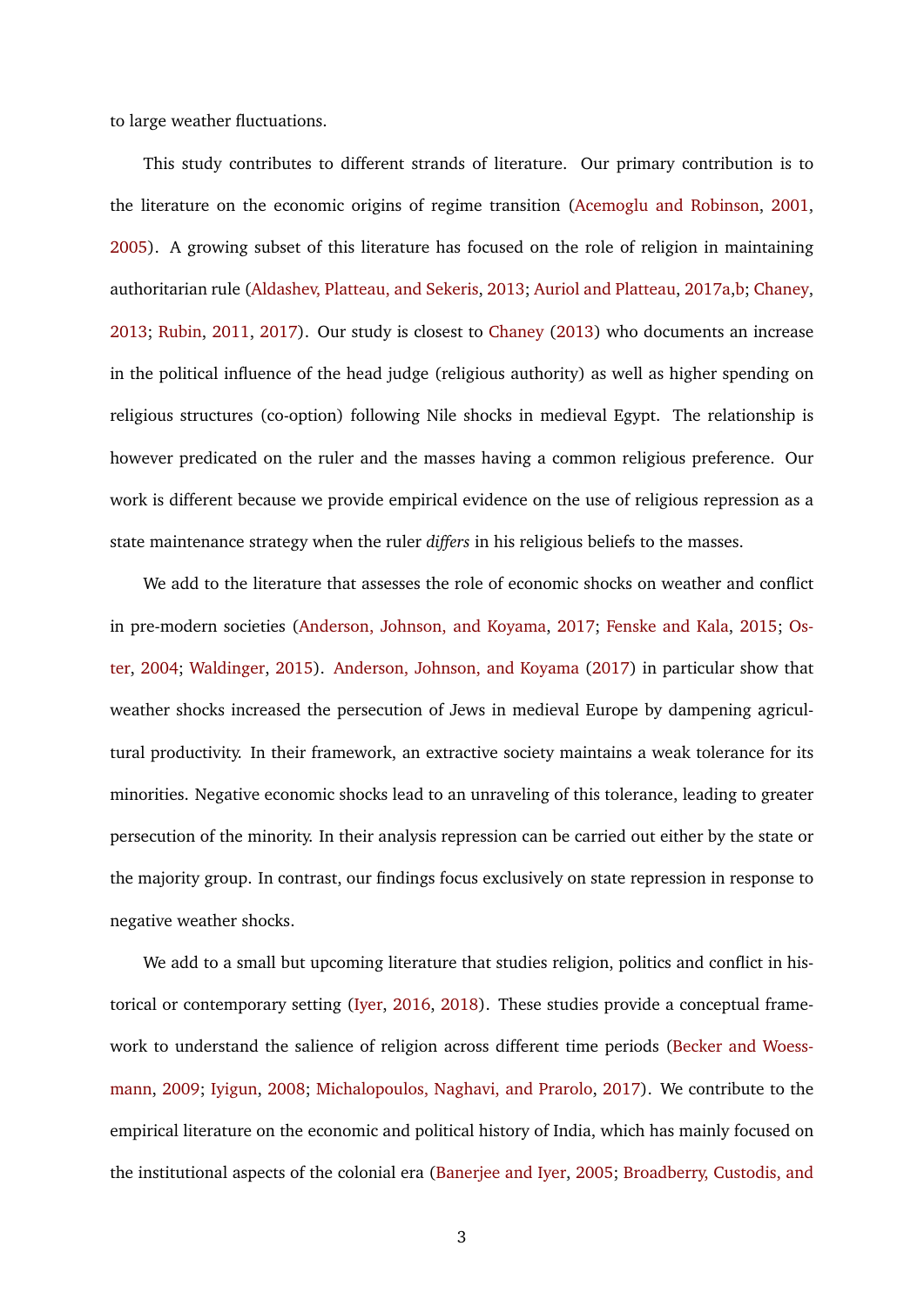[Gupta,](#page-35-4) [2015;](#page-35-4) [Chaudhary,](#page-35-5) [2009;](#page-35-5) [Chaudhary, Gupta, Roy, and Swamy,](#page-35-6) [2015;](#page-35-6) [Kuran and Singh,](#page-37-5) [2013;](#page-37-5) [Roy,](#page-39-3) [2016;](#page-39-3) [Verghese,](#page-39-4) [2016\)](#page-39-4). This is primarily because pre-colonial history suffers from a dearth of systematic event records [\(Bayly,](#page-34-8) [1985\)](#page-34-8). Our study uses a newly compiled dataset to systematically address the question of inter-religious competition in pre-colonial South Asia.<sup>[1](#page-5-0)</sup> To that end, our work is also a new contribution to the economics of religion in medieval South Asia.

Finally, our work adds new insight to studies of the destruction of cultural or religious sites, a phenomena that is observed across cultures and at different time periods. A subset of this literature focuses on the cultural explanations for such conflict [\(Huntington,](#page-36-3) [1997\)](#page-36-3). According to the cultural hypothesis, religious affiliations have stable characteristics that might be in conflict, leading to outcomes such as the destruction of religious or cultural sites. Religious scholarship widely attributes the desecration of sacred sites to the aversion for imagery among the Abrahamic traditions [\(Morgan,](#page-38-4) [2003\)](#page-38-4). The practice of 'iconoclasm' or image-breaking assumes greater significance in Islam as it is often connected to the removal of idols from the Ka'ba in Mecca. Recent incidents ranging from the desecration of the Bamiyan Buddhas by the Taliban in 2001, to the ravaging of several religious and cultural sites by the Islamic State in Iraq and Syria, are presented to highlight this connection.

Another set of studies focus on political drivers and argue that such desecrations have been observed at various times in history and committed by regimes with various ideological moorings. For every site that was destroyed during the Calvinist reformation in Switzerland or during the Wahhabi attacks on the early Islamic heritage in the 18th century, we have examples of iconoclasm carried out by the secular regimes during the French revolution or during the Cultural Revolution in China [\(Noyes,](#page-38-5) [2013;](#page-38-5) [Reinders,](#page-38-6) [2004\)](#page-38-6). A common thread running through all these cases is that the destruction of incumbent religious and cultural institutions goes hand in hand with the process of state building [\(Noyes,](#page-38-5) [2013\)](#page-38-5). Desecration of religious or cultural

<span id="page-5-0"></span> $1$ In contrast to our study, [Jha](#page-37-6) [\(2013\)](#page-37-6) uses inter-ethnic competition in medieval India as a determinant of modern day outcomes.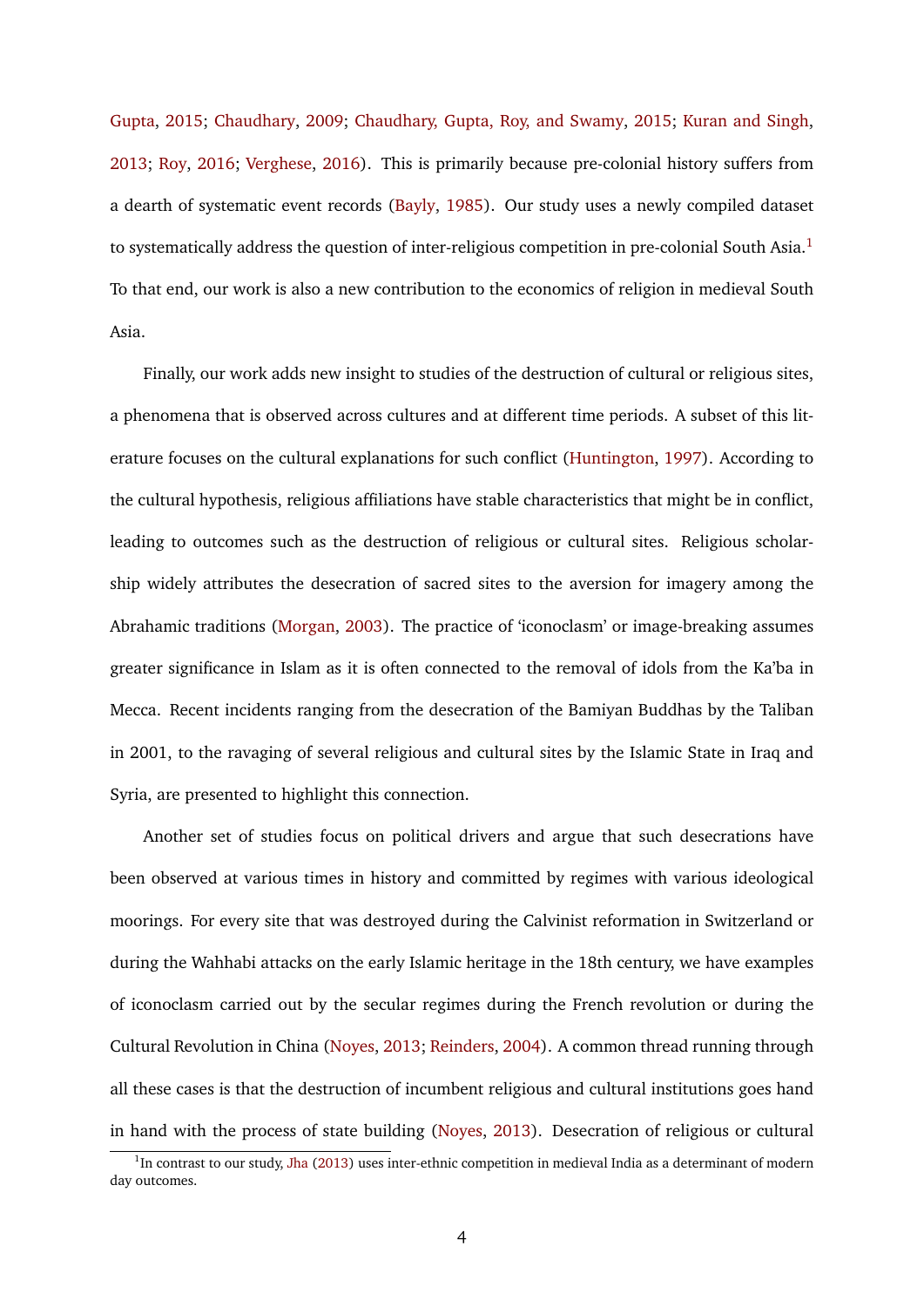sites is therefore a part of the coercive process through which states emerge [\(Olson,](#page-38-7) [1993;](#page-38-7) [Tilly,](#page-39-5) [1985;](#page-39-5) [Weber,](#page-39-6) [1965\)](#page-39-6). We bring new intuition to this literature by showing that economic shocks can disrupt the political equilibria which leads to the destruction of sites of cultural or religious significance.

The rest of the paper is organized as follows. We present the historical background in Section [2.](#page-6-0) We discuss the dataset in Section [3](#page-9-0) followed by the empirical specification and results in Section [4.](#page-13-0) We address the plausible explanations of the results in Section [5](#page-17-0) and discuss our main findings in Section [6.](#page-28-0) We perform a battery of robustness checks in Section [7.](#page-30-0) Section [8](#page-32-0) concludes.

# <span id="page-6-0"></span>**2 Historical Backround**

#### **2.1 Agrarian System under Medieval Muslim Rule**

The emergence of medieval Muslim polities in the 12th century created a new ruling class and changed the pattern of surplus extraction [\(Habib,](#page-36-4)  $1983$ ).<sup>[2](#page-6-1)</sup> The center shifted from the countryside to the town, which was driven by Islam's urban orientation [\(Habib,](#page-36-4) [1983\)](#page-36-4). Urban growth rested mainly on the ruling elite's capacity to extract agrarian surplus. To maximize rent extraction the early Muslim States introduced a consolidated land-tax system (Kharaj) which replaced a host of taxes and cesses claimed by the previous Hindu aristocracy.

The state however preserved the inherited structure of rural society and used it for collecting land taxes. This was a sort of compromise where the erstwhile Hindu aristocracy (this class came to be known formally as Zamindars in the Mughal period) were accorded certain hereditary rights over the territory they controlled and allowed to maintain armed retainers. In return these erstwhile aristocrats were obliged to collect taxes on behalf of the king and provide military assistance when needed [\(Habib,](#page-36-4) [1983\)](#page-36-4).

<span id="page-6-1"></span><sup>&</sup>lt;sup>2</sup>Nobility records from the reign of Mughal king Akbar, who is famous for building alliances with Hindu Rajput kings, suggest that their religious and ethnic composition was pre-dominantly Muslim and particularly of non-Indian descent [\(Khan,](#page-37-7) [1968\)](#page-37-7).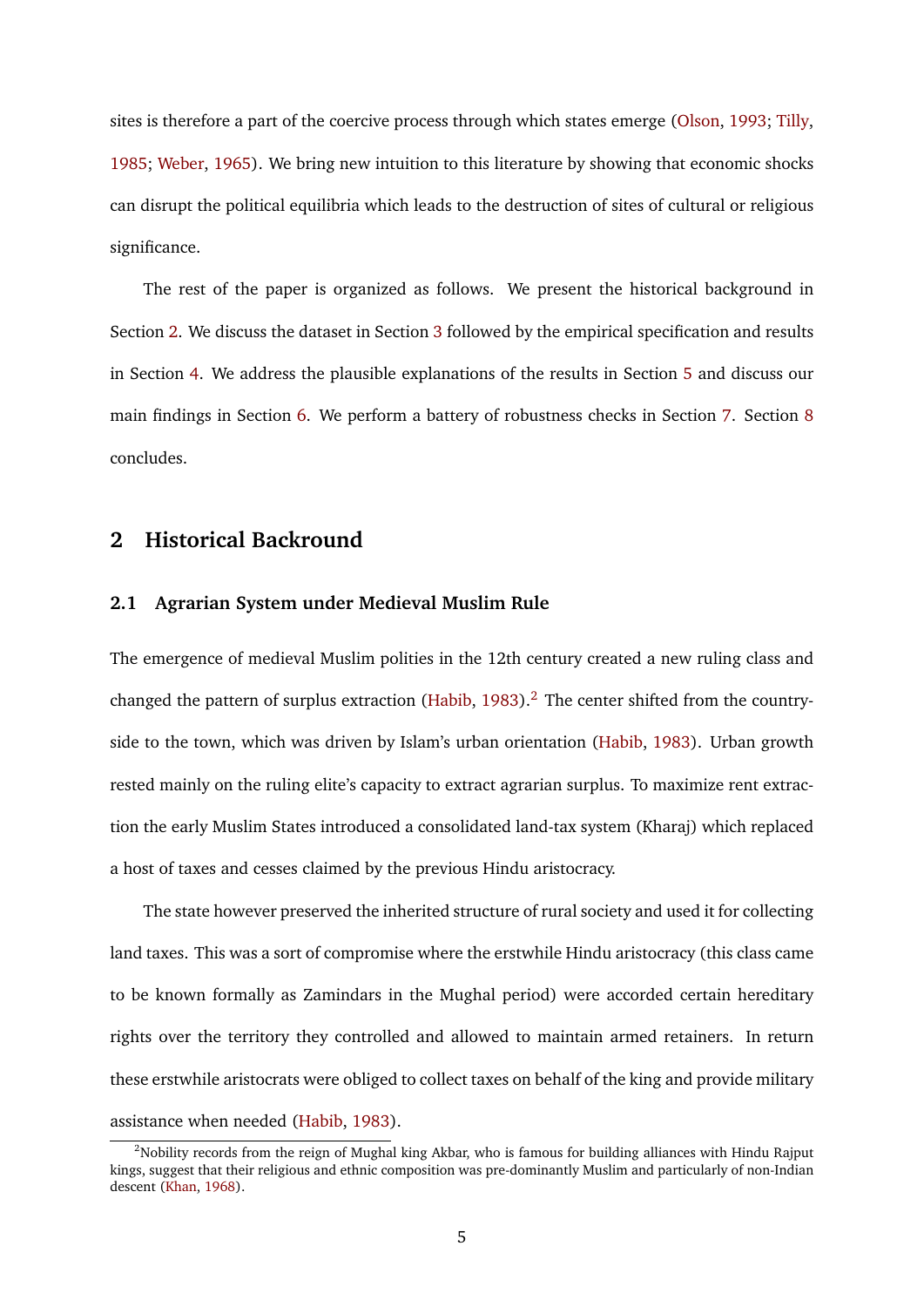The Zamindar was not the only type of intermediate class to emerge. In areas where the Zamindari class did not exist (raiyati), the state mobilized caste driven social stratification among the peasants.<sup>[3](#page-7-0)</sup> In these cases the village headman (Chaudhary) would act as a local representative of imperial authority [\(Rana,](#page-38-8) [1981\)](#page-38-8).

The medieval Muslim States essentially operated as a "decentralized polity" where the military as well as economic strength of the regime progressed from the bottom to the top [\(Gupta,](#page-36-5) [Ma, and Roy,](#page-36-5) [2016\)](#page-36-5). There was always a threat of rural resistance to the imposition of state power [\(Richards,](#page-39-7) [2004\)](#page-39-7). The peasants were armed and ready to abandon cultivation and fight when necessary. Their warriors responded to the calls for resistance from the Zamindars for common defense against external threats. Perhaps, the greatest threat to the state came from the Zamindars, who often fought against imperial agents seeking to collect taxes or tribute [\(Richards,](#page-39-7) [2004\)](#page-39-7). The state maintained this tenuous control over rural society through a sound intelligence system, efficient bureaucracy and a crushing response to rebellion [\(Gupta, Ma, and](#page-36-5) [Roy,](#page-36-5) [2016\)](#page-36-5).

#### **2.2 The Political and Economic Salience of Temples**

The building of monumental temples in stone for congregational worship had become a characteristic feature across the Indian subcontinent before the emergence of medieval Muslim States [\(Bakker,](#page-34-9) [1992\)](#page-34-9). The rise of these temple establishments went hand in hand with the growth of regional polities. In competition with rivals, Hindu rulers sought to erect the most splendid structures, the dimensions of which would reflect their political ambitions. Rulers, great and small, shared their sovereignty with the deities installed in the temple, the community of worship overlapping with the political community.

<span id="page-7-0"></span>In addition to monumental temple building, the royal cult involved gift-giving, in monetary

 $3$ This absence of Zamindari could be due to the destruction of older aristocracy or its inability to transform into the new intermediate class. It is also plausible that in some areas the class with the hereditary rights did not exist even in the pre-medieval period [\(Habib,](#page-36-4) [1983\)](#page-36-4).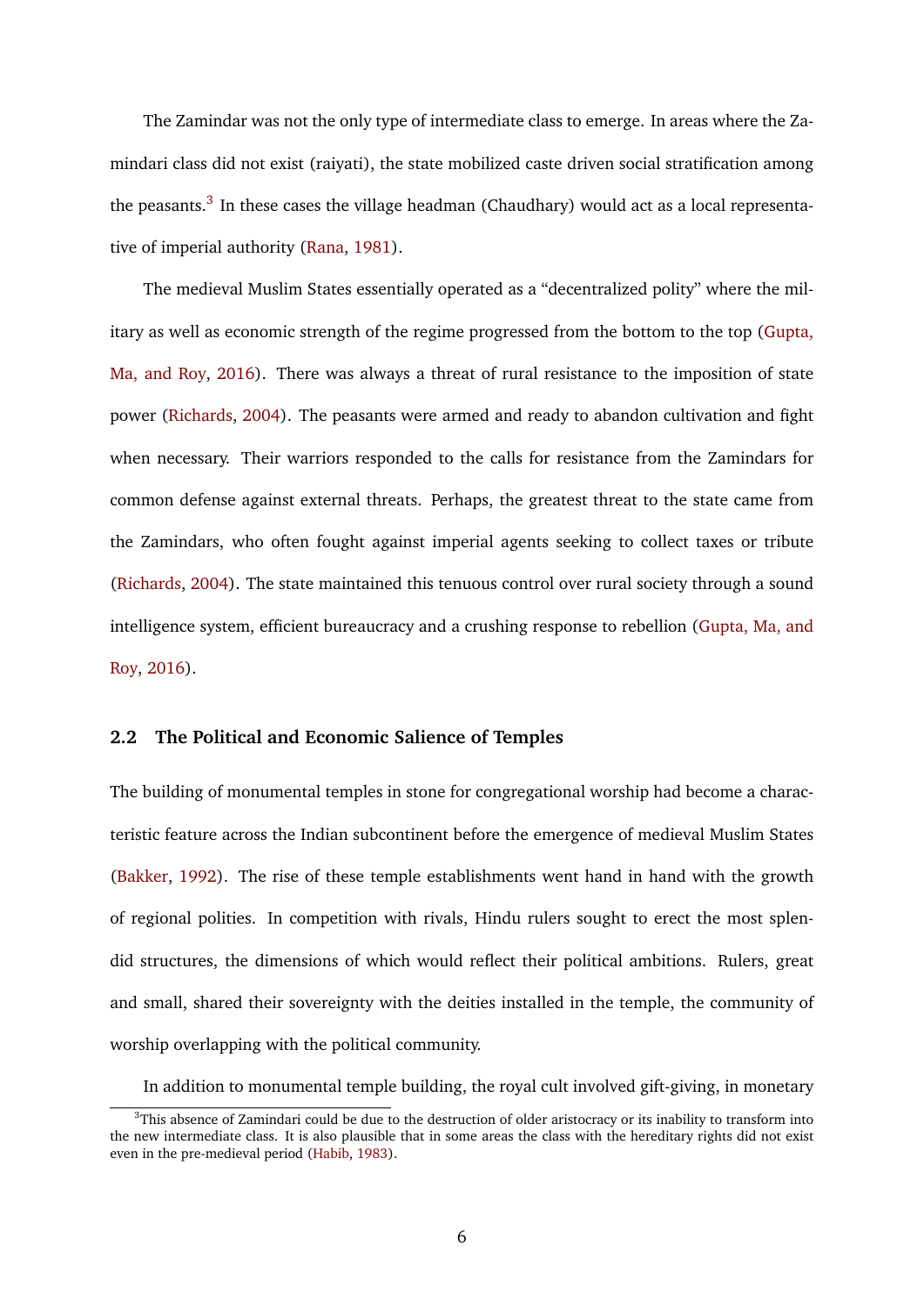form and land endowments, as a medium to acquire religious merit [\(Bakker,](#page-34-9) [1992\)](#page-34-9). The cult of sacred places also became prominent, creating centers of pilgrimage where religious rites such as sacred bathing or religious penance were performed [\(Bakker,](#page-34-9) [1992\)](#page-34-9).

Having possession of large grants made the temple influential in the economic sphere. Temples initiated agricultural activity on the endowed land [\(Stein,](#page-39-8) [1960\)](#page-39-8). Lands were leased out to cultivators in return for a share of their income. Monetary endowments were also funneled back into the economy. The temples regularly made loans to the villages for developmental work, such as irrigation investments and extended loans for commercial activity [\(Stein,](#page-39-8) [1960\)](#page-39-8).

#### **2.3 State Maintenance and Temple Desecrations**

Medieval Muslim polities thus emerged with a system of monumental temples and royal patronage in the background. Their emergence broke the intimate relationship between the ruler and the divine, and construction of grand temple complexes came to a halt in the areas that were conquered. According to historian André [Wink,](#page-39-9) "if the temples were not destroyed, patronage dried up, and few great temples were built in North India after thirteenth century".

Another historian Richard [Eaton](#page-36-1) suggests that the Muslim states pursued a policy of pragmatism towards the temples that lay in their annexed territories. The temples were treated as state property, generally protected, and on occasion resources were spent for their maintenance. For example, a Sanskrit inscription records that Muslim king Muhammad Bin Tughluq appointed Muslim officials to carry out repairs of a Shiva temples in 1326, thirteen years after having conquered that territory. Similarly, there is an example of Kashmiri ruler Sultan Shihab al-Din (1355-73) dissuading his minister from destroying Hindu and Buddhist temples to obtain sudden wealth.

However, this relationship of general tolerance and occasional patronage of temples was broken during periods of social conflict. The Indo-Muslim rulers were aware of the political salience of temples in according legitimacy to their patrons. Even when former Hindu aristocrats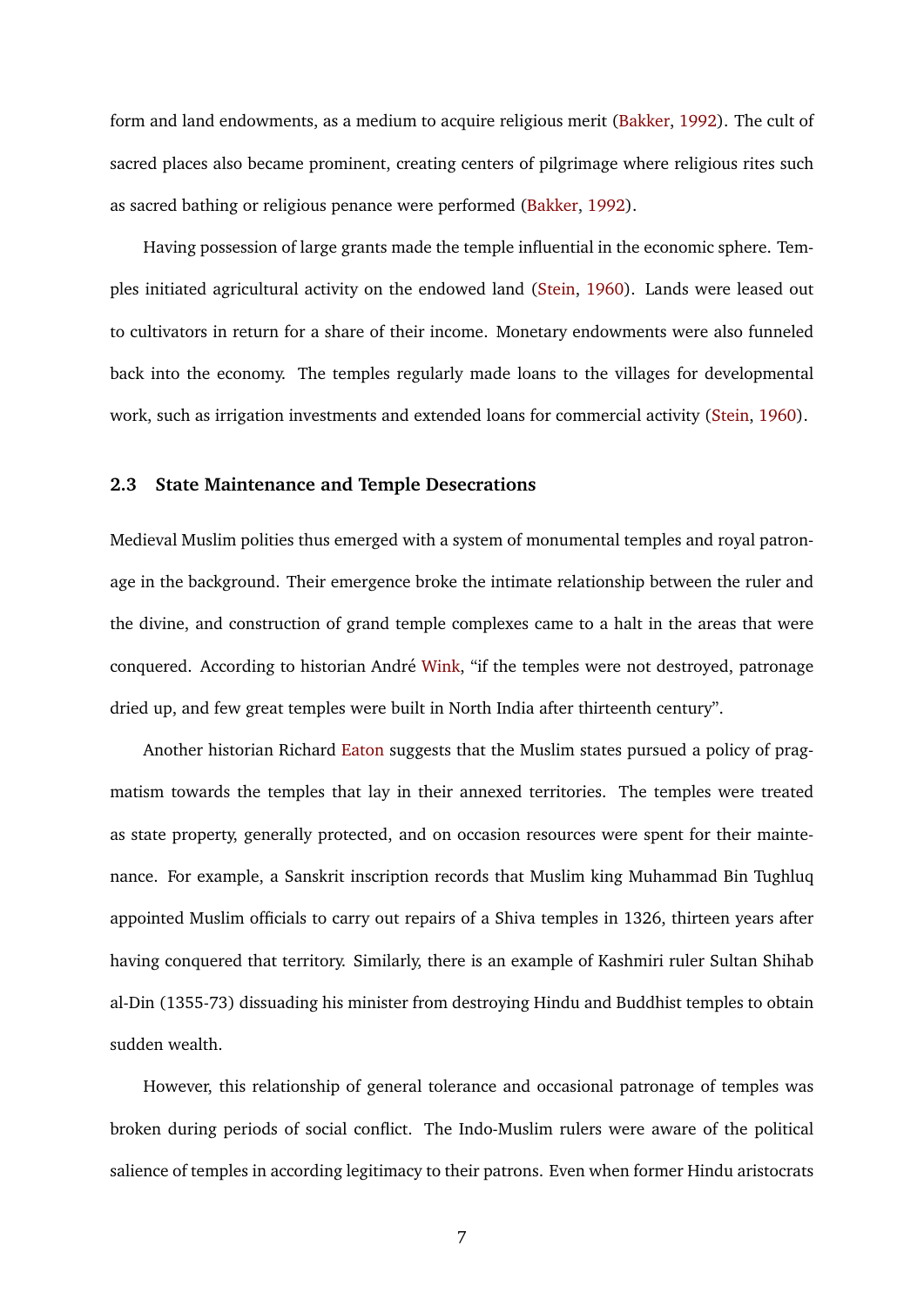or their descendants were assimilated into the Indo-Muslim State apparatus, there was always a threat that the temple's authority would be used for political mobilization [\(Eaton,](#page-36-1) [2000\)](#page-36-1). Therefore, when a non-Muslim officer engaged in open rebellion the state often desecrated the temple which was closely associated with that officer. For example, in 1478, when a garrison on the Andhra coast mutinied and killed the Governor the Sultan personally stormed the fort and destroyed its temple [\(Eaton,](#page-36-1) [2000\)](#page-36-1). Similarly, a widespread Zamindar led peasant uprising broke out in Mathura in 1669. After the leader of these rebellions was captured in 1670 the Mughal king ordered the destruction of the city's Keshava Deva temple and built an Islamic prayer structure on the site [\(Eaton,](#page-36-1) [2000\)](#page-36-1).

The evidence presented in this section suggests that the threat from political mobilization by temples increased during periods of social conflict. The Indo-Muslim State's equilibrium policy of tolerance towards temples was affected, increasing the probability of temple desecration. In the following sections, we investigate whether the data is consistent with this hypothesis.

# <span id="page-9-0"></span>**3 Data and Descriptive Statistics**

We embarked on a challenging data collection exercise to enable the empirical analysis. We began with the temple desecration dataset assembled by [Eaton](#page-36-1) [\(2000\)](#page-36-1) for the period 1192-1720 AD. However, we did not know all the temple locations that were considered by [Eaton](#page-36-1) [\(2000\)](#page-36-1) in compiling the data. We address this by creating a universe of medieval temple locations using maps of religious and cultural sites by [Schwartzberg, Bajpai, and Mathur](#page-39-10) [\(1992\)](#page-39-10). We also identified the territorial boundaries of various political units in this period using maps on medieval dynasties by [Schwartzberg, Bajpai, and Mathur](#page-39-10) [\(1992\)](#page-39-10). In addition we compiled data on medieval battles in India using two different chronological sources. Identification of exact location was done using Google API wherever necessary. In what follows we explain the data collection and describe the main variables.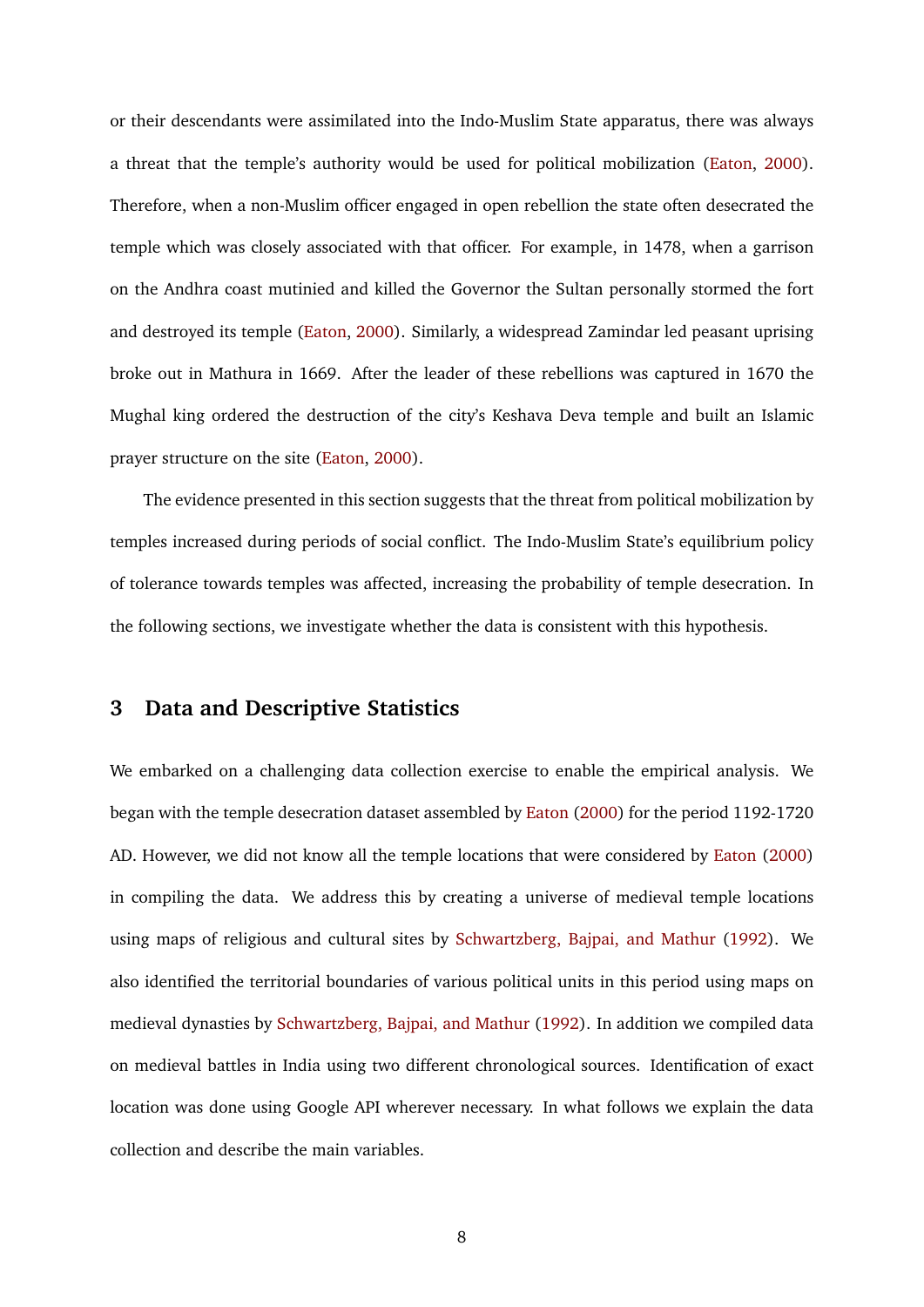#### **3.1 Temple Locations and Temple Desecrations**

Temple locations were obtained from maps on key religious sites by [Schwartzberg, Bajpai, and](#page-39-10) [Mathur](#page-39-10) [\(1992\)](#page-39-10). Two maps were available as reference for the given period. The first map cites key religious and cultural sites between 1200 and 1525 AD. The second map cites key religious and cultural sites from 1526 to 1707 AD. Superimposing these maps on the territorial maps of modern day India we were able to identify the temple locations and their coordinates. Overall, we were able to identify 140 temple locations for the first period and 75 temple locations for the second period.

Desecration events were coded from the dataset compiled by [Eaton](#page-36-1) [\(2000\)](#page-36-1). Relying on contemporary or near-contemporary epigraphic and literary sources, [Eaton](#page-36-1) identifies eighty incidents of desecrations "whose historicity is reasonably certain". The dataset provides information on the location and year of the desecration, as well as the characteristics of the perpetrator. Our sample of temple desecrations should be a lower bound for the actual number of desecrations. [Eaton](#page-36-1) strictly relies on evidence recorded in contemporary or near-contemporary epigraphic and literary evidence. Desecration instances codified at a later date are thus excluded. It is also plausible that some acts of desecrations were never recorded or their records did not survive [\(Eaton,](#page-36-1) [2000\)](#page-36-1).

We were able to match half of the desecrated temples with our sample of historical temple locations. To avoid losing observations we added the remaining half of the desecrated temples to the dataset of temple locations. We are thus able to have a more complete set of temples that were desecrated. But we cannot complete the set of temples that were not desecrated, which could bias our results upwards. To address this concern we will exclude the subset of temple desecrations that were not matched with the temple locations data in a robustness check in Table [A-3.](#page-45-0)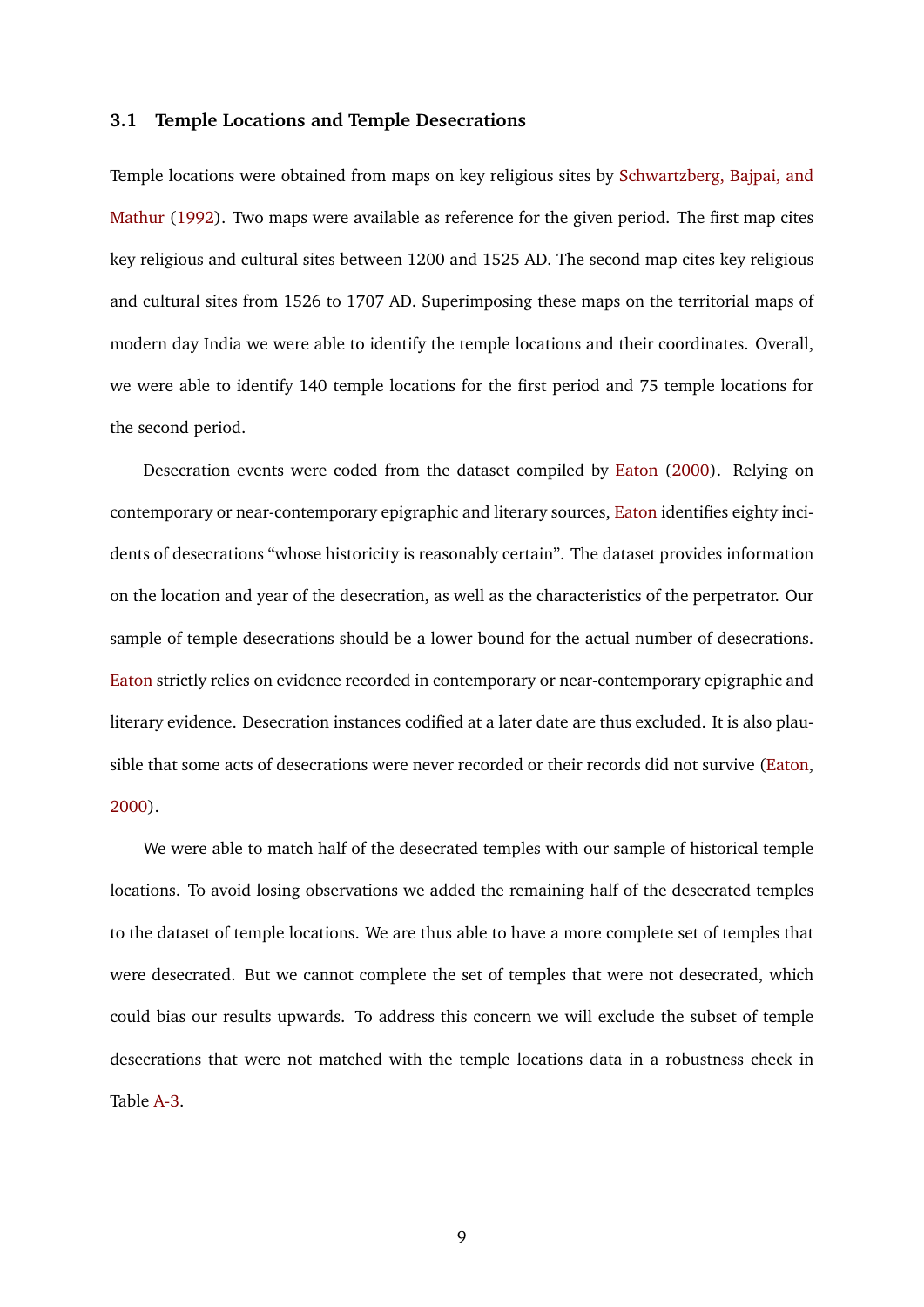#### **3.2 Temperature Deviation**

The temperature data is obtained from Mann et al. [\(2009\)](#page-37-8). The construction combines data from different paleoclimatic studies that calculated historical temperatures using data from different proxy indicators. These include tree rings, coral, ice core and other long instrumental records. The data have a global coverage and report the average annual temperature for five degree latitude by five degree longitude grids, and are available for each year from 500 to 1959 CE. The data accurately estimate decadal temperature averages but not for finer time periods [\(Iyigun, Nunn, and Qian,](#page-37-1) [2017\)](#page-37-1). Historical temperature data are reported as deviations, measured in degrees Celsius, from the 1961–1990 mean temperature. Using GIS we match the yearly temperature data for each temple location and then take the decadal deviation average.

#### **3.3 Polities**

Polities data was obtained from eleven maps on medieval polities, covering different time periods and regions from [Schwartzberg, Bajpai, and Mathur](#page-39-10) [\(1992\)](#page-39-10). We identified 51 polities which existed at some point during the medieval period in India. The polity maps were superimposed on the modern territorial map of India to identify their approximate political borders. By merging the geo-coded maps of polities and temple locations we were able to approximately identify the polity where a temple was located in a given decade.

We could not identify the corresponding polity for every temple location in a given period. This is partially due to the approximate matching of medieval maps with the modern day territorial map of India. Second, some of temple locations could have been within the confines of small polities that were not identified by [Schwartzberg, Bajpai, and Mathur](#page-39-10) [\(1992\)](#page-39-10). Finally, some Hindu temples were also located in remote locations such as mountain tops which could have been outside the territorial control of any State [\(Eck,](#page-36-6) [2012\)](#page-36-6).

Finally, we also collected supplementary information such as the religion of the State, the capital location, Muslim ruler characteristics such as the tenure of the ruler as well as the year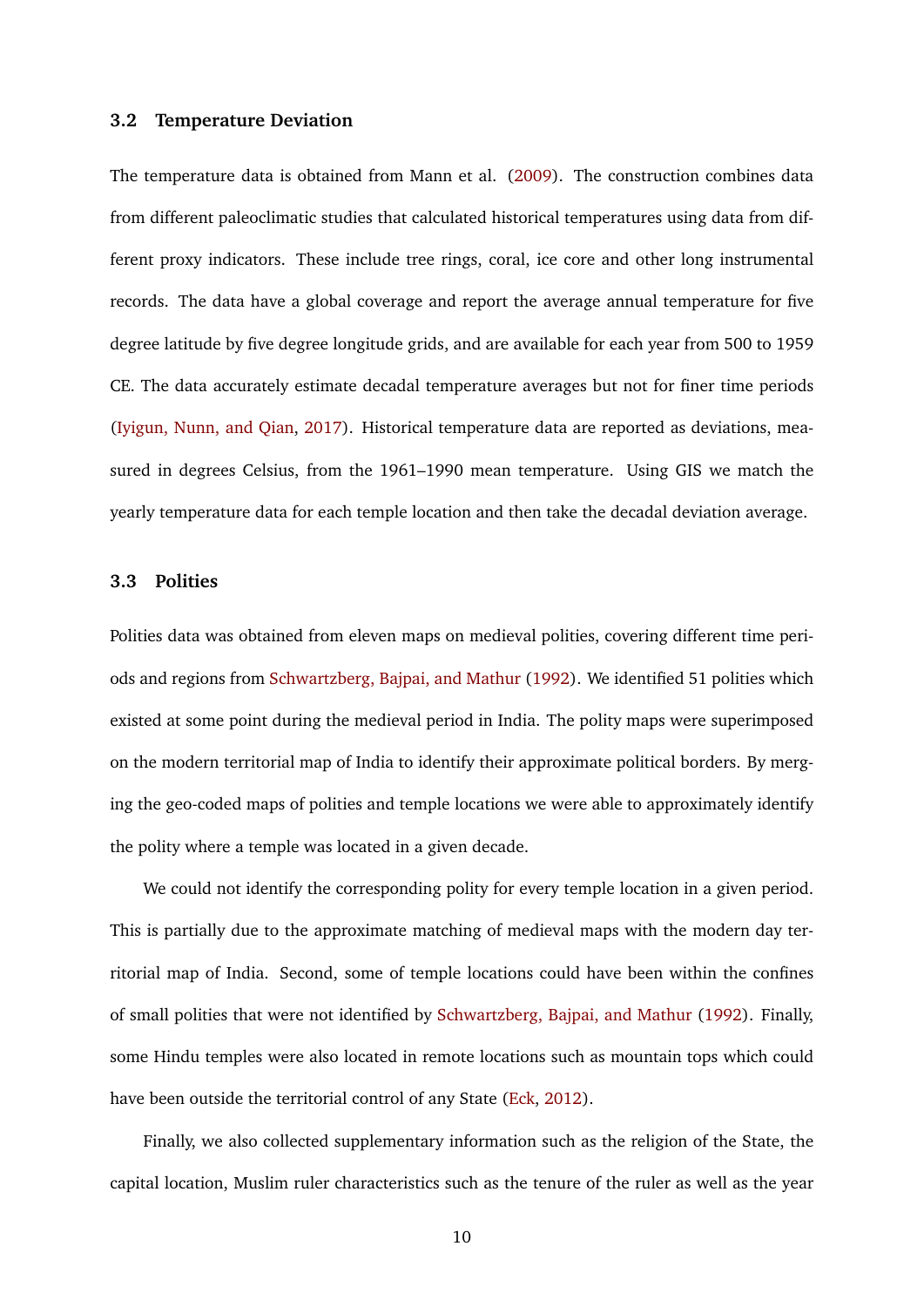when the polity collapsed.

#### **3.4 Battles**

The battles dataset is compiled from two different sources. Our primary source is [Jaques](#page-37-9) [\(2007\)](#page-37-9) which provides a description of about 8,500 battles across the world from antiquity till the 21st century. [Jaques](#page-37-9) [\(2007\)](#page-37-9) covers battles ranging from epic engagement that lasted weeks to skirmishes with a few dozen men to a side. From their descriptions we collated information such as the year and location of the battle, and identity of the battle participants. We supplemented this information by collecting data on the religion of each participant. To crosscheck our data we relied on another resource, [Narvane](#page-38-9) [\(1996\)](#page-38-9), which lists key battles in medieval India, particularly between the 15th and the 18th centuries.

Overall, we identified 223 battles for the given period. About 80% of these battles were identified in our primary, or primary as well as a secondary source. The remaining battle events were identified only in the secondary source. Of these battles about 60% involved at least one Muslim polity as a participant. Clearly, the medieval period was the pinnacle of Muslim state expansion.

We present the summary statistics in Table [1.](#page-13-1) In our baseline sample the probability of temple desecration in all periods is 0.7%. The probability of desecration is 0.8% for temple locations that were under Muslim rule during this period. The probability of temple desecration under Muslim rule increases to 1% when we restrict the sample to periods with large temperature deviations.[4](#page-12-0)

<span id="page-12-0"></span><sup>4</sup>We define a temperature deviation as large if it occurred in the top or bottom quartile of temple location *i*'s sample.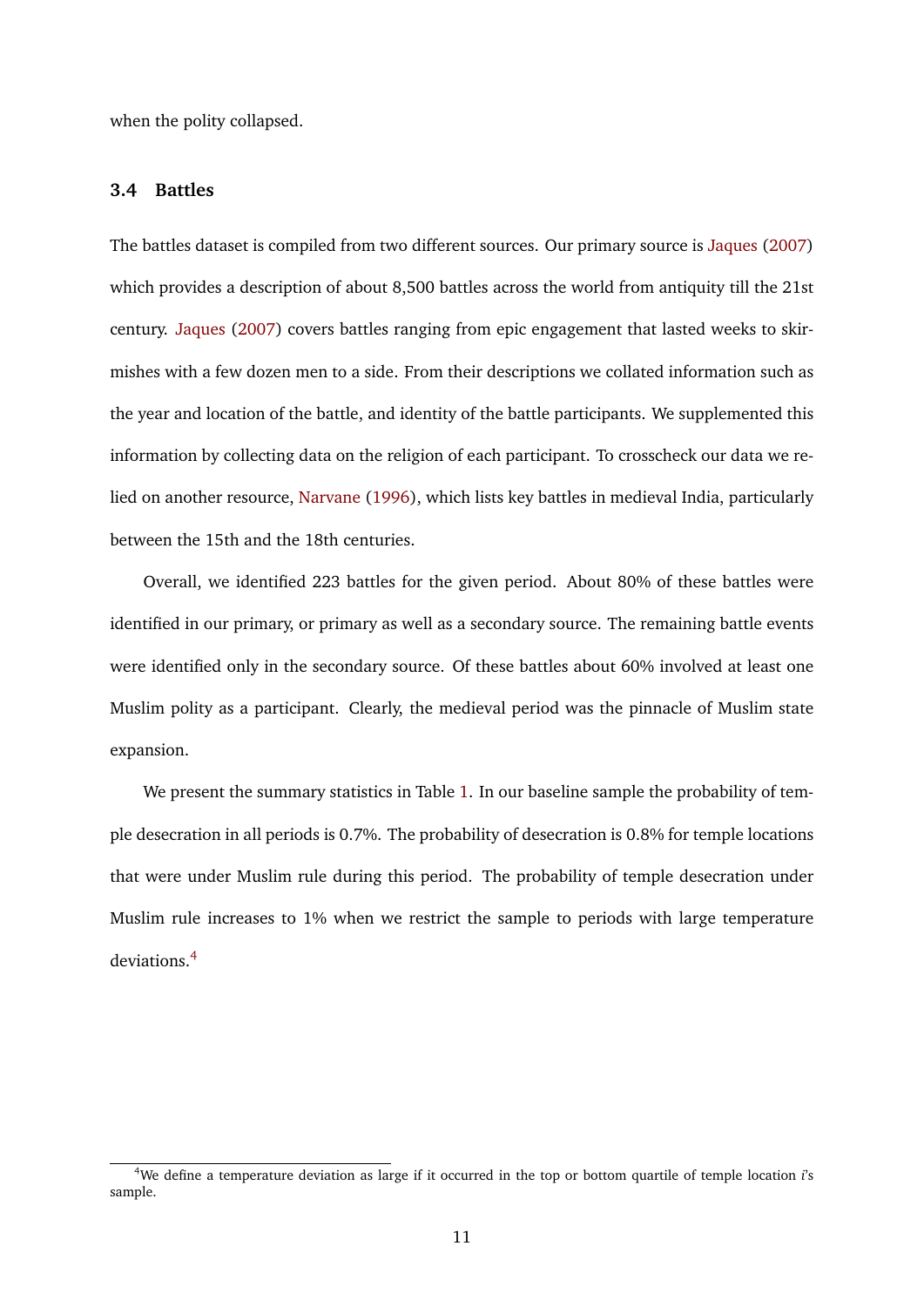<span id="page-13-1"></span>

| Sample Type                           | Mean  | <b>Standard Deviation</b> | N    |
|---------------------------------------|-------|---------------------------|------|
| All                                   | 0.007 | 0.08                      | 6750 |
| Muslim Rule                           | 0.008 | 0.089                     | 3580 |
| Muslim Rule and Temperature Deviation | 0.010 | 0.10                      | 1751 |

Table 1: Summary Statistics- Probability of Temple Desecration

*Notes:* The averages correspond to the baseline regression with controls in Column (2) in Table [2.](#page-17-1) Temperature Deviation is a dummy variable equal to 1 if the temperature deviation recorded in period *t* was either in the top or bottom quartile of temple location *i*'s sample.

### <span id="page-13-0"></span>**4 Empirical Specification**

#### **4.1 Baseline Model**

We formally estimate the relationship between temple desecrations under Muslim rule and weather fluctuations using the following specification:

<span id="page-13-2"></span>
$$
D_{ikt} = \beta_1 M_{ikt} + \beta_2 T_{ikt} + \beta_3 M_{ikt} \times T_{ikt} + \gamma' \mathbf{X}_{ikt} + \mathbf{FE}_i + \mathbf{FE}_t + \mathbf{FE}_k + e_{ikt}
$$
(4.1)

 $D_{ikt}$  is a dummy equal to 1 if a desecration event was recorded at temple location  $i$  in polity *k* in period *t*.  $M_{ikt}$  is a dummy that equals 1 if location *i* was under Muslim rule in period *t*. Tikt is a dummy that equals 1 if temperature deviation recorded in period *t* was either in the top or bottom quartile the temperature deviations in location *i*. This definition of the variable is preferred as it is simple and allows for a non-linear relationship between temperature variation and agricultural productivity as observed in data on modern day India [\(Blakeslee and](#page-35-7) [Fishman,](#page-35-7) [2014\)](#page-35-7). Our approach is also similar to [Chaney](#page-35-2) [\(2013\)](#page-35-2) who estimates the effect of large deviations in historical Nile floods on the power of incumbent religious authority.  $\beta_3$  is the coefficient of interest that measures the increase in the probability of temple desecration under Muslim rule during a period of large temperature fluctuations.

 $X_{ikt}$  is the vector of other control variables. We use the distance of temple location  $i$  to the capital *t* as a proxy for its political and economic relevance. Geographical proximity allowed cen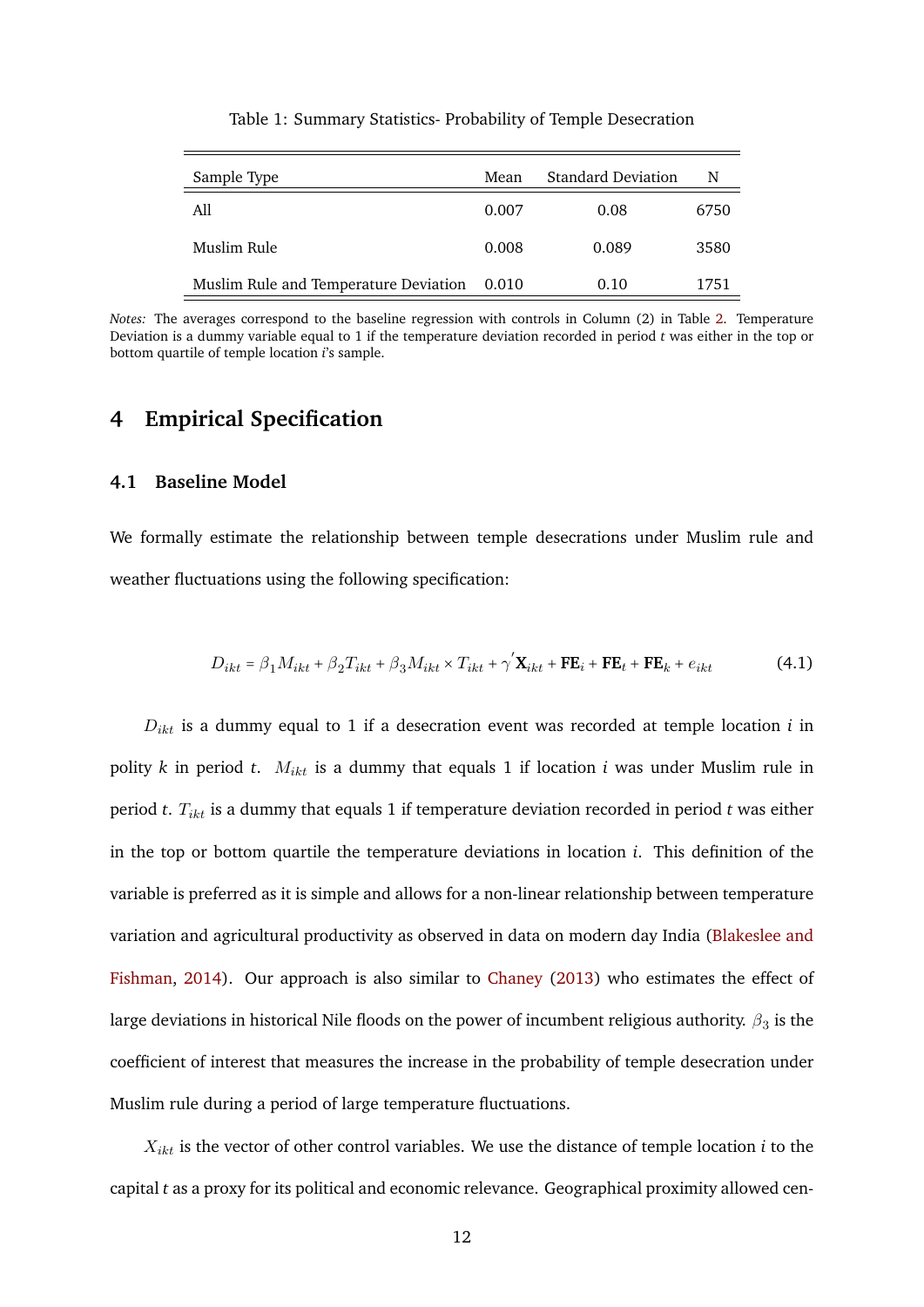ters of religious authority to extend influence over the political leadership [\(Iannaccone, Haight,](#page-37-10) [and Rubin,](#page-37-10) [2011\)](#page-37-10). In return for supernatural mandate these centers received *quid pro quo* from the political authority in the form of material benefits [\(Iannaccone, Haight, and Rubin,](#page-37-10) [2011\)](#page-37-10). Temple locations that were in proximity to the capital of a medieval state *k* were likely to be both economically and politically more salient.

We also control for whether the duration Muslim polity *k* had been in power in period *t*. Older polities were likely to have established a stronger state and hence have less incentive to desecrate in response to an adverse shock.

 $FE_i$  controls for unobserved location characteristics that could affect the likelihood of temple desecration. For example, proximity to trading ports would increase the economic importance of certain temple locations and make them a likely candidate for plunder [\(Jha,](#page-37-6) [2013\)](#page-37-6).

 $FE<sub>t</sub>$  accounts for changes that affect temple desecrations that are common across time such as broad political trends like consolidation of states, changes in military or agricultural technologies [\(Iyigun, Nunn, and Qian,](#page-37-1) [2017\)](#page-37-1).  $FE_k$  control for unobserved polity characteristics, such as the type of Islamic jurisprudence followed by a Muslim polity, that could have influenced the likelihood of desecration.<sup>[5](#page-14-0)</sup>

The time dimension in our model is set at the decade level. Desecration of a temple, as shown in Figure [1,](#page-15-0) is a rare event and it is reasonable to aggregate them by decade. Estimating at the decade level also reduces the measurement error if event years were not recorded accurately. Moreover, the reconstructed climate data is less reliable at finer frequencies than a decade [\(Iyigun, Nunn, and Qian,](#page-37-1) [2017\)](#page-37-1).

We estimate Equation [4.1](#page-13-2) using a linear probability model (LPM). LPM has an advantage over an ordinary logit model in that its statistical properties are invariant to the rare event bias. The problem of estimating rare events in a logit model is particularly exacerbated with the inclusion of fixed effects. Such a model yields inaccurate (often inflated) estimates of the

<span id="page-14-0"></span><sup>&</sup>lt;sup>5</sup>For example, traditions of Sunni jurisprudence differ in their prescribed treatment of religious minorities [\(Fried](#page-36-7)[mann,](#page-36-7) [1975\)](#page-36-7).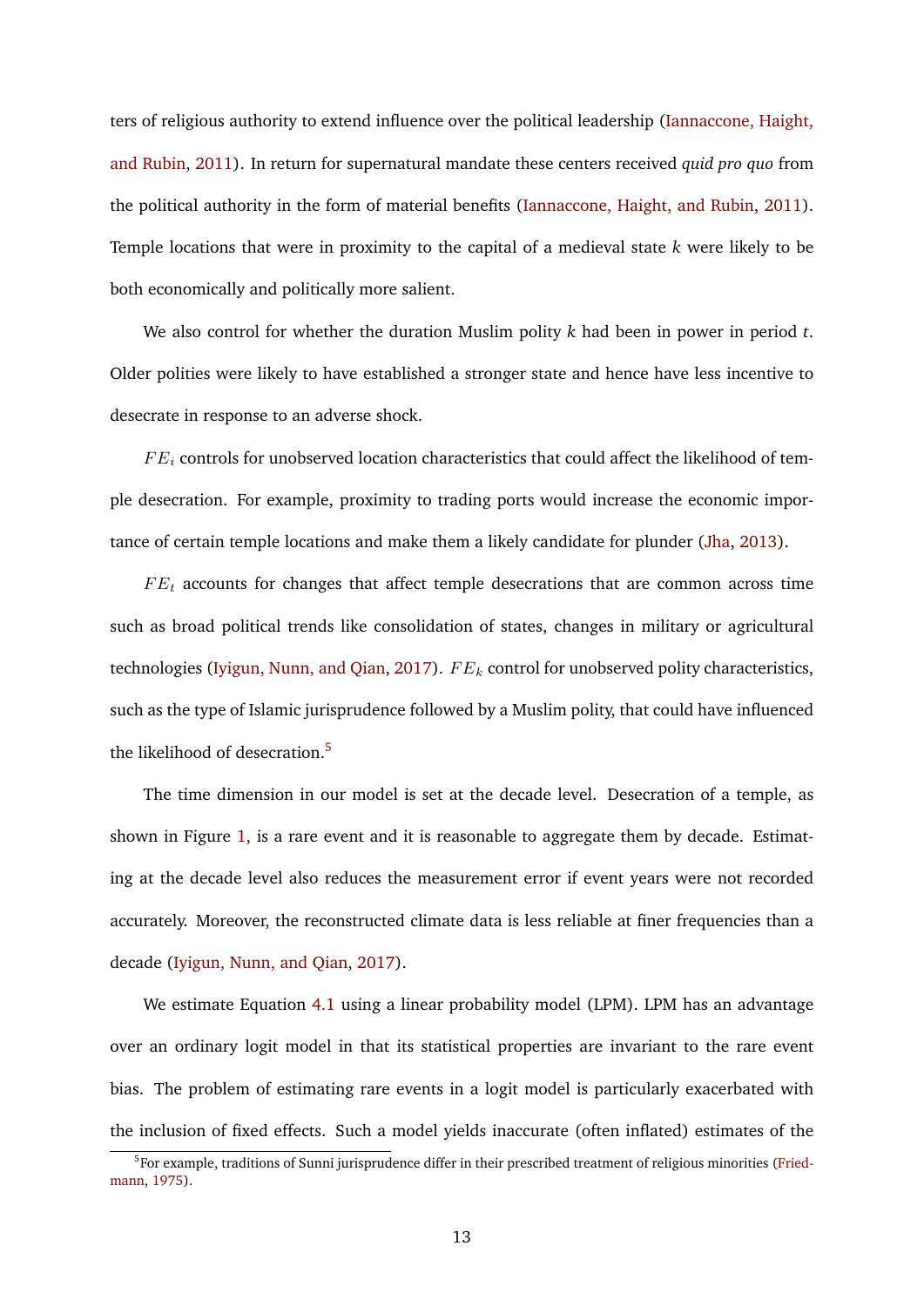<span id="page-15-0"></span>predictor effects [\(Cook, Hays, and Franzese Jr.,](#page-35-8) [2018\)](#page-35-8).<sup>[6](#page-15-1)</sup>



Figure 1: Weather Fluctuation and Temple Desecration

#### **4.2 Results**

Column (1) of Panel (a) in Table [2](#page-17-1) presents the baseline results without controls or fixed effects. Robust standard errors clustered at the temple location level are reported in parentheses. In Column (2) we report the results with controls but no fixed effects. Here the coefficient of the interaction term,  $\beta_3$ , is positive and statistically significant at 10% significance level. The positive sign of  $\beta_3$  suggests that a Muslim State was more likely to desecrate a Hindu temple under its rule in periods of large temperature fluctuations. The coefficient implies that the likelihood of temple desecration under Muslim rule increased by 0.8 percentage points during

<span id="page-15-1"></span><sup>&</sup>lt;sup>6</sup>The corresponding non-linear estimates are reported in a robustness check in Table [A-5.](#page-46-0)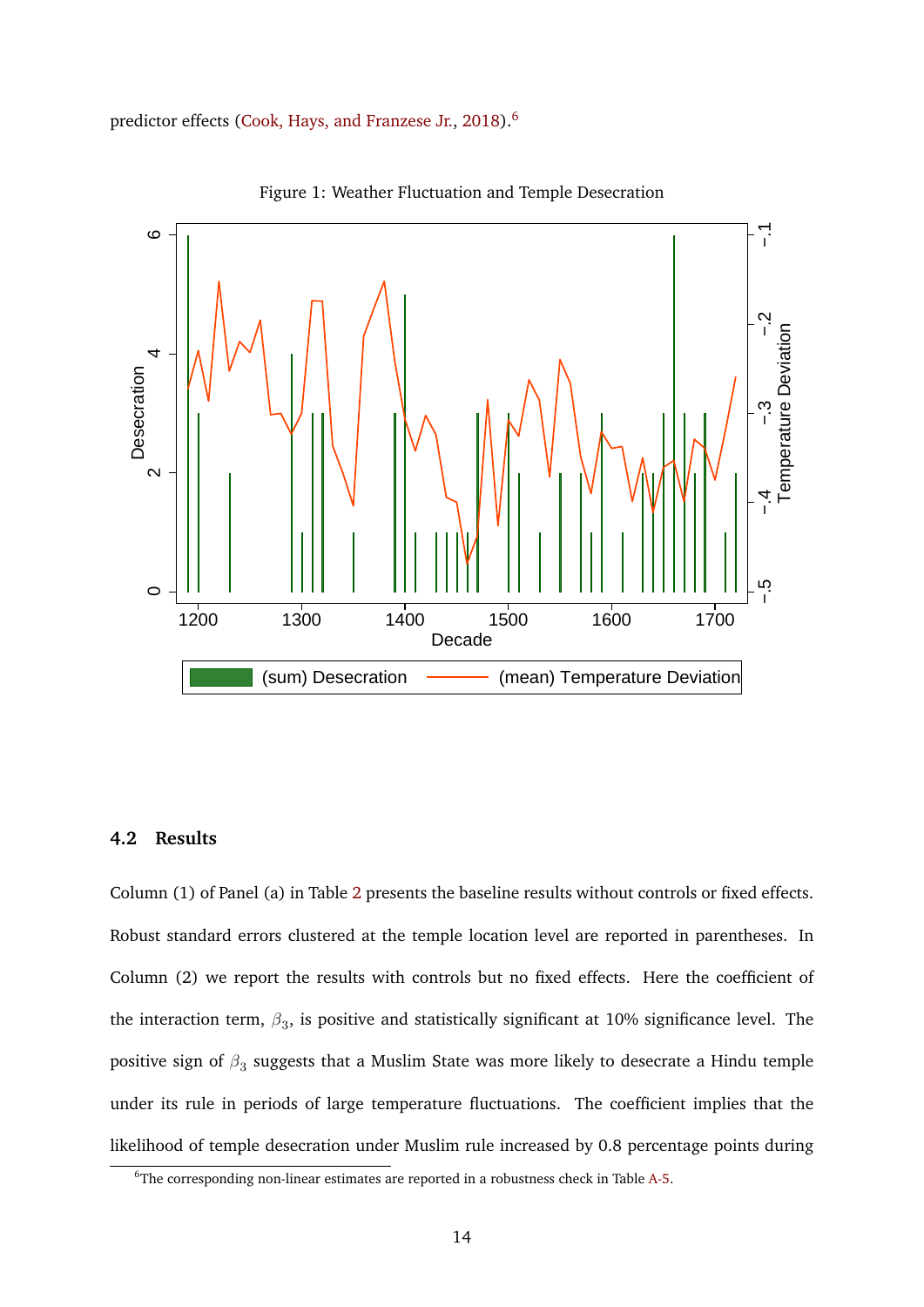periods of large temperature fluctuations. The results are robust to the inclusion of location and time fixed effects in Column (3) and (4), as well as the inclusion of dynasty fixed effects in Column (5) and (6). The coefficient is more precisely estimated at 0.9 percentage points in the fixed effects specification. The likelihood of temple desecration is more than doubled during the period of large weather fluctuation (the sample probability is 0.7%).

Panel (b) presents the results after excluding Muslim rulers who were known for their iconoclastic beliefs. For example, Mughal king Aurangzeb was known for his puritanical approach towards the practice of Islam [\(Platteau,](#page-38-10) [2017;](#page-38-10) [Sarkar,](#page-39-11) [1912\)](#page-39-11). Similarly Sultan Sikander, a 14th century ruler of Kashmir, was renowned for serially desecrating temples and is famously known as Sikander *the Iconoclast* [\(Kaw,](#page-37-11) [2004\)](#page-37-11).

The two rulers also stand out for desecrating Hindu temples in our dataset. Aurangzeb and his commanders alone were responsible for 10 out of 80 desecrations recorded in the sample, while Sikander was responsible for desecrating 3 temples.  $\beta_3$  is robust and slightly larger when we exclude the tenure of these two rulers. It is also statistically significant at 5% level. This suggests that we are not capturing a spurious relationship driven by the reign of particular rulers.

The results in Table [2](#page-17-1) provide empirical support for our main hypothesis that weather fluctuations disrupted the political equilibria and led the minority Muslim rulers to repress the Hindu religious authority. In the following section we investigate the economic and political channels that connect weather fluctuations to temple desecrations.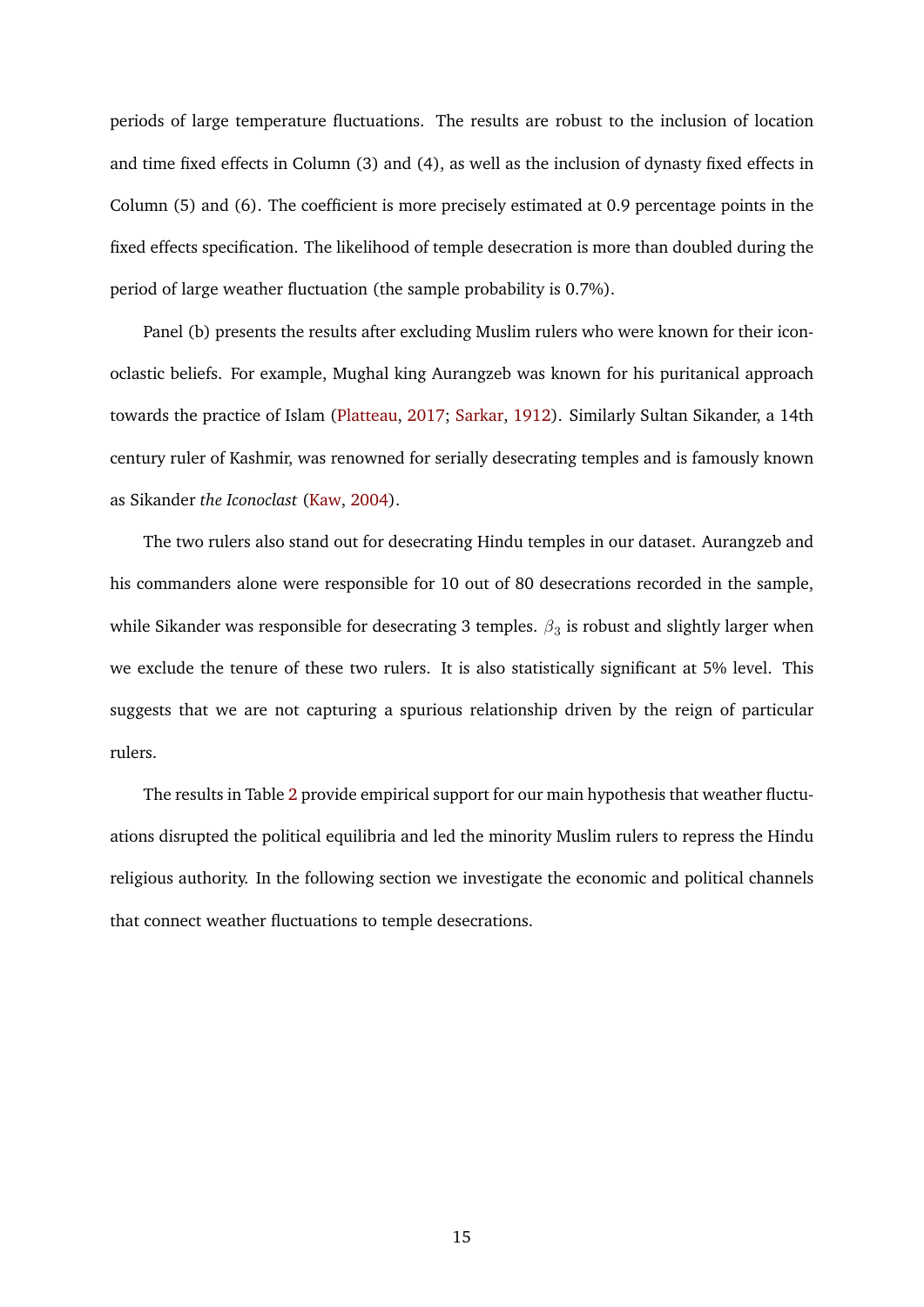#### Table 2: Baseline Results in LPM

<span id="page-17-1"></span>

| Panel (a). Full Sample                                     | (1)      | (2)         | (3)         | (4)       | (5)            | (6)       |
|------------------------------------------------------------|----------|-------------|-------------|-----------|----------------|-----------|
| Muslim Rule                                                | $-0.001$ | 0.004       | 0.015       | $-0.001$  | $-0.001$       | $-0.007$  |
|                                                            | (0.003)  | (0.009)     | (0.011)     | (0.012)   | (0.019)        | (0.021)   |
| <b>Temperature Deviation</b>                               | $-0.003$ | $-0.004$    | $-0.004$    | $-0.004$  | $-0.004$       | $-0.005$  |
|                                                            | (0.003)  | (0.003)     | (0.003)     | (0.003)   | (0.003)        | (0.003)   |
| Muslim Rule $\times$ Temperature Deviation                 | 0.006    | $0.008*$    | $0.009**$   | $0.009*$  | $0.009*$       | $0.009*$  |
|                                                            | (0.004)  | (0.004)     | (0.005)     | (0.005)   | (0.004)        | (0.005)   |
| Log Own Capital Distance                                   |          | $-0.001$    | $-0.001$    | $-0.000$  | $-0.002$       | $-0.002$  |
|                                                            |          | (0.001)     | (0.001)     | (0.001)   | (0.001)        | (0.001)   |
| Log Muslim Dynasty Length                                  |          | $-0.001$    | $-0.002*$   | $-0.000$  | $-0.004***$    | $-0.000$  |
|                                                            |          | (0.001)     | (0.001)     | (0.001)   | (0.001)        | (0.002)   |
| Temple Fixed Effects                                       | N        | N           | Y           | Y         | Y              | Y         |
| Decade Fixed Effects                                       | N        | $\mathbf N$ | $\mathbf N$ | Y         | $\overline{N}$ | Y         |
| <b>Dynasty Fixed Effects</b>                               | N        | N           | N           | N         | Y              | Y         |
| Observations                                               | 6,980    | 6,750       | 6,750       | 6,750     | 6,750          | 6,750     |
| Panel (b). Excluding Iconclast Rulers                      | (1)      | (2)         | (3)         | (4)       | (5)            | (6)       |
| Muslim Rule                                                | $-0.003$ | 0.003       | 0.016       | $-0.000$  | 0.002          | $-0.006$  |
|                                                            | (0.003)  | (0.009)     | (0.010)     | (0.012)   | (0.018)        | (0.021)   |
| Temperature Deviation                                      | $-0.003$ | $-0.004$    | $-0.004$    | $-0.004$  | $-0.004$       | $-0.005$  |
|                                                            | (0.003)  | (0.003)     | (0.003)     | (0.003)   | (0.003)        | (0.003)   |
| Muslim Rule $\times$ Temperature Deviation 0.009** 0.010** |          |             | $0.011**$   | $0.012**$ | $0.011**$      | $0.011**$ |
|                                                            | (0.004)  | (0.005)     | (0.005)     | (0.005)   | (0.005)        | (0.005)   |
| Log Own Capital Distance                                   |          | $-0.000$    | $-0.001$    | $-0.001$  | $-0.002*$      | $-0.002$  |
|                                                            |          | (0.001)     | (0.001)     | (0.001)   | (0.001)        | (0.001)   |
| Log Muslim Dynasty Length                                  |          | $-0.001$    | $-0.002**$  | $-0.000$  | $-0.004***$    | $-0.000$  |
|                                                            |          | (0.001)     | (0.001)     | (0.001)   | (0.001)        | (0.002)   |
| Temple Fixed Effects                                       | N        | N           | Y           | Y         | Y              | Y         |
| Decade Fixed Effects                                       | N        | N           | N           | Y         | N              | Y         |
| <b>Dynasty Fixed Effects</b>                               | N        | N           | N           | N         | Y              | Y         |
| Observations                                               | 6,493    | 6,275       | 6,275       | 6,275     | 6,275          | 6,275     |

#### *Dependent variable: Desecration*

*Notes:*\*\*\* p<0.01, \*\* p<0.05, \* p<0.10. Standard errors are clustered at the temple location level. The results correspond to equation [4.1.](#page-13-2) Desecration is a dummy equal to 1 if a desecration event was recorded at temple location *i* in polity *k* in period *t*. Temperature Deviation is a dummy that equals 1 if temperature deviation recorded in period *t* was either in the top or bottom quartile the temperature deviations in location *i*. Muslim rule is a dummy that equals 1 if location *i* was under Muslim rule in period *t*. Own Capital Distance is the distance of temple location *i* to the state capital in period *t*. Muslim dynasty length is the number of decades a Muslim State was in power in period *t*. In Panel (b) we exclude the rule of known iconoclasts like Mughal king Aurangzeb and Sultan Sikander of Kashmir.

# <span id="page-17-0"></span>**5 Causal Mechanism**

### **5.1 Agricultural Productivity**

The literature on authoritarian rule and religious authority predicts that weather fluctuations would increase the relative power of religious authority [\(Chaney,](#page-35-2) [2013;](#page-35-2) [Rubin,](#page-39-0) [2017\)](#page-39-0). The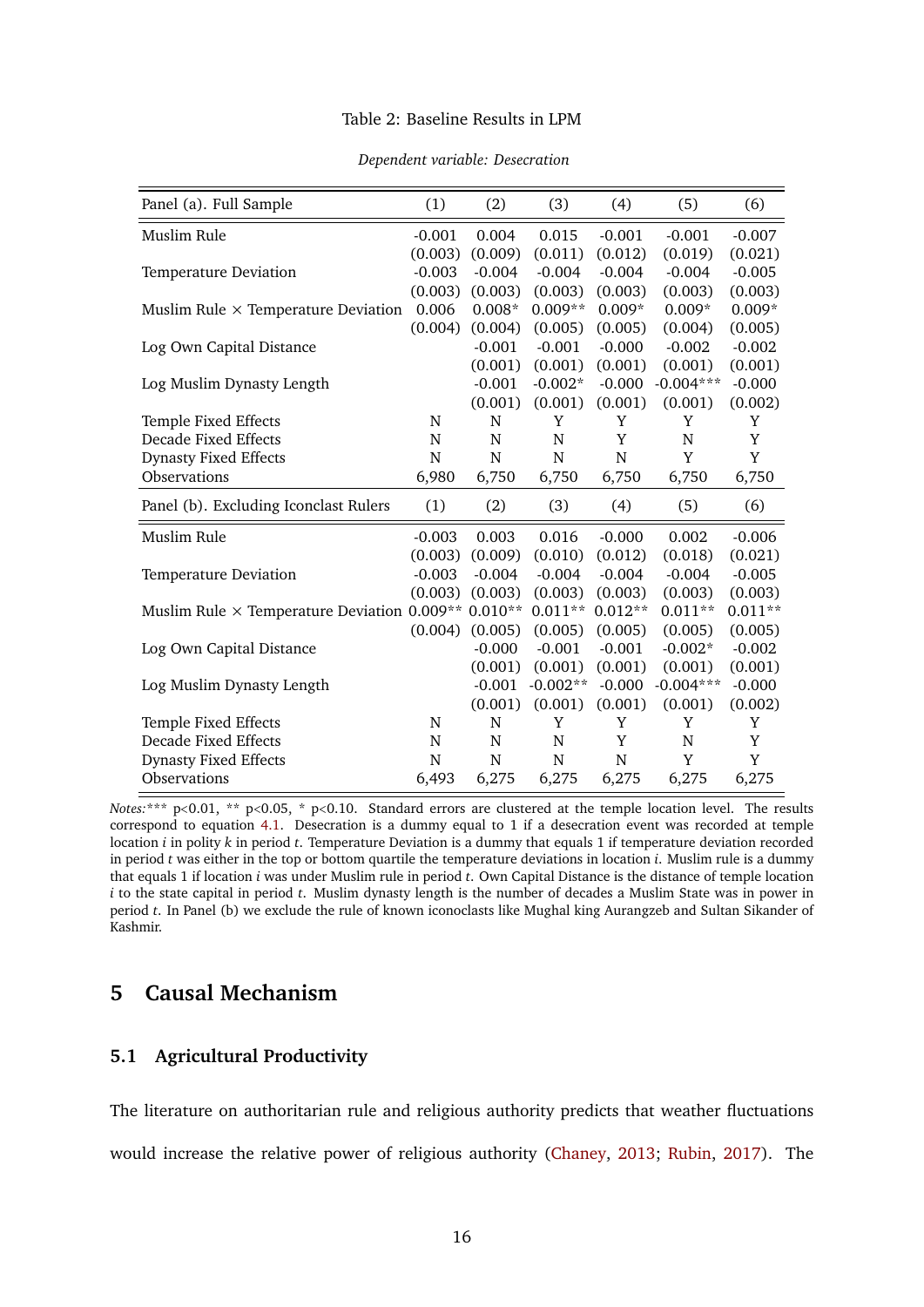mechanism is that weather fluctuations dampen agricultural productivity and therefore increase the likelihood of rebellion against the ruler. The religious authority becomes more powerful in such scenario as it is capable of coordinating the revolt. It is plausible that the Muslim ruler perceived an increased threat of rebellion during periods of large weather fluctuations, and hence desecrated Hindu temples, the seat of Hindu religious authority.

Ideally, we would like to have data on agricultural production, and successful and unsuccessful revolts to see if these were correlated with desecrations. In absence of data to construct such metrics, we propose an alternative way to test if weather fluctuations increased the likelihood of temple desecration by hampering agricultural productivity. There is evidence that better soil quality reduces the negative effect of weather fluctuations on agricultural productivity [\(Ma](#page-37-0)[lik and Temple,](#page-37-0) [2009;](#page-37-0) [Porter and Semenov,](#page-38-0) [2005\)](#page-38-0). Locations with better soil quality would thus be less likely to observe social unrest during periods of weather fluctuation. These locations would therefore also be less likely to experience a Muslim ruler repressing the Hindu religious authority through temple desecrations in response to weather shocks.

We test this mechanism in Table [3.](#page-19-0) We use two different measures of soil quality - the soil's nitrogen and carbon content respectively- which are used as metrics for soil quality assessment [\(Ge, Xu, Ji, and Jiang,](#page-36-8) [2013\)](#page-36-8). The data is taken from EarthDATA Spatial Data Access Tool (SDAT). The data has a spatial resolution of 0.08 degree  $\times$  0.08 degree (or roughly 10  $\times$  10 kilometers). The gridded soil quality data is matched with temple locations using a geospatial software, which we use to construct the average nitrogen and carbon density level for temple location (*i*). The two proxies are interacted with temperature deviation  $(T_{ikt})$ .

We interact the location soil quality with our main effect  $(M_{ikt} \times T_{ikt})$ . Columns 1-6 of Table [3](#page-19-0) show the coefficients of the triple interaction term for both proxies of soil quality. In all specifications soil quality has a negative and statistically significant effect, meaning that better soil quality dampens the impact of weather fluctuations on temple desecration under Muslim rule.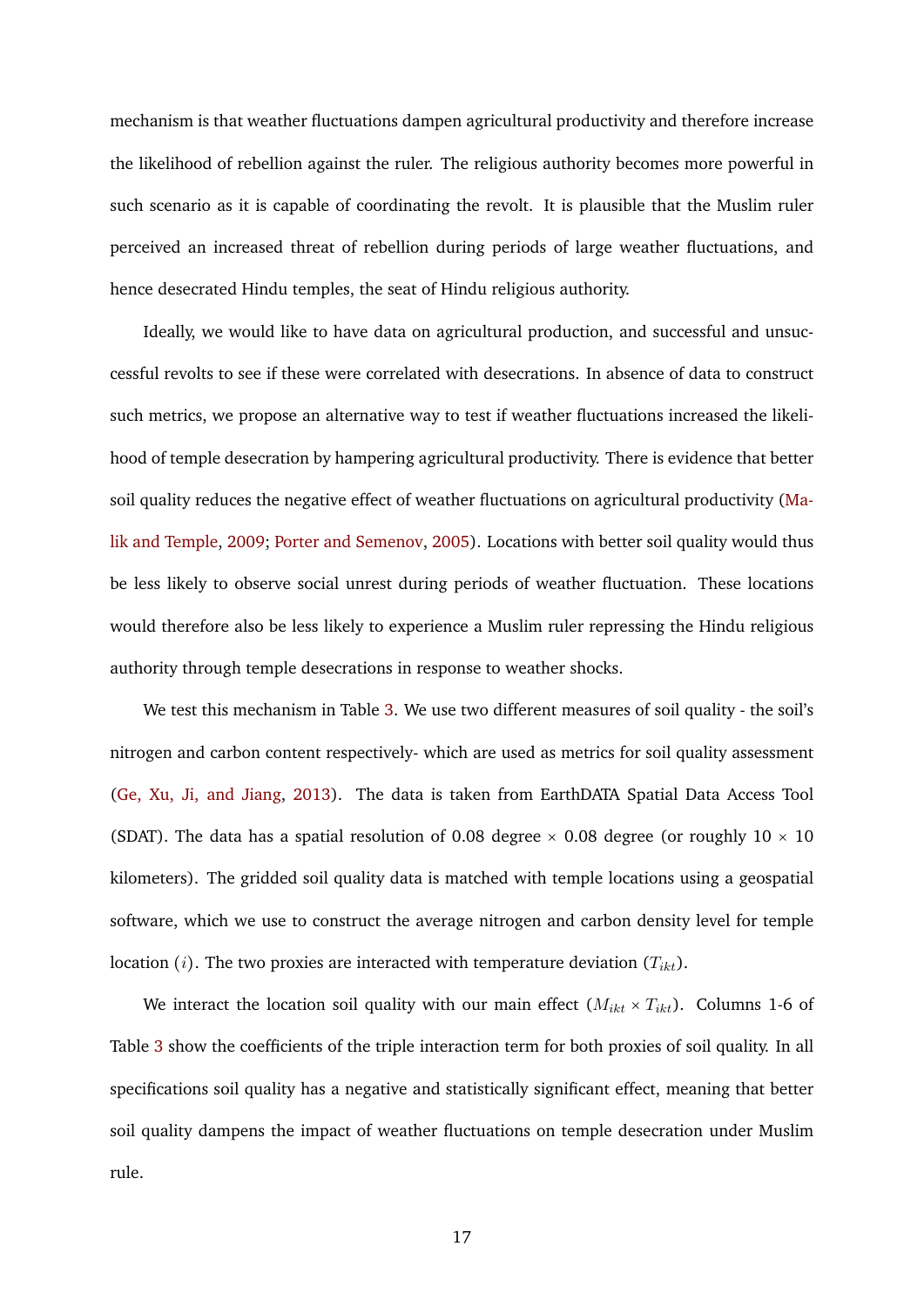#### Table 3: Mechanism- Agricultural Productivity

#### *Dependent variable: Desecration*

<span id="page-19-0"></span>

| Panel (a). Nitrogen Density as proxy for soil quality                                              | (1)         | (2)         | (3)         | (4)         | (5)        |
|----------------------------------------------------------------------------------------------------|-------------|-------------|-------------|-------------|------------|
| Muslim Rule                                                                                        | 0.012       | 0.014       | $-0.006$    | 0.032       | 0.019      |
|                                                                                                    | (0.035)     | (0.047)     | (0.050)     | (0.064)     | (0.066)    |
| Temperature Deviation                                                                              | $-0.002$    | $-0.007$    | $-0.006$    | $-0.009$    | $-0.011$   |
|                                                                                                    | (0.027)     | (0.029)     | (0.031)     | (0.029)     | (0.030)    |
| Muslim Rule $\times$ Temperature Deviation                                                         | $0.184**$   | $0.200**$   | $0.203**$   | $0.190**$   | $0.193**$  |
|                                                                                                    | (0.085)     | (0.091)     | (0.091)     | (0.092)     | (0.090)    |
| Log Soil Nitrogen Density                                                                          | 0.004       |             |             |             |            |
|                                                                                                    | (0.004)     |             |             |             |            |
| Log Soil Nitrogen Density $\times$ Muslim Rule                                                     | $-0.001$    | 0.000       | 0.001       | $-0.005$    | $-0.004$   |
|                                                                                                    | (0.005)     | (0.007)     | (0.007)     | (0.009)     | (0.009)    |
| Log Soil Nitrogen Density $\times$ Temperature Deviation                                           | $-0.000$    | 0.000       | 0.000       | 0.001       | 0.001      |
|                                                                                                    | (0.004)     | (0.004)     | (0.005)     | (0.004)     | (0.005)    |
| Log Soil Nitrogen Density $\times$ Muslim Rule $\times$ Temperature Deviation -0.025 <sup>**</sup> |             | $-0.027**$  | $-0.028**$  | $-0.026**$  | $-0.026**$ |
|                                                                                                    | (0.012)     | (0.013)     | (0.013)     | (0.013)     | (0.013)    |
| Log Own Capital Distance                                                                           | $-0.000$    | $-0.001$    | $-0.000$    | $-0.002$    | $-0.002$   |
|                                                                                                    | (0.001)     | (0.001)     | (0.001)     | (0.001)     | (0.001)    |
| Log Muslim Dynasty Length                                                                          | $-0.001$    | $-0.002*$   | $-0.000$    | $-0.004***$ | $-0.001$   |
|                                                                                                    | (0.001)     | (0.001)     | (0.001)     | (0.001)     | (0.002)    |
| Temple Fixed Effects                                                                               | N           | Y           | Y           | Y           | Y          |
| <b>Decade Fixed Effects</b>                                                                        | $\mathbf N$ | $\mathbf N$ | Y           | $\mathbf N$ | Y          |
| <b>Dynasty Fixed Effects</b>                                                                       | $\mathbf N$ | $\mathbf N$ | ${\bf N}$   | Y           | Y          |
| Temple location trend                                                                              |             |             |             |             |            |
| Observations                                                                                       | 6,750       | 6,750       | 6,750       | 6,750       | 6,750      |
| Panel (b). Carbon Density as proxy for soil quality                                                | (1)         | (2)         | (3)         | (4)         | (5)        |
| Muslim Rule                                                                                        | $-0.000$    | 0.017       | $-0.000$    | 0.023       | 0.014      |
|                                                                                                    | (0.016)     | (0.020)     | (0.022)     | (0.031)     | (0.034)    |
| Temperature Deviation                                                                              | $-0.002$    | $-0.004$    | $-0.003$    | $-0.005$    | $-0.006$   |
|                                                                                                    | (0.011)     | (0.012)     | (0.012)     | (0.011)     | (0.012)    |
| Muslim Rule $\times$ Temperature Deviation                                                         | $0.069**$   | $0.075**$   | $0.077**$   | $0.070**$   | $0.073**$  |
|                                                                                                    | (0.028)     | (0.030)     | (0.030)     | (0.031)     | (0.030)    |
| Log Soil Carbon Density                                                                            | 0.004       |             |             |             |            |
|                                                                                                    | (0.005)     |             |             |             |            |
| Log Soil Carbon Density $\times$ Muslim Rule                                                       | 0.002       | $-0.001$    | $-0.001$    | $-0.009$    | $-0.008$   |
|                                                                                                    | (0.006)     | (0.009)     | (0.009)     | (0.012)     | (0.012)    |
| Log Soil Carbon Density $\times$ Temperature Deviation                                             | $-0.001$    | $-0.000$    | $-0.001$    | 0.000       | 0.000      |
|                                                                                                    | (0.005)     | (0.006)     | (0.006)     | (0.005)     | (0.006)    |
| Log Soil Carbon Density $\times$ Muslim Rule $\times$ Temperature Deviation                        | $-0.027**$  | $-0.030**$  | $-0.031**$  | $-0.028**$  | $-0.029**$ |
|                                                                                                    | (0.013)     | (0.014)     | (0.013)     | (0.014)     | (0.013)    |
| Log Own Capital Distance                                                                           | $-0.001$    | $-0.001$    | $-0.000$    | $-0.002$    | $-0.002$   |
|                                                                                                    | (0.001)     | (0.001)     | (0.001)     | (0.001)     | (0.001)    |
| Log Muslim Dynasty Length                                                                          | $-0.001$    | $-0.002*$   | $-0.000$    | $-0.004***$ | $-0.001$   |
|                                                                                                    | (0.001)     | (0.001)     | (0.001)     | (0.001)     | (0.002)    |
| Temple Fixed Effects                                                                               | N           | Y           | Y           | Y           | Y          |
| <b>Decade Fixed Effects</b>                                                                        | $\mathbf N$ | $\mathbf N$ | $\mathbf Y$ | $\mathbf N$ | Y          |
| <b>Dynasty Fixed Effects</b>                                                                       | $\mathbf N$ | ${\bf N}$   | ${\bf N}$   | Y           | Y          |
| Observations                                                                                       | 6,750       | 6,750       | 6,750       | 6,750       | 6,750      |

*Notes:*\*\*\* p<0.01, \*\* p<0.05, \* p<0.10. Standard errors are clustered at the temple location level. Soil Nitrogen density and Soil Carbon density are proxies for soil fertility around the temple location *i*.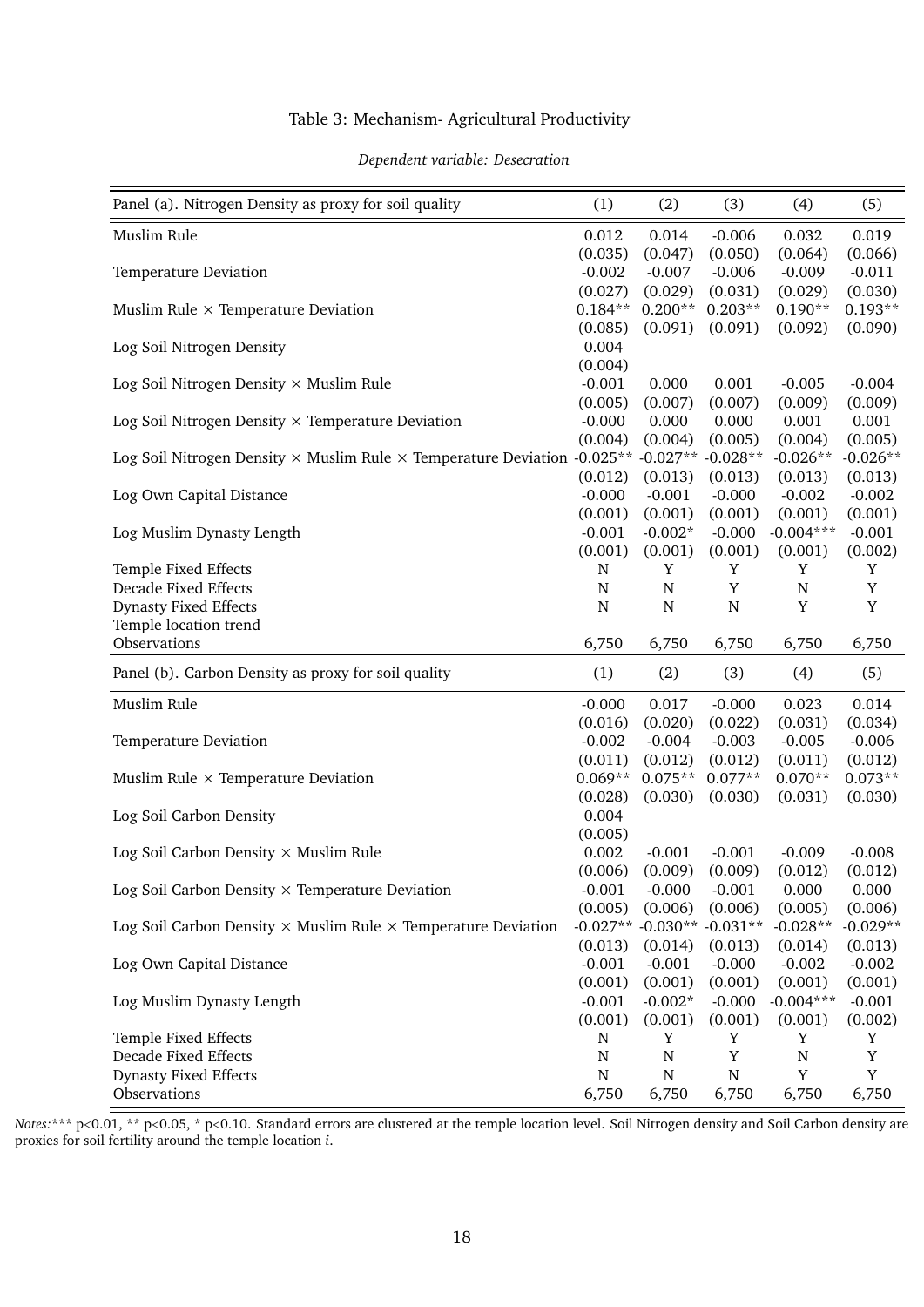#### **5.2 Looting**

Hindu temples would often accumulate wealth and Muslim rulers are known to have plundered medieval Hindu temples for their wealth. It is said of Mahmud of Ghazni's sacking of the Somnath temple in 1024 AD that "not a hundredth part of the gold and precious stones he obtained were found in the treasury of any king of Hindustan." [\(Habib,](#page-36-9) [1981\)](#page-36-9). It is plausible that weather fluctuations and the subsequent negative shock to agricultural productivity reduced tax revenues of Muslim rulers and increased their economic incentive for looting a Hindu temple.

An alternative explanation weighs against this possibility. Muslim rulers often contested over a temple location to control the pilgrimage economy. For instance, in the 16th century the Muslim Subahdars of Cuttack engaged in a protracted struggle with the Hindu Raja of Khurda to control the pilgrimage center Puri [\(Bakker,](#page-34-9) [1992\)](#page-34-9). For a Muslim ruler the economic cost of destroying an asset (pilgrimage revenue) under his control would have weighed against its sacking during the period of economic distress. In other words, the ruler's probability of religious repression should be decreasing in the cost of repression [\(Acemoglu and Robinson,](#page-34-1) [2005\)](#page-34-1). A strategic ruler would be more likely to plunder a temple outside his territorial control for wealth. This is also in line with historical evidence that temples were mainly looted for wealth during the course of distant military operations to finance these campaigns [\(Eaton,](#page-36-1) [2000\)](#page-36-1).

We test the looting channel in Table [4.](#page-22-0) We first want to check if temples that are more wealthy are more likely to be desecrated as a result of a weather shock. We use the distance of temple location i from a major medieval port as a proxy for its economic importance.<sup>[7](#page-20-0)</sup> We create a dummy that equals 1 if temple location i's distance to the nearest medieval port was above the median value and interact it with the temperature deviation dummy. Our hypothesis is that a temple location in the vicinity of a major port would have been wealthier from the trading activity,<sup>[8](#page-20-1)</sup> and hence more likely to be looted for wealth during a period of large weather

<span id="page-20-0"></span><sup>&</sup>lt;sup>7</sup>The data on the medieval ports is taken from [Jha](#page-37-6) [\(2013\)](#page-37-6). Figure [3](#page-42-0) shows the distribution of temple locations and medieval ports.

<span id="page-20-1"></span> $8$ The economic growth and urban expansion in medieval Western Europe was facilitated in part by new trading opportunities in the Atlantic ports [\(Acemoglu, Johnson, and Robinson,](#page-34-10) [2005\)](#page-34-10). [Jha](#page-37-6) [\(2013\)](#page-37-6) suggests that congenial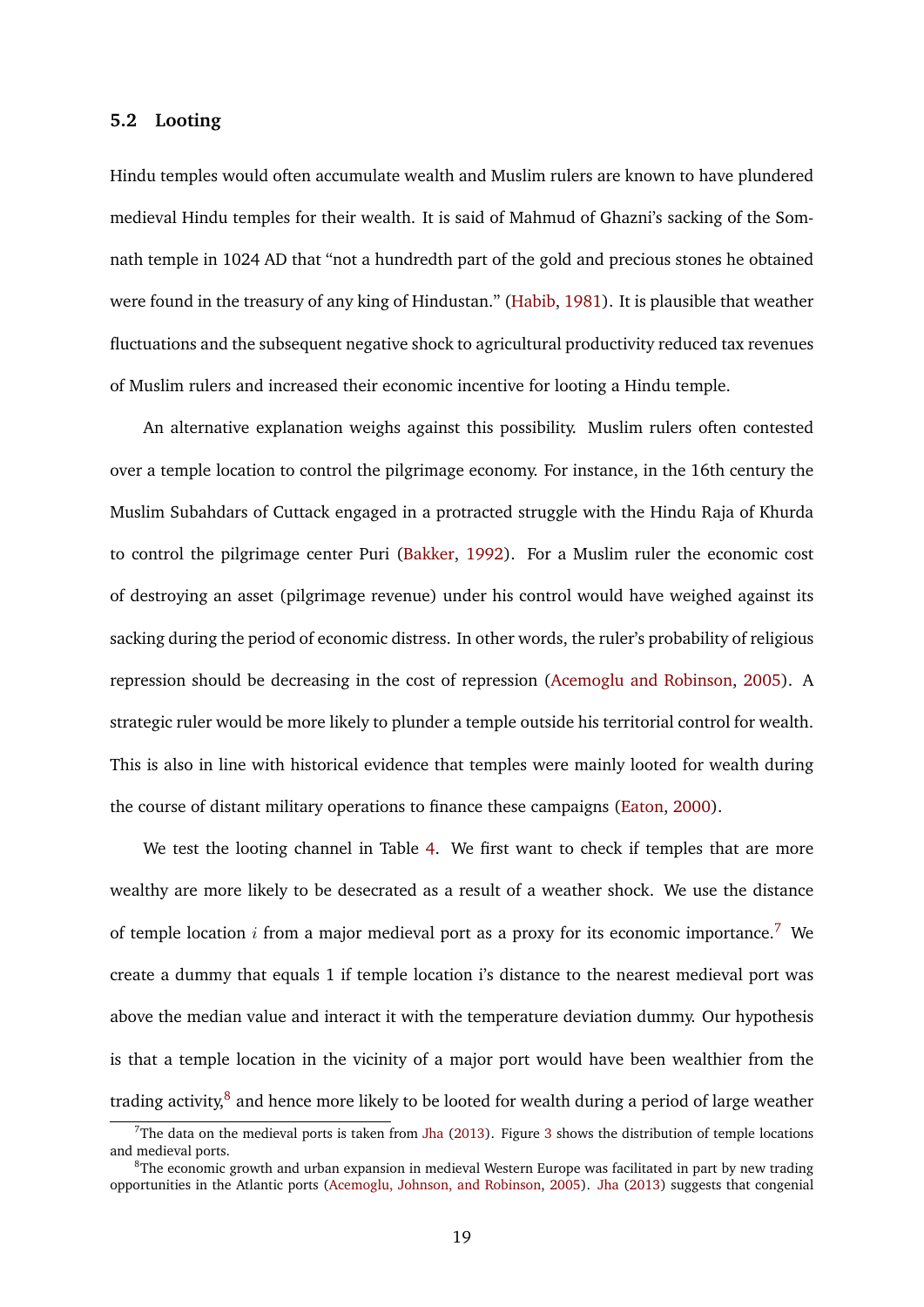fluctuations.

Columns 1-6 of Panel (a) in Table [4](#page-22-0) show the coefficients of the interaction term. In all specifications the distance to the medieval port has a negative and statistically significant effect, meaning that proximity to a medieval port increased the likelihood of temple desecration during the period of weather fluctuation. These effects are significant- during the period of large weather fluctuations proximity to a medieval port increases the likelihood of temple desecration by as much as having a temple under Muslim rule.

Does the looting channel also explain the desecrations that happen under Muslim rule? To test this we interact the distance to nearest port with our main effect  $(M_{ikt} \times T_{ikt})$ . The temples within Muslim rule are much farther from ports (median 526 kms compared to the overall median of 303 kms). As we are testing for the decision of a Muslim ruler, we use the median temple-port distance of temples under Muslim rule to define the dummy variable.<sup>[9](#page-21-0)</sup>

The results are presented in Panel (b). The triple interaction term has a positive but statistically insignificant coefficient. If we interpret it as saying that this coefficient is zero then it would imply that being under Muslim rule makes no difference and the wealth of the temple always increases its probability of desecration. But, if we contend that the point estimate is positive and that the high standard errors are because of low power, then this can be interpreted as showing that being under Muslim rule reduced the looting channel, probably because it would be costly to destroy a source of revenue as discussed earlier.

geography of medieval Indian ports increased opportunities for subsequent wealth. It is perhaps no coincidence that Somnath temple, which was plundered on many occassions by medieval Muslim rulers, was located in a major port town of the period.

<span id="page-21-0"></span> $9^9$ The results in Panel (a) do not change significantly if this new definition is used.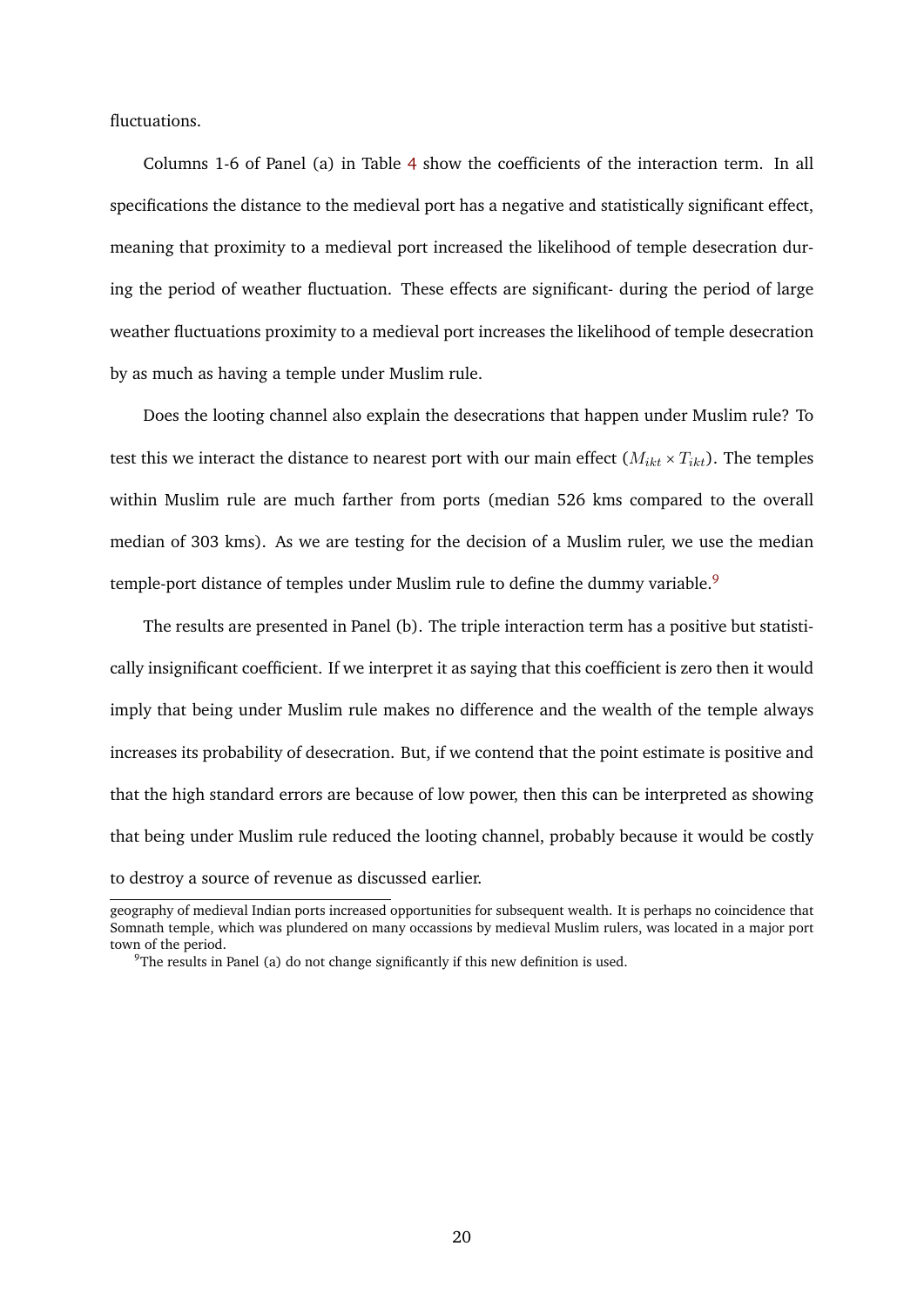#### Table 4: Mechanism- Looting

#### *Dependent variable: Desecration*

<span id="page-22-0"></span>

| Panel (a). Distance to nearest port                                  | (1)         | (2)         | (3)        | (4)                                              | (5)         |
|----------------------------------------------------------------------|-------------|-------------|------------|--------------------------------------------------|-------------|
| Muslim Rule                                                          | 0.003       | 0.011       | $-0.005$   | $-0.005$                                         | $-0.013$    |
|                                                                      | (0.010)     | (0.011)     | (0.012)    | (0.019)                                          | (0.021)     |
| Temperature Deviation                                                | $-0.000$    | $-0.000$    | 0.001      | 0.000                                            | 0.000       |
|                                                                      | (0.003)     | (0.003)     | (0.003)    | (0.003)                                          | (0.003)     |
| Muslim Rule $\times$ Temperature Deviation                           | $0.013**$   | $0.015***$  |            | $0.016***$ 0.015***                              | $0.015***$  |
|                                                                      | (0.005)     | (0.006)     | (0.006)    | (0.005)                                          | (0.006)     |
| Log Own Capital Distance                                             | $-0.001$    | $-0.001$    | $-0.000$   | $-0.002$                                         | $-0.002$    |
|                                                                      | (0.001)     | (0.001)     | (0.001)    | (0.001)                                          | (0.001)     |
| Log Muslim Dynasty Length                                            | $-0.001$    | $-0.002$    | 0.000      | $-0.004***$                                      | $-0.000$    |
|                                                                      | (0.001)     | (0.001)     | (0.001)    | (0.001)                                          | (0.002)     |
| Distance to port                                                     | 0.004       |             |            |                                                  |             |
|                                                                      | (0.003)     |             |            |                                                  |             |
| Distance to port $\times$ Temperature Deviation                      |             |             |            | -0.013** -0.016*** -0.017*** -0.016*** -0.017*** |             |
|                                                                      | (0.005)     | (0.006)     | (0.006)    | (0.006)                                          | (0.006)     |
| Temple Fixed Effects                                                 | N           | Y           | Y          | Y                                                | Y           |
| Decade Fixed Effects                                                 | ${\bf N}$   | ${\bf N}$   | Y          | $\mathbf N$                                      | $\mathbf Y$ |
| <b>Dynasty Fixed Effects</b>                                         | ${\bf N}$   | ${\bf N}$   | N          | Y                                                | $\mathbf Y$ |
| Observations                                                         | 6,750       | 6,750       | 6,750      | 6,750                                            | 6,750       |
| Panel (b). Distance to nearest port for temple under Muslim rule     | (1)         | (2)         | (3)        | (4)                                              | (5)         |
| Muslim Rule                                                          | 0.008       | 0.016       | 0.001      | $-0.002$                                         | $-0.009$    |
|                                                                      | (0.010)     | (0.011)     | (0.012)    | (0.019)                                          | (0.021)     |
| Temperature Deviation                                                | $-0.002$    | $-0.002$    | $-0.001$   | $-0.001$                                         | $-0.001$    |
|                                                                      | (0.003)     | (0.003)     | (0.003)    | (0.003)                                          | (0.003)     |
| Muslim Rule $\times$ Temperature Deviation                           | $0.011*$    | $0.012*$    | $0.011*$   | $0.012*$                                         | $0.011*$    |
|                                                                      | (0.006)     | (0.007)     | (0.006)    | (0.006)                                          | (0.006)     |
| Log Own Capital Distance                                             | $-0.000$    | $-0.001$    | $-0.001$   | $-0.002$                                         | $-0.002$    |
|                                                                      | (0.001)     | (0.001)     | (0.001)    | (0.001)                                          | (0.001)     |
| Log Muslim Dynasty Length                                            | $-0.001$    | $-0.002*$   | $-0.000$   | $-0.004***$                                      | $-0.000$    |
|                                                                      | (0.001)     | (0.001)     | (0.001)    | (0.001)                                          | (0.002)     |
| Distance to Port                                                     | 0.006       |             |            |                                                  |             |
|                                                                      | (0.007)     |             |            |                                                  |             |
| Distance to Port $\times$ Muslim Rule                                | 0.001       | 0.004       | 0.006      | 0.004                                            | 0.007       |
|                                                                      | (0.009)     | (0.010)     | (0.010)    | (0.011)                                          | (0.011)     |
| Distance to port $\times$ Temperature Deviation                      | $-0.011$    | $-0.015*$   | $-0.017**$ | $-0.017*$                                        | $-0.019**$  |
|                                                                      | (0.007)     | (0.009)     | (0.009)    | (0.010)                                          | (0.009)     |
| Muslim Rule $\times$ Distance to Port $\times$ Temperature Deviation | 0.001       | 0.004       | 0.006      | 0.004                                            | 0.007       |
|                                                                      | (0.009)     | (0.010)     | (0.010)    | (0.011)                                          | (0.011)     |
| Temple Fixed Effects                                                 | N           | Y           | Y          | Y                                                | Y           |
| Decade Fixed Effects                                                 | $\mathbf N$ | $\mathbf N$ | Y          | $\mathbf N$                                      | Y           |
| <b>Dynasty Fixed Effects</b>                                         | ${\bf N}$   | ${\bf N}$   | N          | Y                                                | Y           |
| Observations                                                         | 6,750       | 6,750       | 6,750      | 6,750                                            | 6,750       |

*Notes:*\*\*\* p<0.01, \*\* p<0.05, \* p<0.10. Standard errors are clustered at the temple location level. In Panel (a) Distance to port is a dummy that equals 1 if temple location *i*'s distance to the nearest medieval port was above the median. In Panel (b) Distance to port is a dummy that equals 1 if temple location *i*'s distance to the nearest medieval port was above the median for temple locations under Muslim rule.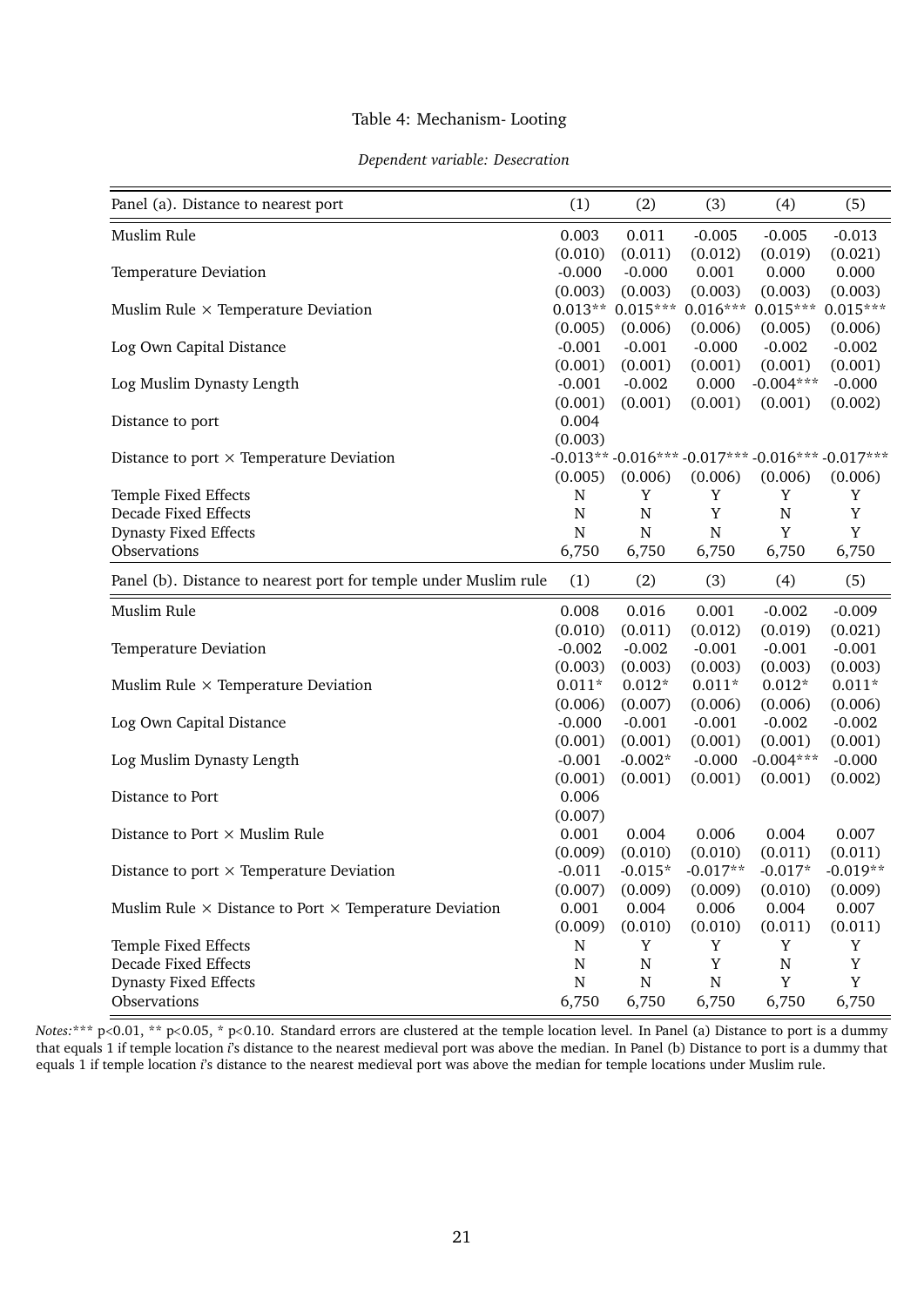#### **5.3 State Capacity**

Guided by the historical literature, we assess the regime characteristics that could mediate the relationship between weather fluctuations and temple desecrations. First we test the mediating effect of state capacity on temple desecration under Muslim rule during periods of weather fluctuation. A Muslim polity that was in power for longer duration was likely to have stronger military and hence be less vulnerable to the threat of social conflict.

Furthermore, a state could diversify its fiscal system over time and therefore be able to give tax concessions during low harvest periods, thus dampening the likelihood of rebellion. There is evidence of tax concessions given by Mughals, the longest running Muslim dynasty in medieval India, to ameliorate negative price shocks induced by exceptional harvests in the 16th century [\(Moreland,](#page-38-1) [2011\)](#page-38-1). The Mughal State is also said to have a system in place for tax concessions in case of crop failures [\(Moreland,](#page-38-1) [2011\)](#page-38-1).

We test this mechanism in Panel (a) of Table [5.](#page-25-0) We use the length that a Muslim dynasty was in power (in period *t*) as a proxy for State capacity. The coefficient on the interaction between Muslim dynasty length and weather fluctuation is negative and statistically significant in all Columns. This supports our prediction that a Muslim State with greater state capacity is likely to experience social uprising and therefore less likely to repress Hindu religious authority during periods of large weather fluctuations.

#### **5.4 Muslim Ruler Tenure**

Next we analyze the mediating relationship between a Muslim ruler's tenure length and temple desecration during a period of weather fluctuation. This follows from the intuition that a newly designated Muslim ruler would be in the process of consolidating his authority and hence susceptible to mass rebellion. The historical literature suggests that consolidating authority was particularly challenging for Muslim rulers at the onset of their tenure, since absence of fixed rules of succession often resulted in a violent transition period for the new ruler [\(Hurewitz,](#page-36-10)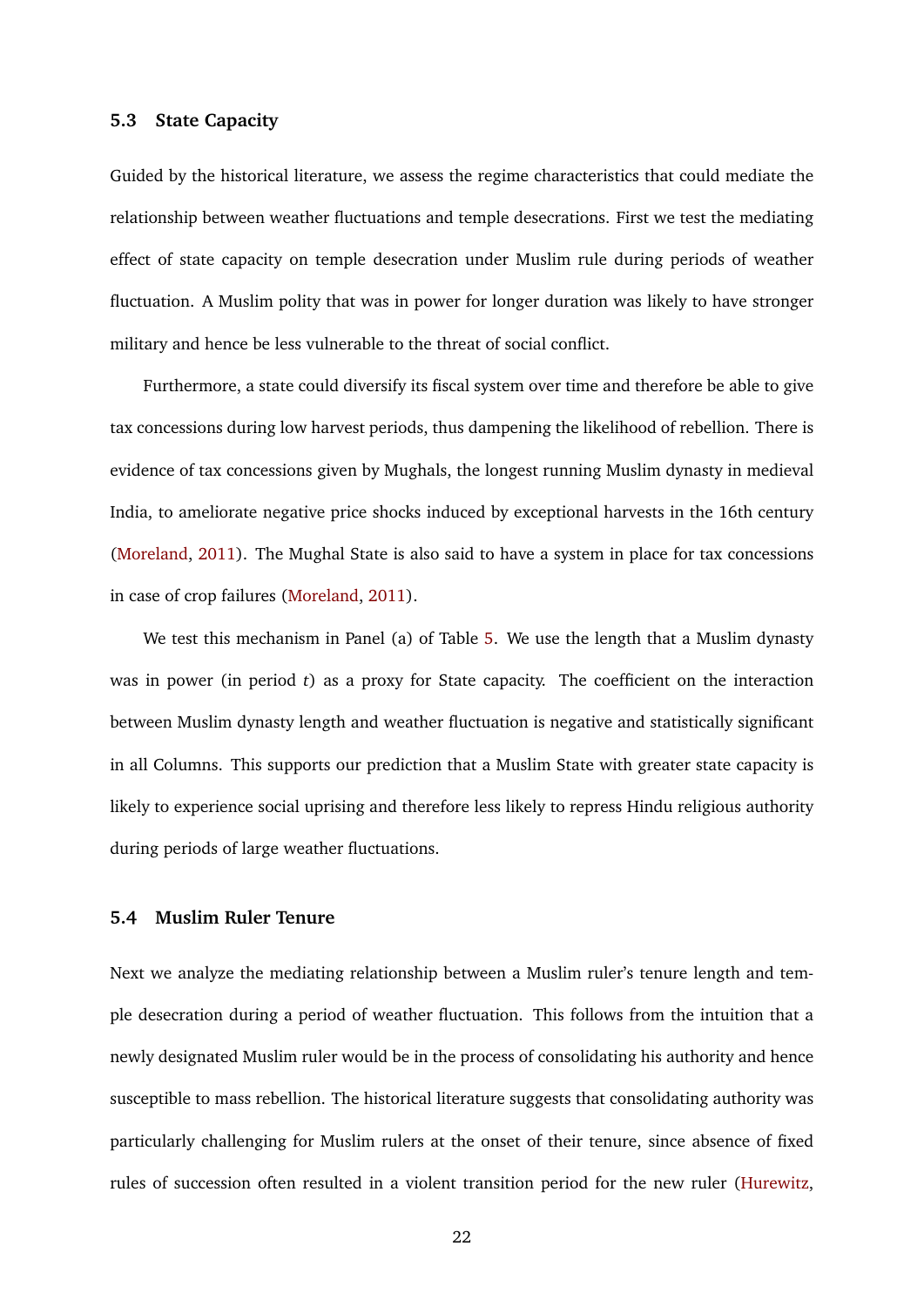[1968;](#page-36-10) [Kokkonen and Sundell,](#page-37-12) [2014\)](#page-37-12).<sup>[10](#page-24-0)</sup> The transition from one ruler to another invariably led to slackening of imperial administration and political control, during which all types of actors created mayhem [\(Faruqui,](#page-36-0) [2012\)](#page-36-0).

We test this relationship in Panel (b) of Table [5.](#page-25-0) We interact the Muslim ruler's tenure length (at period *t*) with temperature fluctuation. Our hypothesis is that a Muslim ruler at the beginning of his tenure would be particularly vulnerable to the threat of social conflict and hence more likely to repress Hindu religious authority during periods of large weather fluctuation. The results presented in Panel (b) show that a Muslim ruler's likelihood of desecrating a Hindu temple during a period of weather fluctuation decreases with his tenure length. This further attests that the threat of social uprising induced by weather fluctuation was a key driver of religious repression.

<span id="page-24-0"></span> $10$ In our dataset about 70% of the Muslim rulers who were assassinated were killed within the first five years of their tenure.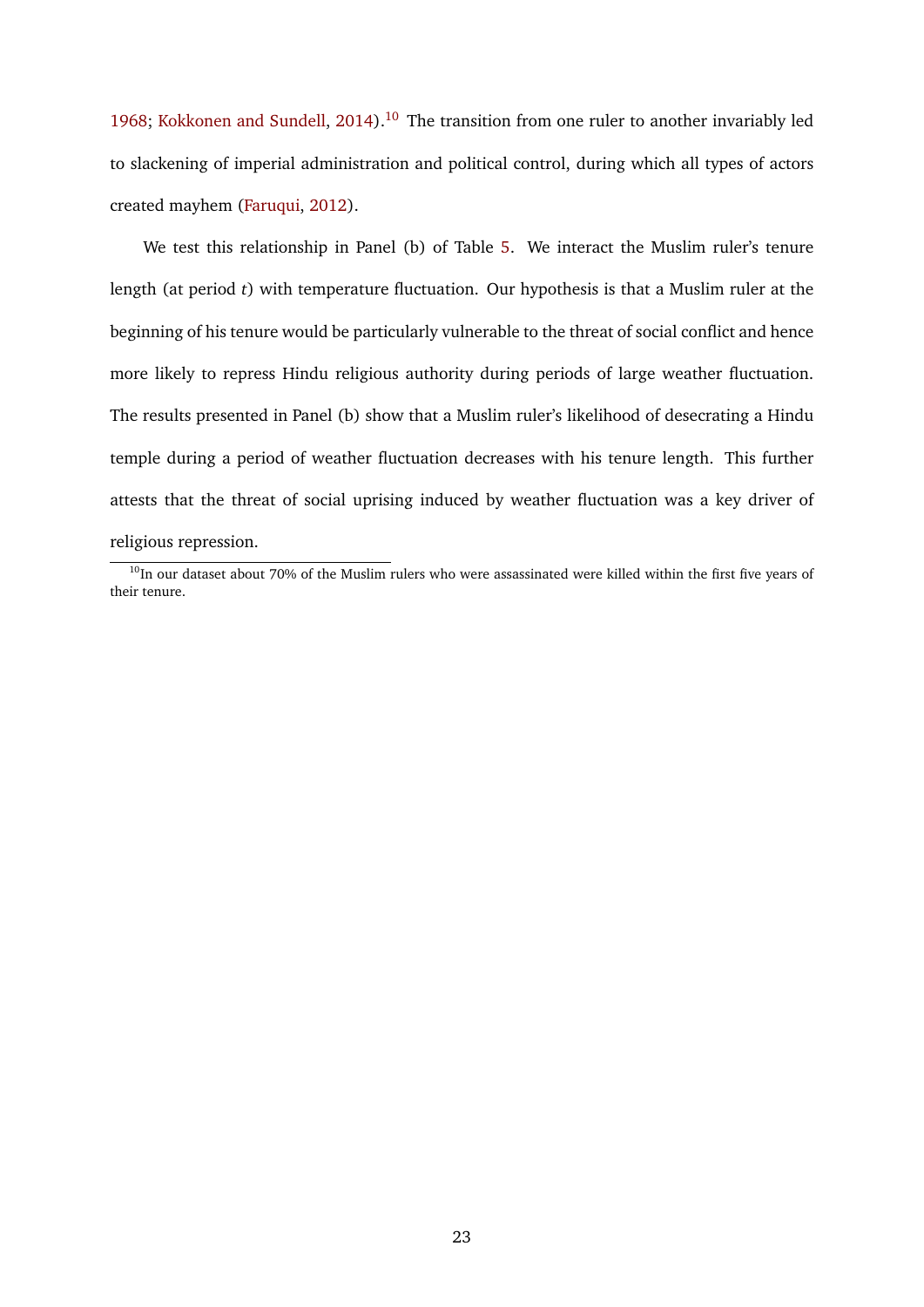#### Table 5: Mechanism- State Capacity and Ruler Tenure

<span id="page-25-0"></span>

| Panel (a). Dynasty Length                                | (1)            | (2)                                             | (3)         | (4)                                 | (5)         |
|----------------------------------------------------------|----------------|-------------------------------------------------|-------------|-------------------------------------|-------------|
| Muslim Rule                                              | $-0.009$       | 0.003                                           | $-0.010$    | $-0.014$                            | $-0.018$    |
|                                                          | (0.006)        | (0.009)                                         | (0.011)     | (0.018)                             | (0.020)     |
| Temperature Deviation                                    | $-0.027*$      | $-0.028**$                                      | $-0.023*$   | $-0.029**$                          | $-0.025**$  |
|                                                          | (0.014)        | (0.013)                                         | (0.012)     | (0.013)                             | (0.012)     |
| Muslim Rule $\times$ Temperature Deviation               | $0.045*$       | $0.047**$                                       | $0.040**$   | $0.050**$                           | $0.042**$   |
|                                                          | (0.023)        | (0.022)                                         | (0.019)     | (0.022)                             | (0.019)     |
| Log Own Capital Distance                                 | $-0.001$       | $-0.001$                                        | $-0.000$    | $-0.002$                            | $-0.002$    |
|                                                          | (0.001)        | (0.001)                                         | (0.001)     | (0.001)                             | (0.001)     |
| Log Muslim Dynasty Length                                | 0.001          | $-0.001$                                        | 0.001       | $-0.002**$                          | 0.001       |
|                                                          | (0.001)        | (0.001)                                         | (0.001)     | (0.001)                             | (0.002)     |
| Log Muslim Dynasty Length $\times$ Temperature Deviation | $-0.005*$      | $-0.005*$                                       | $-0.004*$   | $-0.005*$                           | $-0.004*$   |
|                                                          | (0.003)        | (0.003)                                         | (0.002)     | (0.003)                             | (0.002)     |
| Temple Fixed Effects                                     | $\overline{N}$ | $\mathbf Y$                                     | $\mathbf Y$ | Y                                   | Y           |
| <b>Decade Fixed Effects</b>                              | $\overline{N}$ | ${\bf N}$                                       | Y           | $\mathbf N$                         | Y           |
| <b>Dynasty Fixed Effects</b>                             | $\mathbf N$    | $\mathbf N$                                     | ${\bf N}$   | Y                                   | Y           |
| Observations                                             | 6,750          | 6,750                                           | 6,750       | 6,750                               | 6,750       |
| Panel (b). Ruler Tenure                                  | (1)            | (2)                                             | (3)         | (4)                                 | (5)         |
| Muslim Rule                                              | $-0.005$       | 0.003                                           | $-0.011$    | $-0.010$                            | $-0.015$    |
|                                                          | (0.009)        | (0.010)                                         | (0.012)     | (0.019)                             | (0.021)     |
| Temperature Deviation                                    |                | $-0.034***$ $-0.034***$ $-0.031***$ $-0.031***$ |             |                                     | $-0.028***$ |
|                                                          | (0.009)        | (0.009)                                         | (0.008)     | (0.009)                             | (0.008)     |
| Muslim Rule $\times$ Temperature Deviation               | $0.036***$     | $0.035***$                                      | $0.033***$  | $0.033***$                          | $0.029***$  |
|                                                          | (0.010)        | (0.009)                                         | (0.009)     | (0.009)                             | (0.008)     |
| Log Own Capital Distance                                 | $-0.001$       | $-0.001$                                        | $-0.000$    | $-0.002$                            | $-0.002$    |
|                                                          | (0.001)        | (0.001)                                         | (0.001)     | (0.001)                             | (0.001)     |
| Log Muslim Dynasty Length                                | $-0.000$       | $-0.001$                                        | 0.001       | $-0.003**$                          | 0.001       |
|                                                          | (0.001)        | (0.001)                                         | (0.002)     | (0.001)                             | (0.002)     |
| Log Muslim Ruler Tenure                                  | $0.002*$       | 0.001                                           | 0.000       | 0.001                               | $-0.000$    |
|                                                          | (0.001)        | (0.001)                                         | (0.001)     | (0.001)                             | (0.001)     |
| Log Muslim Ruler Tenure $\times$ Temperature Deviation   | $-0.007***$    |                                                 |             | $-0.006***$ $-0.006***$ $-0.006***$ | $-0.005***$ |
|                                                          | (0.002)        | (0.002)                                         | (0.002)     | (0.002)                             | (0.002)     |
| Temple Fixed Effects                                     | ${\bf N}$      | Y                                               | Y           | Y                                   | Y           |
| <b>Decade Fixed Effects</b>                              | ${\bf N}$      | ${\bf N}$                                       | Y           | $\overline{N}$                      | Y           |
| <b>Dynasty Fixed Effects</b>                             | $\mathbf N$    | $\mathbf N$                                     | $\mathbf N$ | Y                                   | Y           |
| Observations                                             | 6,750          | 6,750                                           | 6,750       | 6,750                               | 6,750       |

#### *Dependent variable: Desecration*

*Notes*:\*\*\* p<0.01, \*\* p<0.05, \* p<0.10. Standard errors are clustered at the temple location level. Muslim dynasty length is the number of decades a Muslim State was in power in period *t*. Muslim Ruler tenure is the number of decades a ruler of Muslim State k was in power in period *t*.

#### **5.5 Battles**

Climate shocks can also intensify inter-state conflict.<sup>[11](#page-25-1)</sup> For example, decline in agricultural

productivity can increase the demand for land which escalates the competition over its control.

<span id="page-25-1"></span><sup>&</sup>lt;sup>11</sup>Using data on conflicts in Europe, North Africa and Near East between 1400 and 1900 AD, [Iyigun, Nunn, and](#page-37-1) [Qian](#page-37-1) (2017) find that cooling is associated with increased conflict.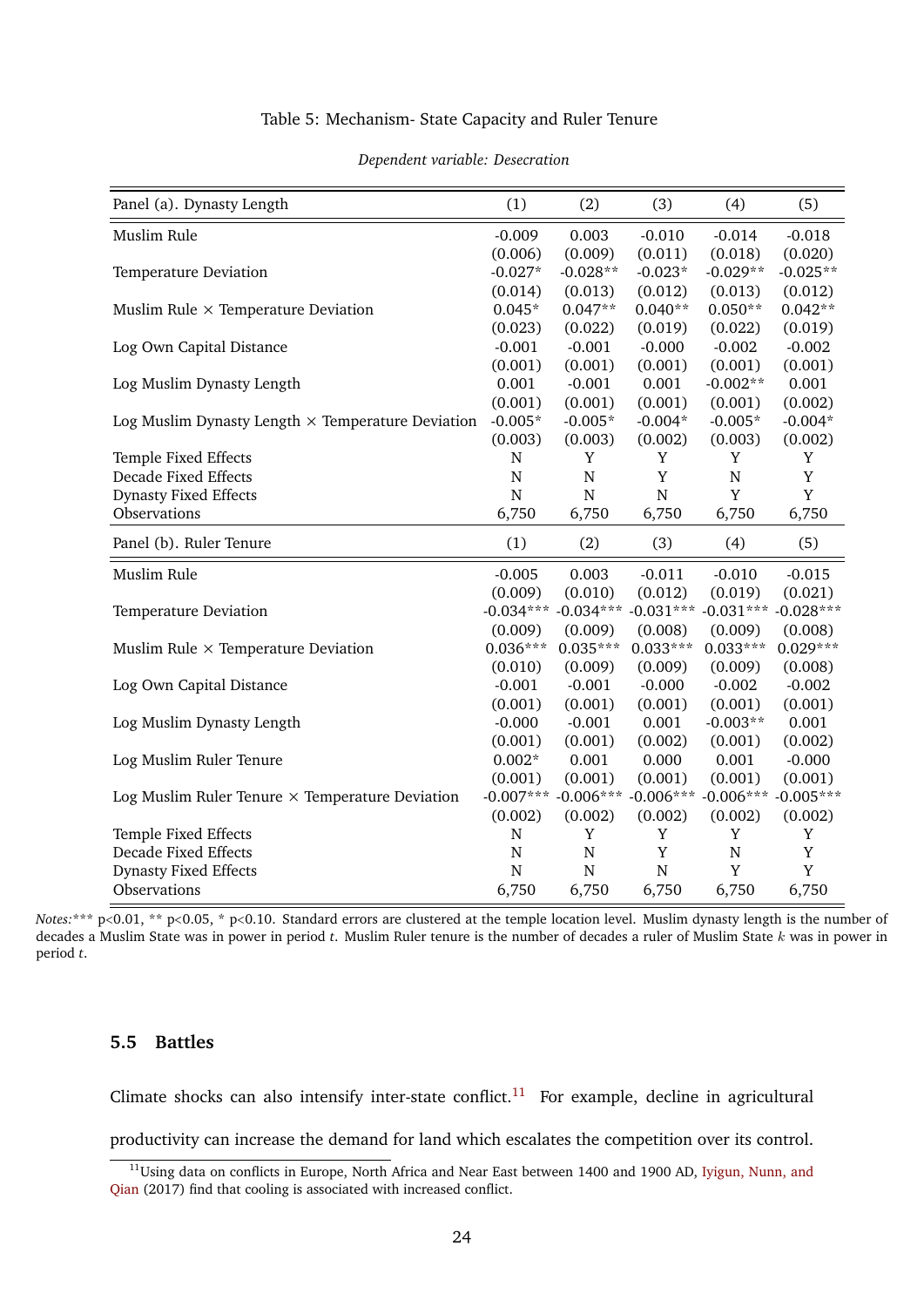Similarly, decline in agricultural wages can increase the labor supply for military recruitment. On the other hand, rising food prices can also increase the cost of maintaining an army. It is plausible that weather fluctuation affected the intensity of conflict between Hindu and Muslim States. The collateral damage from these battles can affect the probability of temple desecration.

Table [6](#page-26-0) tests for the mediating effect of weather fluctuation on temple desecration through Hindu Muslim battle intensity. We control for the interaction between number of Hindu Muslim battles, that occurred in the proximity of temple location *i* in period *t*, and the weather flucation dummy.<sup>[12](#page-26-1)</sup> The effect of the interaction term in all columns is positive but statistically not different from zero. We do not find evidence that weather fluctuation affects temple desecration by increasing the frequency of Hindu Muslim battles.

Table 6: Mechanism- Collateral Damage

<span id="page-26-0"></span>

| Panel (a). Battle Intensity                        | (1)         | (2)       | (3)      | (4)                                               | (5)      |
|----------------------------------------------------|-------------|-----------|----------|---------------------------------------------------|----------|
|                                                    |             |           |          |                                                   |          |
|                                                    |             |           |          | HM Battle HM Battle HM Battle HM Battle HM Battle |          |
| Muslim Rule                                        | 0.005       | 0.015     | $-0.001$ | 0.001                                             | $-0.005$ |
|                                                    | (0.009)     | (0.010)   | (0.012)  | (0.019)                                           | (0.021)  |
| Temperature Deviation                              | $-0.004$    | $-0.005*$ | $-0.005$ | $-0.005$                                          | $-0.005$ |
|                                                    | (0.003)     | (0.003)   | (0.003)  | (0.003)                                           | (0.003)  |
| Muslim Rule $\times$ Temperature Deviation         | $0.008**$   | $0.009**$ | $0.009*$ | $0.009**$                                         | $0.009*$ |
|                                                    | (0.004)     | (0.004)   | (0.005)  | (0.004)                                           | (0.005)  |
| Muslim Hindu Battle                                | $-0.003***$ | $-0.002*$ | $-0.003$ | $-0.002$                                          | $-0.004$ |
|                                                    | (0.001)     | (0.001)   | (0.003)  | (0.001)                                           | (0.003)  |
| Muslim Hindu Battle $\times$ Temperature Deviation | 0.022       | 0.019     | 0.017    | 0.019                                             | 0.018    |
|                                                    | (0.017)     | (0.016)   | (0.016)  | (0.016)                                           | (0.016)  |
| Log Own Capital Distance                           | $-0.000$    | $-0.001$  | $-0.000$ | $-0.002$                                          | $-0.002$ |
|                                                    | (0.001)     | (0.001)   | (0.001)  | (0.001)                                           | (0.001)  |
| Log Muslim Dynasty Length                          | $-0.001$    | $-0.002*$ | $-0.000$ | $-0.004***$                                       | $-0.001$ |
|                                                    | (0.001)     | (0.001)   | (0.001)  | (0.001)                                           | (0.002)  |
| Temple Fixed Effects                               | N           | Y         | Y        | Y                                                 | Y        |
| Decade Fixed Effects                               | N           | N         | Y        | N                                                 | Y        |
| Dynasty Fixed Effects                              | N           | N         | N        | Y                                                 | Y        |
| <b>Observations</b>                                | 6,750       | 6,750     | 6,750    | 6,750                                             | 6,750    |

*Dependent variable: Desecration*

*Notes:*\*\*\* p<0.01, \*\* p<0.05, \* p<0.10. Standard errors are clustered at the temple location level. Hindu Muslim battle is the number of battles between Hindu and Muslim States that occured within a 200km radius of temple location *i* in period *t*.

Historians of medieval India propose another mechanism through which Hindu Muslim

<span id="page-26-1"></span> $12$ We consider those battles that occurred within 200 km of a temple location as proximate.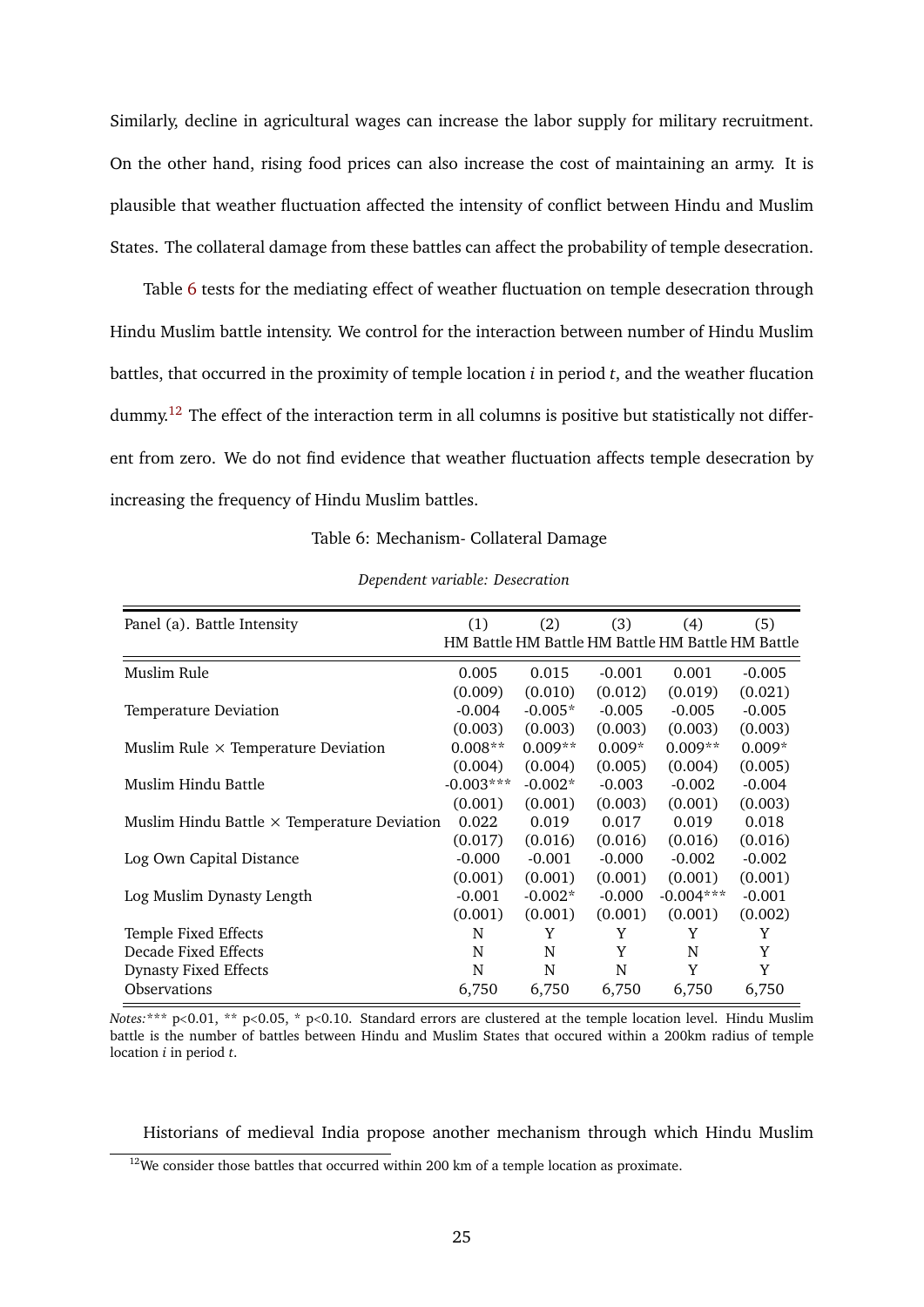battles can determine temple desecration. According to this hypothesis temple desecrations typically occurred when Muslim States expanded into the territories of Hindu States through battle victories [\(Eaton,](#page-36-1) [2000\)](#page-36-1). The underlying intuition is that royal temples acted as a legitimizing agent for the Hindu kingship. The invading Muslim State undertook destruction of these temples to delegitimize the political authority of the incumbent Hindu ruler and suppress the religious authority's likely support for mass rebellion [\(Eaton,](#page-36-1) [2000\)](#page-36-1).

We test this mechanism in Table [7.](#page-28-1) In Panel (a) we control for the number of battles won by a Muslim State against a Hindu State within 200 kilometer radius of temple location *i* in period *t*. In all columns the effect of the Muslim State's battle victory on the desecration outcome is positive but statistically not different from zero. As noted earlier, the revenue from Hindu pilgrimage was a useful source for imperial economy, and Muslim States often contested to control these locations. Once under his control, a strategic ruler would avoid destroying an asset.

However, the equilibrium could be disrupted when the condition for social upheaval was particularly high in the newly conquered territory. In Panel (b) of Table [7](#page-28-1) we include the interaction between Muslim battle victory and weather fluctuation. Our hypothesis is that a Muslim State was more likely to desecrate Hindu temple in a newly conquered territory when the likelihood of mass upheaval was higher due to weather fluctuation.

The results are informative- the coefficient of the battle victory variable is negative and statistically significant, which suggests that a Muslim State was less likely to desecrate a temple when it conquered the territory in a time with normal weather conditions. This supports the historical narrative that a Muslim State was more likely to engage in looting temples that were outside its sphere of political influence. The coefficient on the interaction term is positive and statistically significant in all columns. The size of the coefficient is four times larger than the effect of weather fluctuation in a territory that was already under the Muslim rule. This suggests that Muslim States were more sensitive to social unrest in newly conquered territories and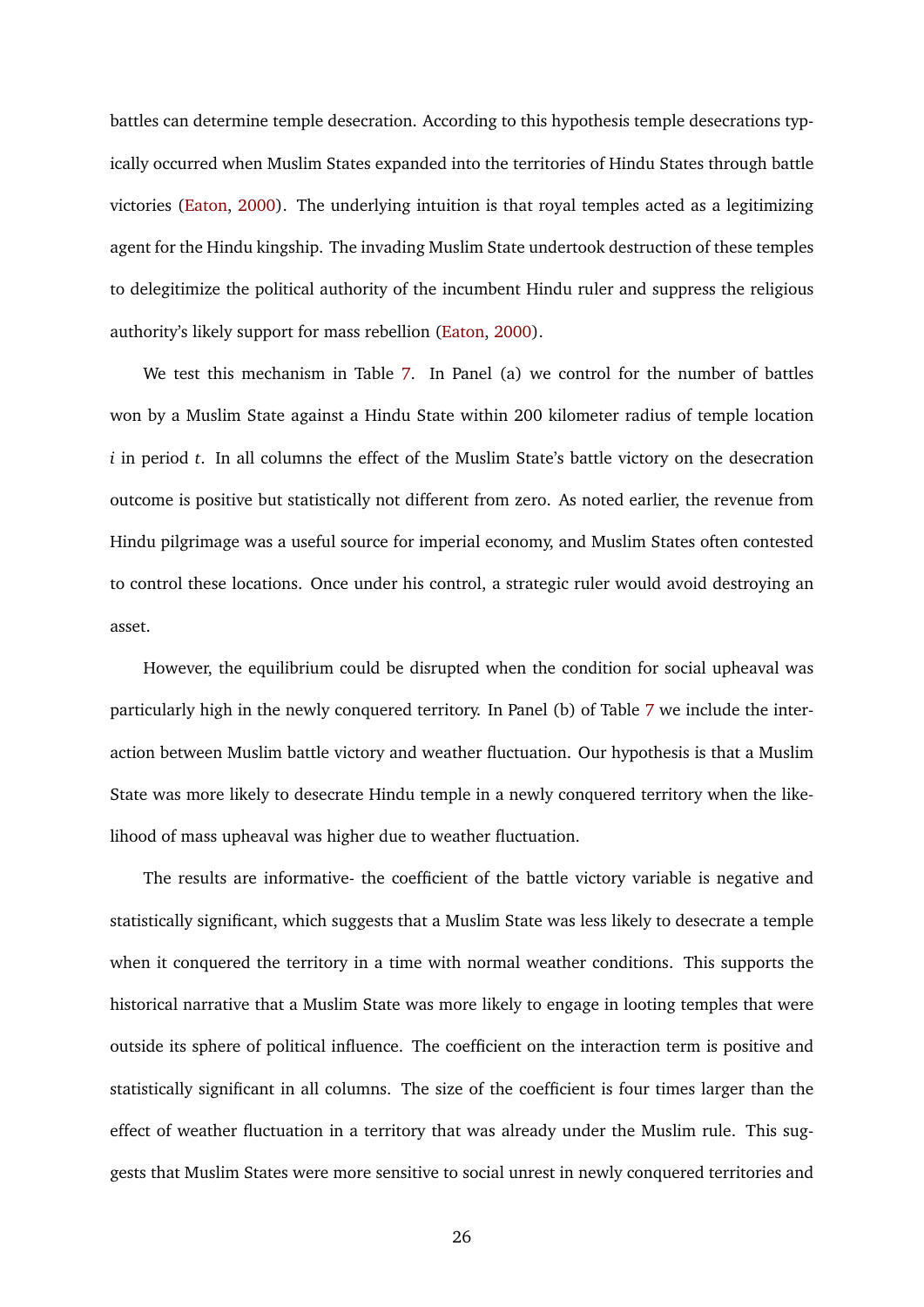<span id="page-28-1"></span>therefore more likely to engage in religious repression.

#### Table 7: Mechanism- Battle Victories

| Panel (a). Battle Victories                             | (1)            | (2)                     | (3)         | (4)            | (5)         |
|---------------------------------------------------------|----------------|-------------------------|-------------|----------------|-------------|
| Muslim Rule                                             | 0.004          | 0.015                   | $-0.001$    | $-0.001$       | $-0.008$    |
|                                                         | (0.009)        | (0.011)                 | (0.012)     | (0.019)        | (0.021)     |
| Temperature Deviation                                   | $-0.004$       | $-0.004$                | $-0.004$    | $-0.004$       | $-0.005$    |
|                                                         | (0.003)        | (0.003)                 | (0.003)     | (0.003)        | (0.003)     |
| Muslim Rule $\times$ Temperature Deviation              | $0.008*$       | $0.009**$               | $0.009*$    | $0.009**$      | $0.009*$    |
|                                                         | (0.004)        | (0.004)                 | (0.005)     | (0.004)        | (0.005)     |
| Muslim Win Against Hindu                                | 0.009          | 0.006                   | 0.004       | 0.004          | 0.002       |
|                                                         | (0.008)        | (0.008)                 | (0.009)     | (0.008)        | (0.008)     |
| Log Own Capital Distance                                | $-0.000$       | $-0.001$                | $-0.000$    | $-0.002$       | $-0.002$    |
|                                                         | (0.001)        | (0.001)                 | (0.001)     | (0.001)        | (0.001)     |
| Log Muslim Dynasty Length                               | $-0.001$       | $-0.002*$               | 0.000       | $-0.004***$    | $-0.000$    |
|                                                         | (0.001)        | (0.001)                 | (0.001)     | (0.001)        | (0.002)     |
| Temple Fixed Effects                                    | N              | Y                       | Y           | Y              | Y           |
| <b>Decade Fixed Effects</b>                             | $\overline{N}$ | $\mathbf N$             | Y           | $\overline{N}$ | $\mathbf Y$ |
| <b>Dynasty Fixed Effects</b>                            | N              | N                       | $\mathbf N$ | Y              | Y           |
| Observations                                            | 6,750          | 6,750                   | 6,750       | 6,750          | 6,750       |
| Panel (b). Battle Victories and Weather Fluctuation     | (1)            | (2)                     | (3)         | (4)            | (5)         |
| Muslim Rule                                             | 0.004          | 0.015                   | $-0.001$    | 0.003          | $-0.004$    |
|                                                         | (0.009)        | (0.010)                 | (0.012)     | (0.019)        | (0.022)     |
| Temperature Deviation                                   | $-0.005*$      | $-0.006*$               | $-0.005$    | $-0.005*$      | $-0.006*$   |
|                                                         | (0.003)        | (0.003)                 | (0.003)     | (0.003)        | (0.003)     |
| Muslim Rule $\times$ Temperature Deviation              | $0.009**$      | $0.009**$               | $0.009**$   | $0.009**$      | $0.009*$    |
|                                                         | (0.004)        | (0.004)                 | (0.005)     | (0.004)        | (0.005)     |
| Muslim Win Against Hindu                                |                | $-0.005***$ $-0.008***$ | $-0.009***$ | $-0.010***$    | $-0.011***$ |
|                                                         | (0.001)        | (0.002)                 | (0.003)     | (0.003)        | (0.003)     |
| Muslim Win Against Hindu $\times$ Temperature Deviation | $0.040*$       | $0.042*$                | $0.039*$    | $0.042*$       | $0.039*$    |
|                                                         | (0.023)        | (0.023)                 | (0.023)     | (0.022)        | (0.022)     |
| Log Own Capital Distance                                | $-0.000$       | $-0.001$                | $-0.000$    | $-0.002$       | $-0.002$    |
|                                                         | (0.001)        | (0.001)                 | (0.001)     | (0.001)        | (0.001)     |
| Log Muslim Dynasty Length                               | $-0.001$       | $-0.002*$               | $-0.000$    | $-0.004***$    | $-0.001$    |
|                                                         | (0.001)        | (0.001)                 | (0.001)     | (0.001)        | (0.002)     |
| Temple Fixed Effects                                    | N              | $\mathbf Y$             | Y           | Y              | Y           |
| Decade Fixed Effects                                    | $\overline{N}$ | $\mathbf N$             | Y           | ${\bf N}$      | Y           |
| <b>Dynasty Fixed Effects</b>                            | N              | $\mathbf N$             | $\mathbf N$ | Y              | $\mathbf Y$ |
| Observations                                            | 6,750          | 6,750                   | 6,750       | 6,750          | 6,750       |

*Notes*:<sup>\*\*\*</sup> p<0.01, \*\* p<0.05, \* p<0.10. Standard errors are clustered at the temple location level. Muslim Win against Hindu is the number of battles won by a Muslim State against a Hindu State within a 200km radius of temple location *i* in period *t*.

# <span id="page-28-0"></span>**6 Discussion**

Our interpretation of the results is related to the theoretical framework developed by [Acemoglu](#page-34-1) [and Robinson](#page-34-1) [\(2005\)](#page-34-1). In their framework economic distress creates conditions for social conflict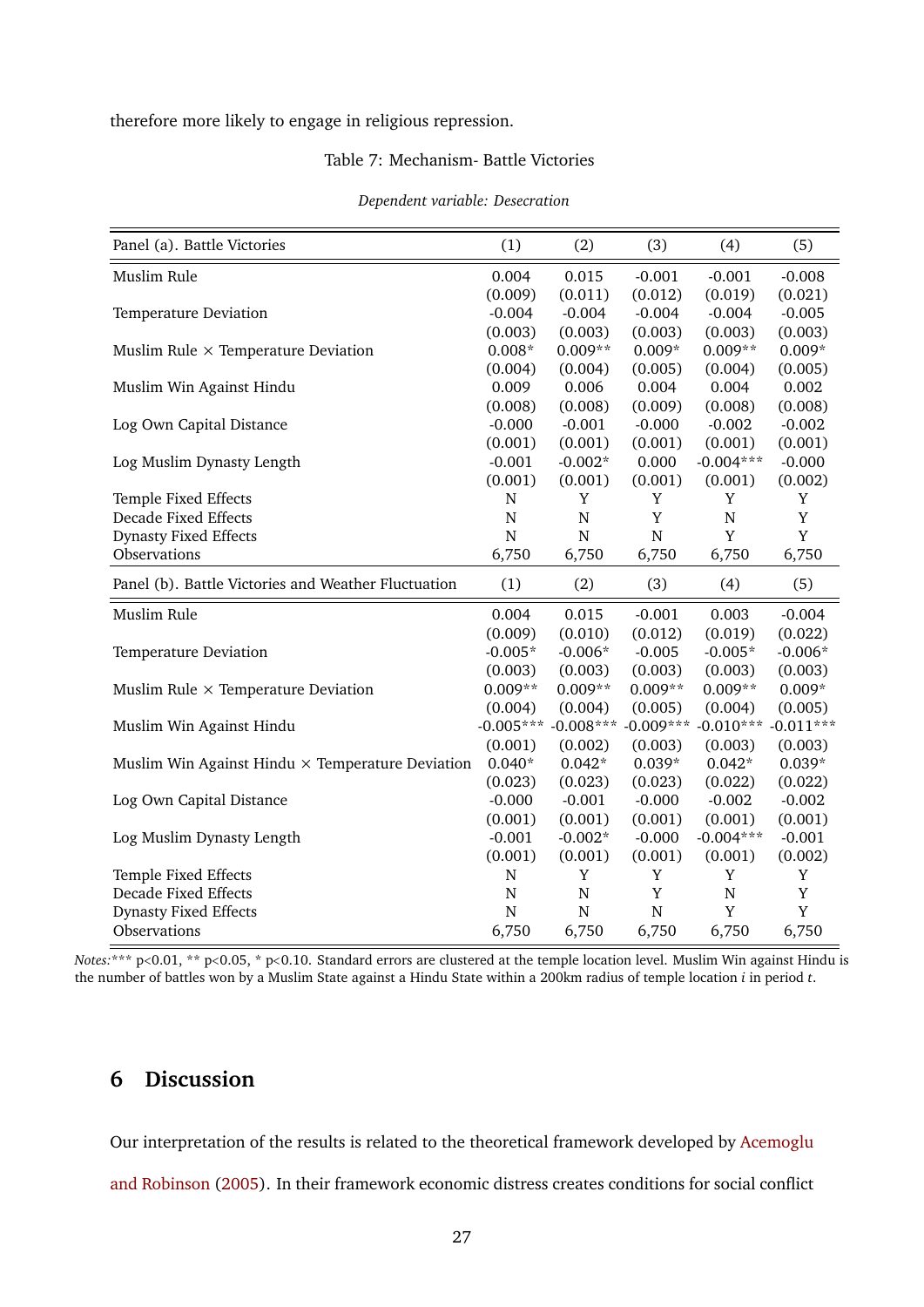that threaten the elite's hold over power. The religious authority's role becomes pivotal under these circumstances as it can provide the ideological force to solve the collective action problem that hinders a revolution. The ruler can dampen the probability of revolt by co-opting the religious authority [\(Aldashev, Platteau, and Sekeris,](#page-34-3) [2013;](#page-34-3) [Auriol and Platteau,](#page-34-5) [2017b;](#page-34-5) [Chaney,](#page-35-2) [2013\)](#page-35-2). This can take the form of material inducements or implementing policies favored by the religious authority, such as the increased construction of religious structures during the period of Nile shocks in medieval Egypt [\(Chaney,](#page-35-2) [2013\)](#page-35-2).

The cost of co-option however increases with the distance between the values of the ruler and that of the religious authority [\(Auriol and Platteau,](#page-34-5) [2017b\)](#page-34-5) that the population follows. When the ruler's religious beliefs are distinct from that of the religious authority, the cost of co-option is likely to be prohibitively high. In such a scenario the ruler is likely to repress the religious authority to prevent a successful rebellion, and this could take the form of desecration of Hindu temples, which were the seat of Hindu religious authority, by Muslim rulers.

An interesting counterfactual would be to compare the treatment of temples under contemporary Hindu States. The historical literature provides some valuable insights on this. By the 14th century, generous gifts to the temples and religious authority (Brahmanas) had become a well established practice of the Hindu kingship or the *rajadharma* [\(Rao,](#page-38-11) [2016\)](#page-38-11). During the Vijaynagara rule (1336-1646), a powerful medieval Hindu dynasty in Southern India, the construction of temples became a marker of the ruler's power. The Vijaynagara kings were strategic in using religious donations to reinforce imperial authority, at times when internal peace was necessary or in anticipation of an external threat [\(Rao,](#page-38-11) [2016\)](#page-38-11).

The strategic nature of religious co-option is highlighted from the reign of Krishnadevaraya (1509–1529), who sought to undercut the power of territorial chiefs of his realm. Krishnadevaraya offered new opportunities for secular employment to Brahmins as administrators and fort commanders [\(Bakker,](#page-34-9) [1992\)](#page-34-9). Furthermore, through generous endowments and complex ritual and pilgrimage systems he made the royal temple the focal of religious and cultural influence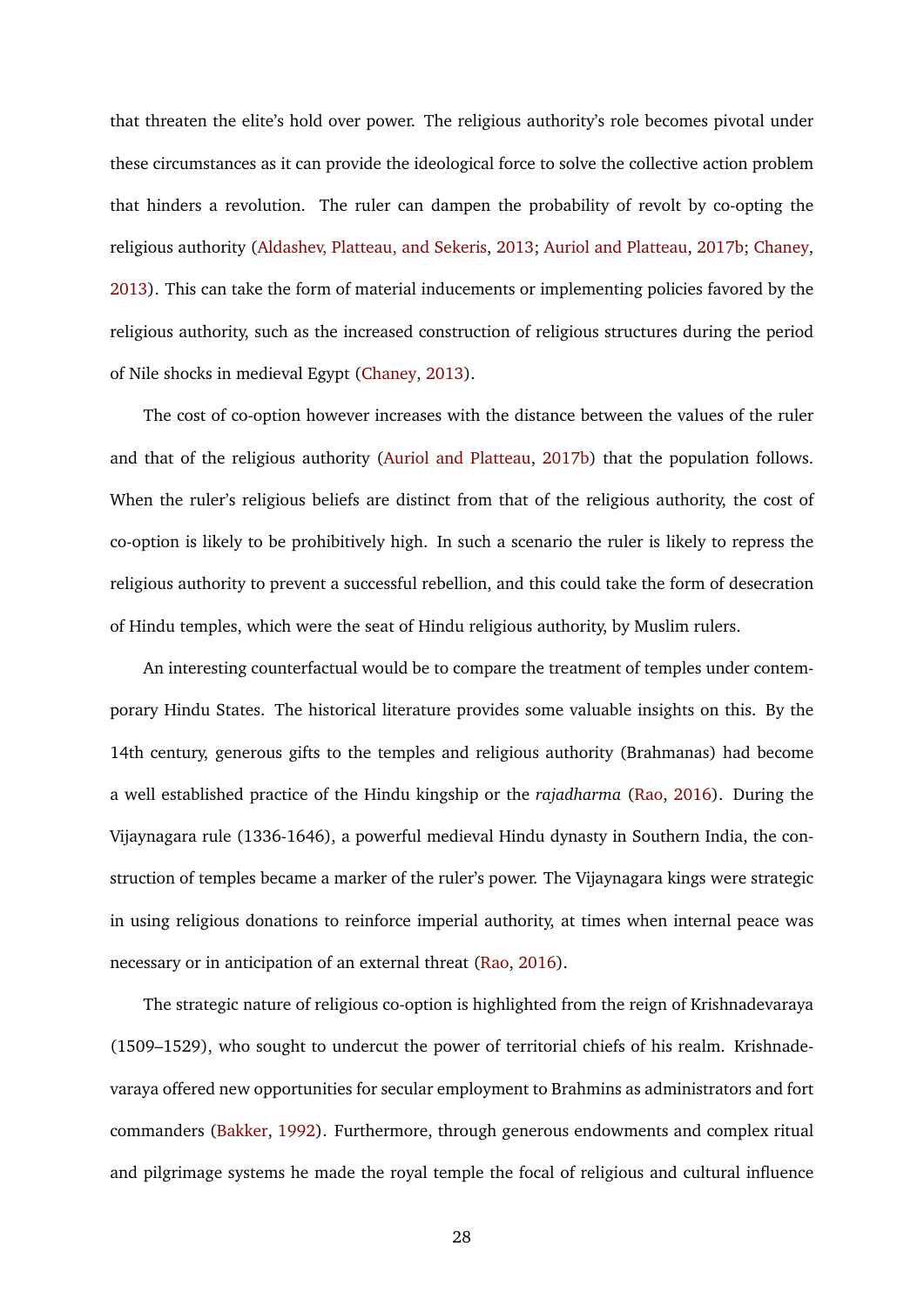[\(Bakker,](#page-34-9) [1992\)](#page-34-9).

There have also been occasional instances of Muslim rulers, particularly under the Mughals, trying to co-opt Hindu religious authority through donation or endowments. For example, Mughal king Akbar allowed his high-ranking Rajput officials to build their own monuments in the provinces they managed [\(Eaton,](#page-36-1) [2000\)](#page-36-1). It is perhaps when such co-option was not possible or too costly, repressing the religious authority through temple desecration would be chosen as an option.

# <span id="page-30-0"></span>**7 Robustness Checks**

**Spatial and Serial Correlation.—** Temperature variation can be spatially correlated. To ensure our baseline results are not being biased by spatial autocorrelation we estimate standard errors with spatial HAC correction which allows for both cross-sectional spatial correlation and location-specific serial correlation. The standard errors are estimated following the method developed by [Conley](#page-35-9) (1999) and [Hsiang, Meng, and Cane](#page-36-11) (2011). We use a radius of 500 km for the spatial kernel and assume that serial correlation decays over 500 years. The results are reported in Table [A-1](#page-43-0) and corroborate our baseline findings.<sup>[13](#page-30-1)</sup>

**Alternative definition of weather fluctuation.—** In our baseline specification we use an arbitrary threshold to define our weather fluctuation dummy. To ensure the results are not being determined by a particular threshold we use three alternative cut-offs to define our dummy. In Table [A-2](#page-44-0) we estimate the baseline results with the alternative definitions. In Panel (a) the weather fluctuation dummy equals 1 for the top and bottom 20 percentile of temperature variation. Similarly, in Panel (b) and (c) the dummy equals 1 for for top and bottom 30 and 35 percentile of temperature variation respectively. The coefficient of interest  $(\beta_3)$  in different

<span id="page-30-1"></span> $13$ The spatial and serial autocorrelation test is implemented using a STATA routine developed by [Berman, Cout](#page-35-10)[tenier, Rohner, and Thoenig](#page-35-10) (2017). The routine can only accomodate upto two dimension of fixed effects. We are therefore unable to estimate the baseline model with temple location, dynasty and decade fixed effects.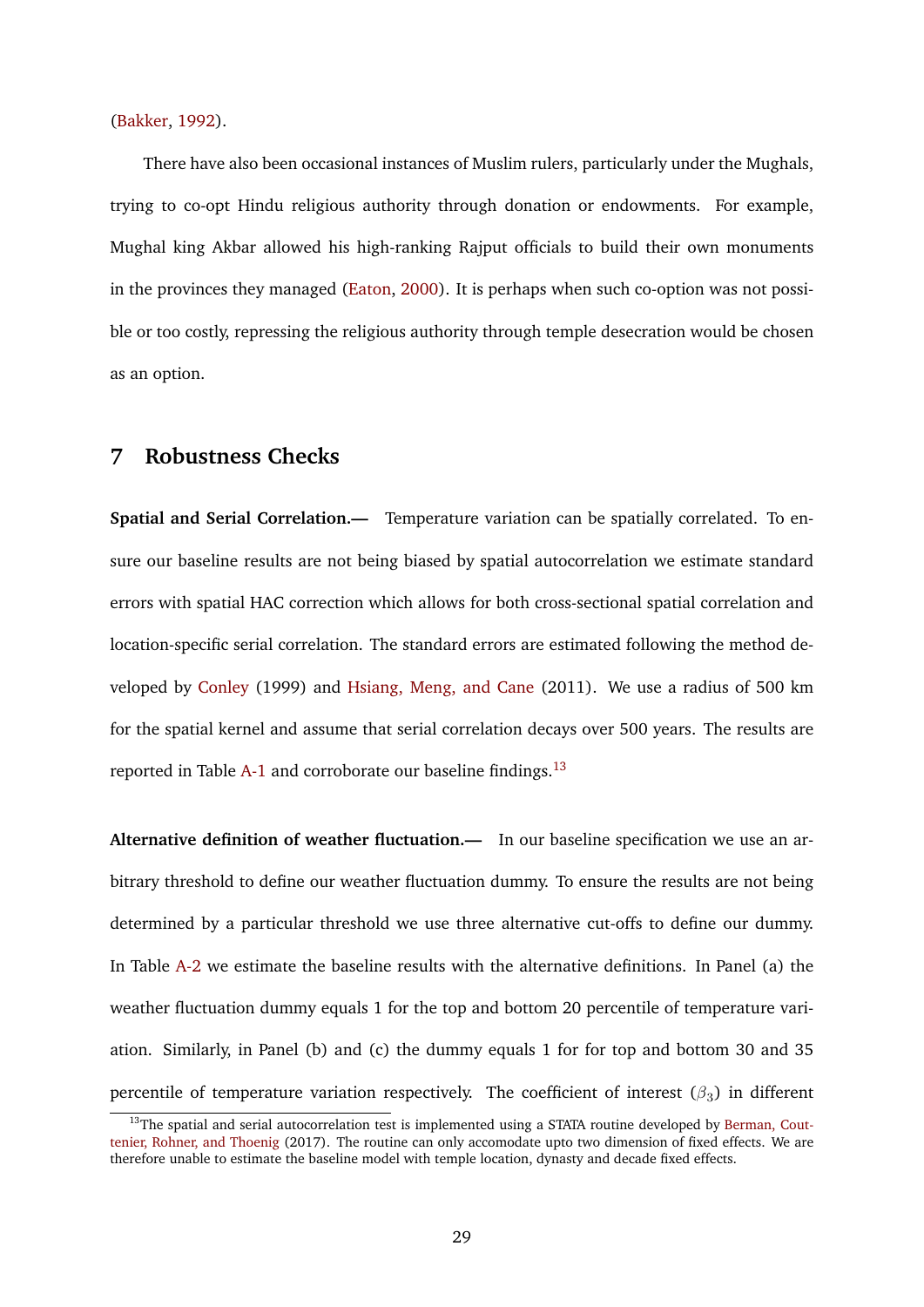specifications is similar to our baseline result, although we lose statistical significance in some cases. These results alleviate the concern that our result is determined by a particular threshold to define the weather fluctuation dummy.

**Excluding temples not in maps.—** As discussed in the data section we could match about half of temple locations that experienced a desecration to the temple locations given in the historical maps. Out of the eighty temple desecrations recorded, six occurred at the end of the 12th century, while three more were recorded in the first decade of the 13th century. Our earliest reference map of historical temple locations only reports it for the period between the 13th and 16th centuries. It is plausible that some of the temples which had already been desecrated were not included in this map. However, to avoid any selection bias we drop the desecration events whose location could not be identified on the map of the historical temple sites. The coefficient of interest  $(\beta_3)$  in the restricted sample, shown in Table [A-3,](#page-45-0) is similar to our baseline finding. We rule out that data construction strategy can bias the result.

Lagged effect of weather fluctuation.— Prolonged periods of weather fluctuation could fundamentally alter institutions or weaken social cohesion. Thus, Muslim States that experienced weather fluctuation over successive periods could have resorted to repressing the masses in a fundamentally different manner. To capture this possibility we interact a lagged term of the weather fluctuation dummy with the Muslim rule dummy. Table [A-4](#page-45-1) shows that the contemporaneous effect is similar to our baseline result. The lagged effect is negative but statistically not different from zero. We cannot confirm that successive decades of weather fluctuations could affect the likelihood of temple desecration under Muslim State through a plausibly different mechanism.

**Non-linear estimation.—** We allow for a non-linear functional form and estimate our baseline specification using a logit and conditional logit model respectively. Results presented in Table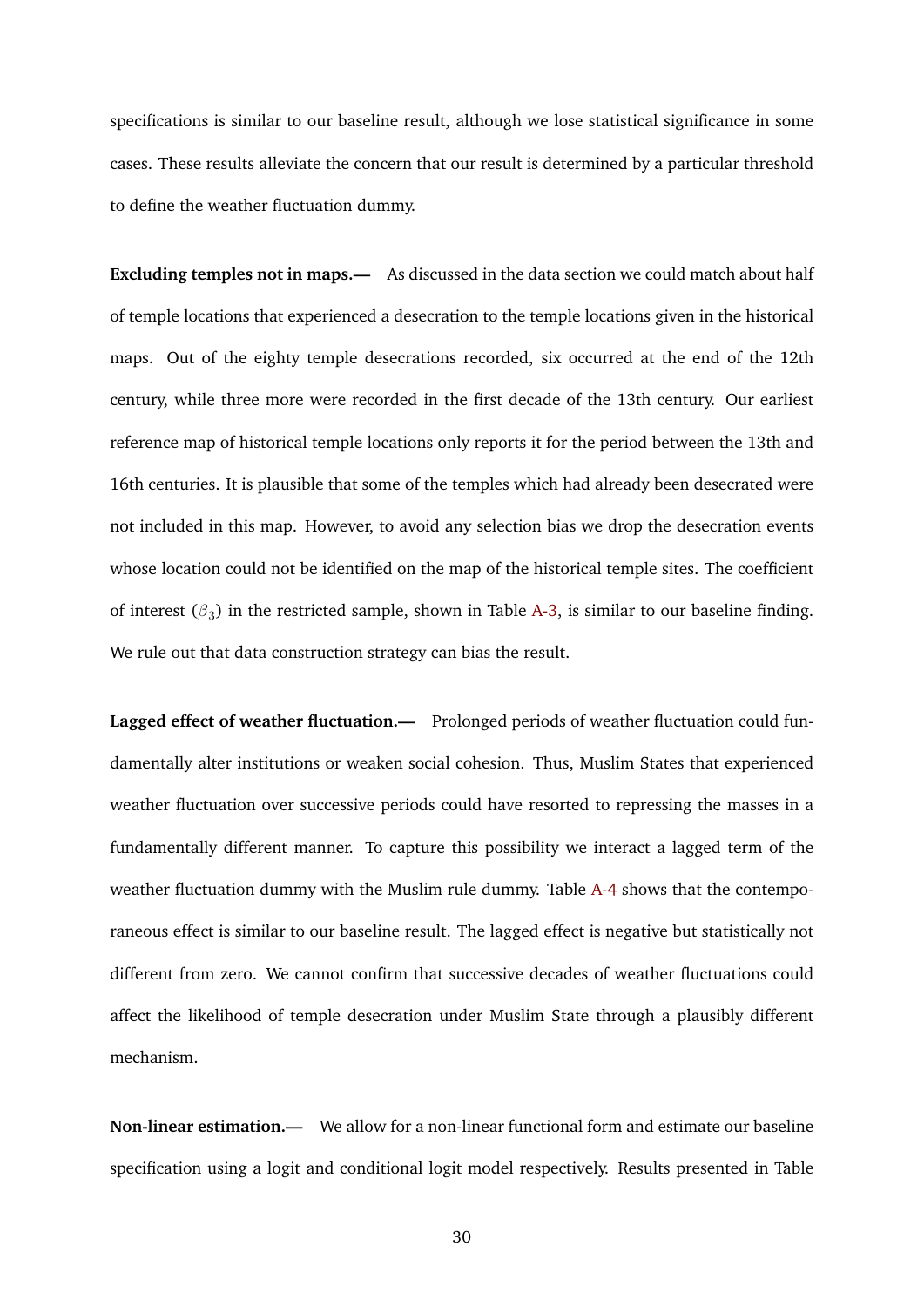[A-5](#page-46-0) show that the marginal effects in the logit model are similar to the linear probability model. However, the marginal effects are quite large in the conditional logit specifications. This is because such models only evaluate event experiencing units, which gives an inaccurate estimate of the baseline risk. This yields inaccurate and often inflated estimates of the marginal effects [\(Cook, Hays, and Franzese Jr.,](#page-35-8) [2018\)](#page-35-8).

## <span id="page-32-0"></span>**8 Conclusion**

Our study addresses the relationship between authoritarian rule and religious authority during economic downturns. The events of temple desecration in medieval India are the center piece of our analysis. Using a novel dataset on medieval States and temples, events of temple desecration and weather fluctuation, we show a positive relationship between weather fluctuation and temple desecration under Muslim rule. Additional evidence suggests that state maintenance is the likely explanation underlying this relationship.

We do not dismiss that certain Muslim rulers desecrated Hindu temples for purely ideological reasons. Instead, it appears that on average Muslim States maintained a tenuous equilibrium of tolerance towards the religion of the masses. The medieval history literature offers some explanation for this result. One explanation is that the conciliatory approach could have been politically most expedient as Muslims were vastly outnumbered by Hindu subjects. The Muslim elite also had to rely on mainly Hindu intermediaries for state functioning. A strict imposition of Islamic law could have affected this relationship and resulted in more frequent rebellions. Second, the Hanafi school of law, which is the most prominent school of Islamic jurisprudence in India, adopted a conciliatory approach towards the religious practices of Indic religions. It advocated concession of religious freedom for Hindus in lieu of a religious tax. In that sense Muslim polities in India were mainly guided by a conciliatory interpretation of Islamic law.

This type of study is vital in the current political milieu. The rise of modern fundamentalist Muslim quasi-States such as the Taliban or the Islamic State, and their association with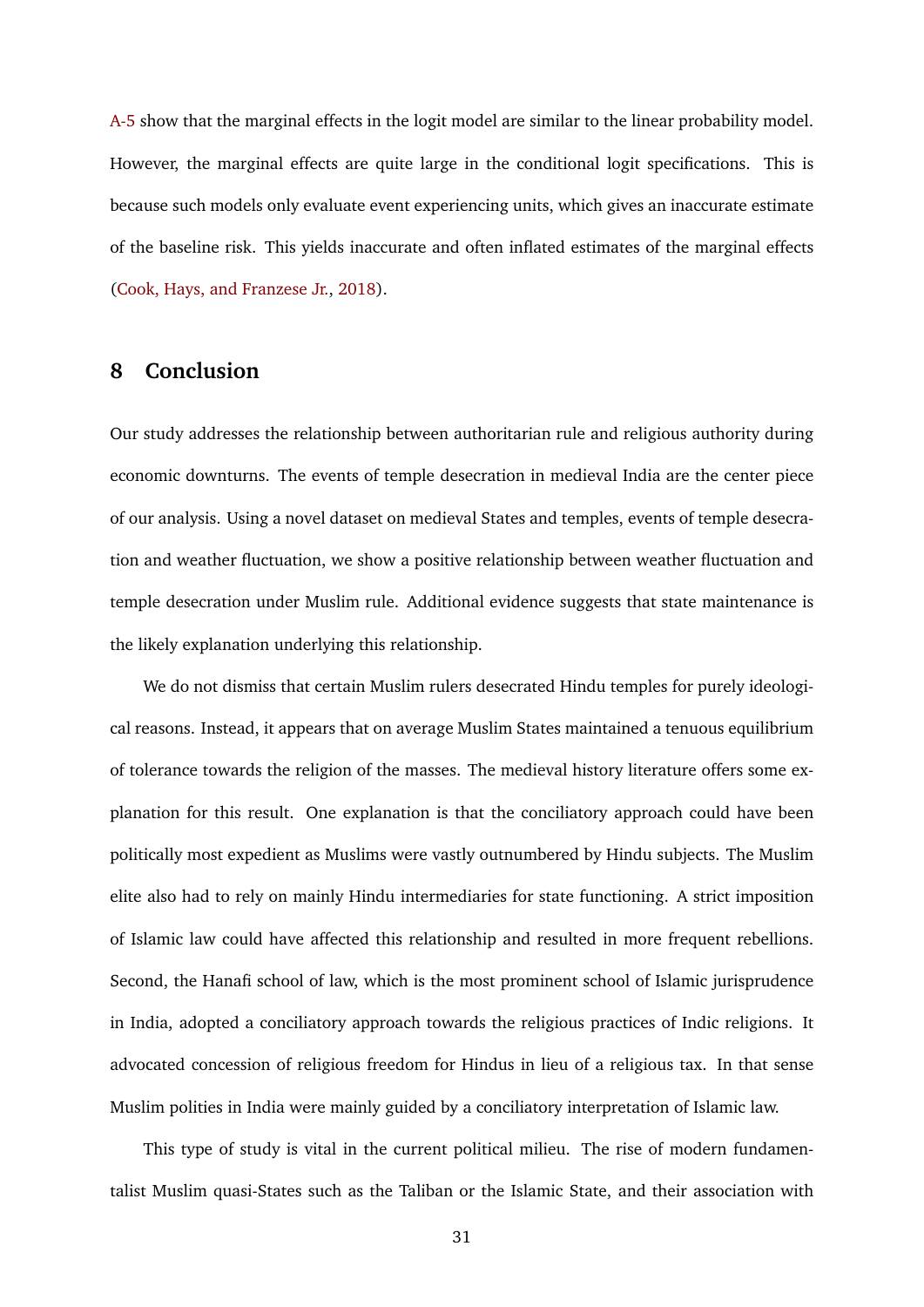iconoclastic events, have been ascribed by some to the presence of religious extremism amongst Islamic societies. Our findings tell a cautionary tale- that actions driven by seemingly religious motives could mask the political processes at play. The same caution needs to be extended when it comes to the discourse on past temple desecrations in India, which have been responsible for severe Hindu-Muslim riots in the recent past, causing a great deal of harm to life and property. We hope going forward that this study will better inform the narrative on medieval temple desecrations.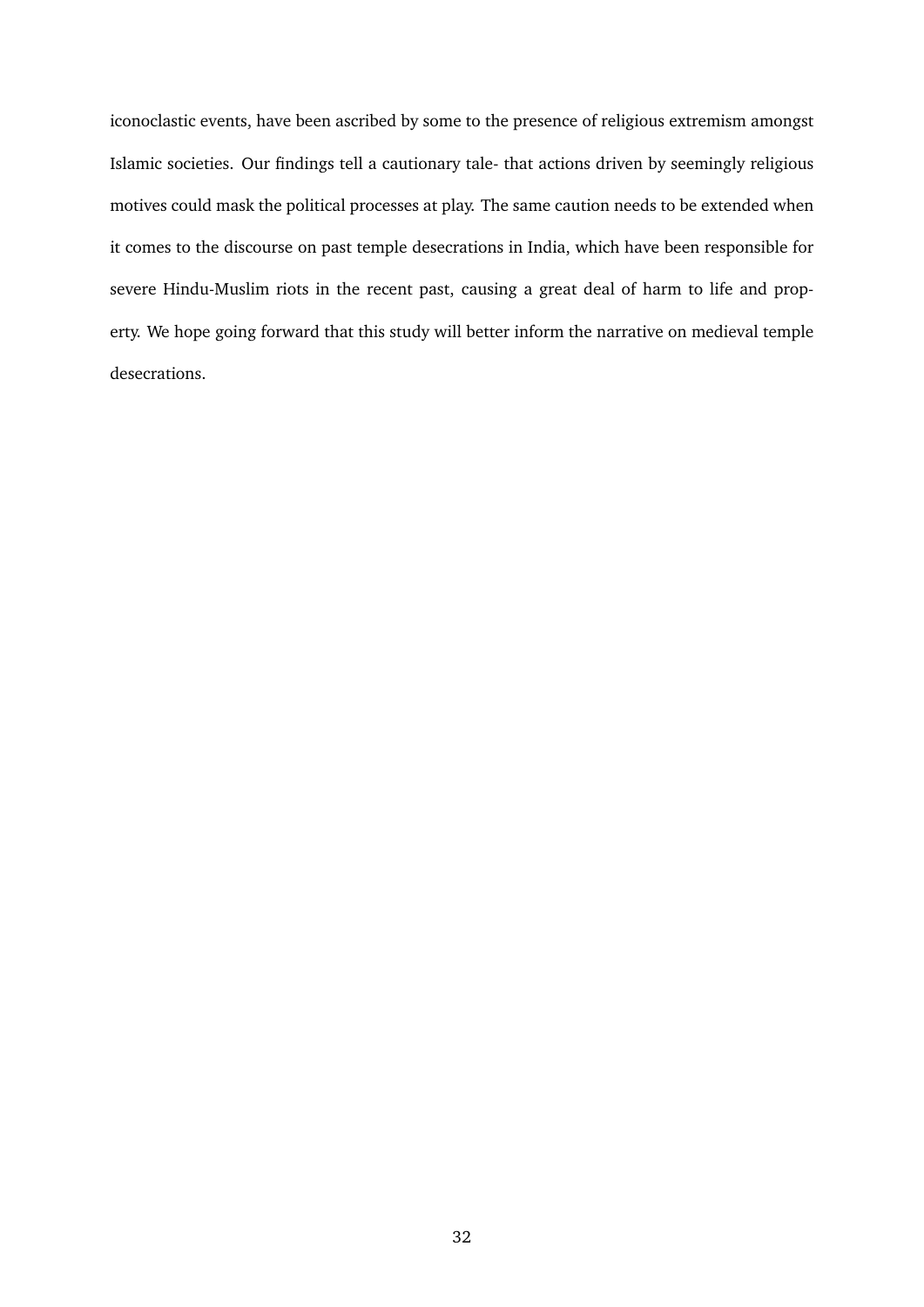# **References**

- <span id="page-34-10"></span>Acemoglu, D., S. Johnson, and J. Robinson, 2005, "The rise of Europe: Atlantic trade, institutional change, and economic growth," *American Economic Review*, 95, 546–579.
- <span id="page-34-0"></span>Acemoglu, D., and J. A. Robinson, 2001, "A theory of political transitions," *American Economic Review*, 91, 938–963.
- <span id="page-34-1"></span>Acemoglu, D., and J. A. Robinson, 2005, *Economic origins of dictatorship and democracy*, Cambridge University Press.
- <span id="page-34-2"></span>Aidt, T. S., and G. Leon, 2016, "The democratic window of opportunity: Evidence from riots in Sub-Saharan Africa," *Journal of Conflict Resolution*, 60, 694–717.
- <span id="page-34-3"></span>Aldashev, G., J.-P. Platteau, and P. G. Sekeris, 2013, "Seduction of Religious Clerics and Violence in Autocratic Regimes-with special emphasis on Islam," *Unpublished Manuscript*.
- <span id="page-34-6"></span>Anderson, R. W., N. D. Johnson, and M. Koyama, 2017, "Jewish persecutions and weather shocks: 1100–1800," *The Economic Journal*, 127, 924–958.
- <span id="page-34-4"></span>Auriol, E., and J.-P. Platteau, 2017a, "The explosive combination of religious decentralization and autocracy," *Economics of Transition*, 25, 313–350.
- <span id="page-34-5"></span>Auriol, E., and J.-P. Platteau, 2017b, "Religious co-option in autocracy: A theory inspired by history," *Journal of Development Economics*, 127, 395–412.
- <span id="page-34-9"></span>Bakker, H., 1992, *The Sacred Centre as the Focus of Political Interest* . , vol. 6, Groningen Oriental Studies.
- <span id="page-34-7"></span>Banerjee, A., and L. Iyer, 2005, "History, institutions, and economic performance: the legacy of colonial land tenure systems in India," *American Economic Review*, 95, 1190–1213.
- <span id="page-34-8"></span>Bayly, C. A., 1985, "The Pre-history of 'Communalism'? Religious Conflict in India, 1700–1860," *Modern Asian Studies*, 19, 177–203.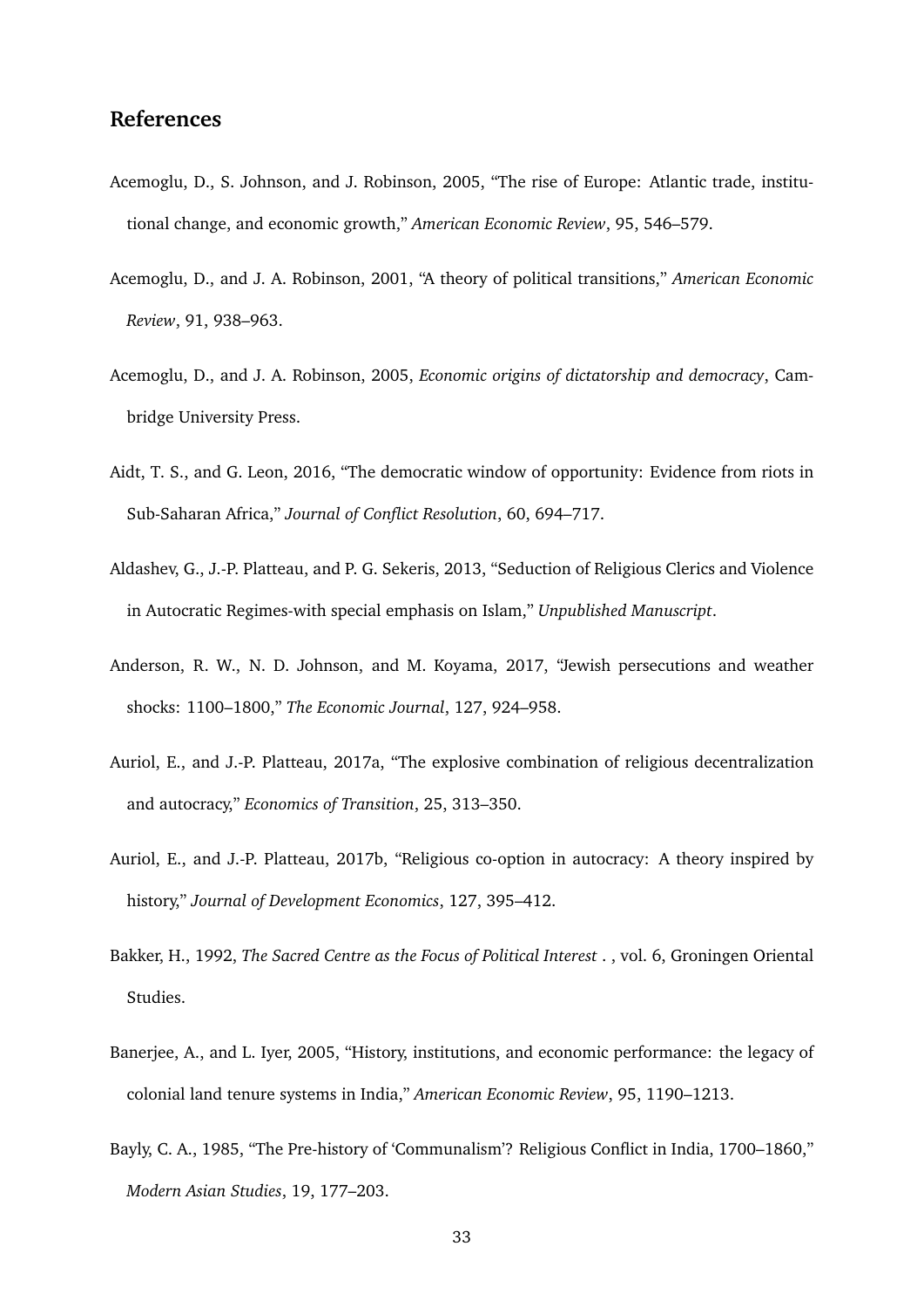- <span id="page-35-3"></span>Becker, S. O., and L. Woessmann, 2009, "Was Weber wrong? A human capital theory of Protestant economic history," *The Quarterly Journal of Economics*, pp. 531–596.
- <span id="page-35-1"></span>Berger, H., and M. Spoerer, 2001, "Economic crises and the European revolutions of 1848," *The Journal of Economic History*, 61, 293–326.
- <span id="page-35-10"></span>Berman, N., M. Couttenier, D. Rohner, and M. Thoenig, 2017, "This mine is mine! How minerals fuel conflicts in Africa," *American Economic Review*, 107, 1564–1610.
- <span id="page-35-7"></span>Blakeslee, D., and R. Fishman, 2014, "Weather shocks, crime, and agriculture: evidence from India," *Social Science Research Network*.
- <span id="page-35-4"></span>Broadberry, S., J. Custodis, and B. Gupta, 2015, "India and the great divergence: An Anglo-Indian comparison of GDP per capita, 1600–1871," *Explorations in Economic History*, 55, 58– 75.
- <span id="page-35-0"></span>Brückner, M., and A. Ciccone, 2011, "Rain and the democratic window of opportunity," *Econometrica*, 79, 923–947.
- <span id="page-35-2"></span>Chaney, E., 2013, "Revolt on the nile: Economic shocks, religion, and political power," *Econometrica*, 81, 2033–2053.
- <span id="page-35-5"></span>Chaudhary, L., 2009, "Determinants of primary schooling in British India," *Journal of Economic History*, 69, 269–302.
- <span id="page-35-6"></span>Chaudhary, L., B. Gupta, T. Roy, and A. V. Swamy, 2015, *A new economic history of colonial India*, Routledge.
- <span id="page-35-9"></span>Conley, T. G., 1999, "GMM estimation with cross sectional dependence," *Journal of Econometrics*, 92, 1–45.
- <span id="page-35-8"></span>Cook, S. J., J. C. Hays, and R. J. Franzese Jr., 2018, "Fixed Effects in Rare Events Data: A Penalized Maximum Likelihood Solution," *Unpublished Manuscript*.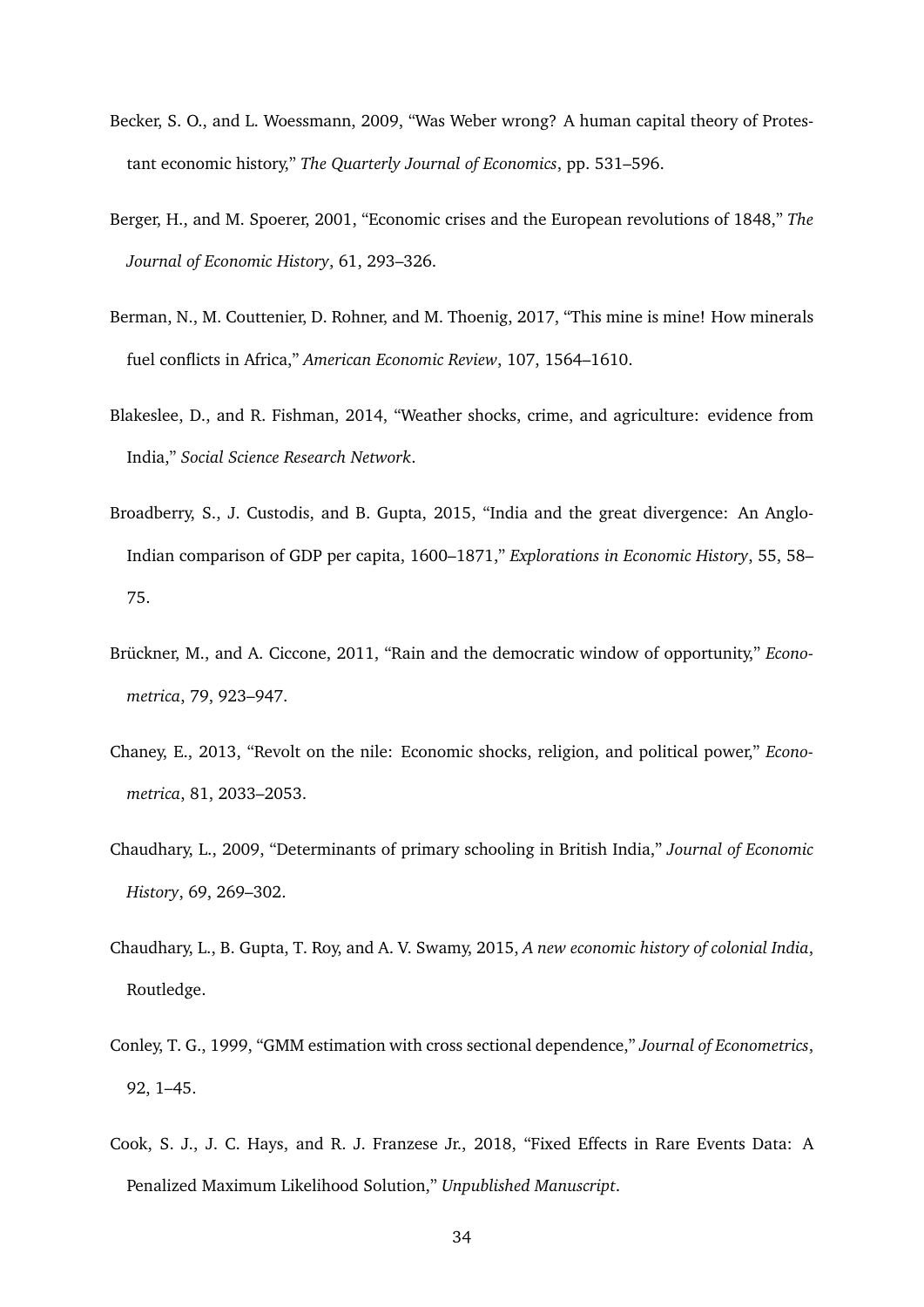- <span id="page-36-1"></span>Eaton, R. M., 2000, "Temple Desecration and Indo-Muslim States," *Journal of Islamic Studies*, 11, 283–319.
- <span id="page-36-6"></span><span id="page-36-0"></span>Eck, D. L., 2012, *India: A sacred geography*, Harmony.
- <span id="page-36-2"></span>Faruqui, M. D., 2012, *The princes of the Mughal empire, 1504–1719*, Cambridge University Press.
- Fenske, J., and N. Kala, 2015, "Climate and the slave trade," *Journal of Development Economics*, 112, 19–32.
- <span id="page-36-7"></span>Friedmann, Y., 1975, "Medieval Muslim views of Indian religions," *Journal of the American Oriental Society*, pp. 214–221.
- <span id="page-36-8"></span>Ge, S., H. Xu, M. Ji, and Y. Jiang, 2013, "Characteristics of soil organic carbon, total nitrogen, and C/N ratio in Chinese apple orchards," *Open Journal of Soil Science*, 3(05), 213.
- <span id="page-36-5"></span>Gupta, B., D. Ma, and T. Roy, 2016, "States and Development: Early Modern India, China, and the Great Divergence," in *Economic History of Warfare and State Formation* . pp. 51–69, Springer.
- <span id="page-36-9"></span><span id="page-36-4"></span>Habib, I., 1983, "The peasant in Indian history," *Social Scientist*, pp. 21–64.
- Habib, M., 1981, *Politics and Society During the Early Medieval Period: Collected Works of Professor Mohammad Habib* . , vol. 2, People's Publishing House.
- <span id="page-36-11"></span>Hsiang, S. M., K. C. Meng, and M. A. Cane, 2011, "Civil conflicts are associated with the global climate," *Nature*, 476, 438.
- <span id="page-36-3"></span>Huntington, S. P., 1997, *The clash of civilizations and the remaking of world order*, Penguin Books India.
- <span id="page-36-10"></span>Hurewitz, J., 1968, "Military Politics in the Muslim Dynastic States, 1400-1750," *Journal of the American Oriental Society*, 88, 96–104.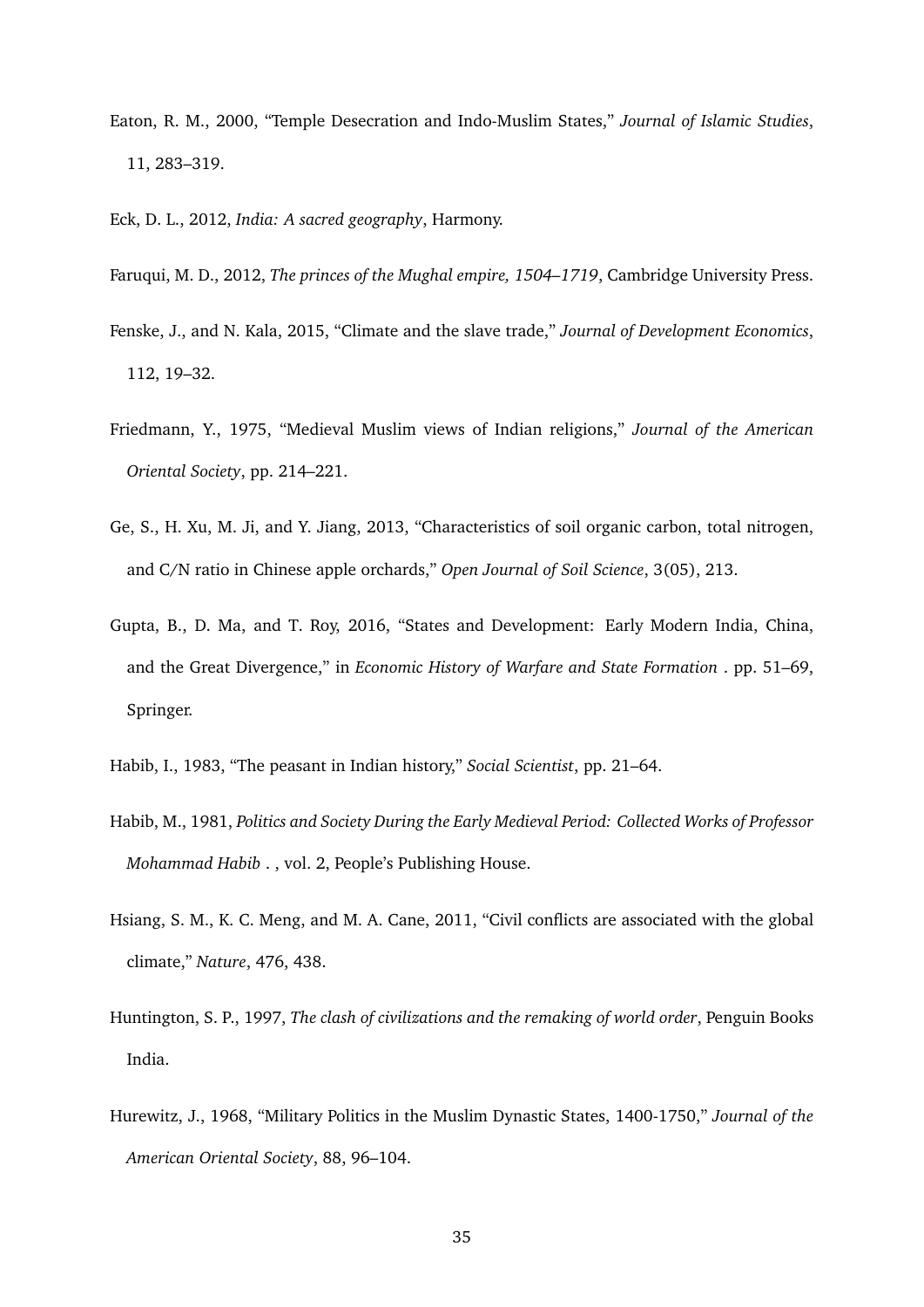- <span id="page-37-10"></span>Iannaccone, L. R., C. E. Haight, and J. Rubin, 2011, "Lessons from Delphi: Religious markets and spiritual capitals," *Journal of Economic Behavior & Organization*, 77, 326–338.
- <span id="page-37-3"></span><span id="page-37-2"></span>Iyer, S., 2016, "The New Economics of Religion," *Journal of Economic Literature*, 54, 395–441.

<span id="page-37-4"></span>Iyer, S., 2018, *The Economics of Religion in India*, Harvard University Press.

- <span id="page-37-1"></span>Iyigun, M., 2008, "Luther and suleyman," *The Quarterly Journal of Economics*, pp. 1465–1494.
- Iyigun, M., N. Nunn, and N. Qian, 2017, "Winter is coming: The long-run effects of climate change on conflict, 1400-1900," Discussion paper, National Bureau of Economic Research.

<span id="page-37-9"></span><span id="page-37-6"></span>Jaques, T., 2007, *Dictionary of Battles and Sieges: PZ* . , vol. 3, Greenwood Publishing Group.

- Jha, S., 2013, "Trade, institutions, and ethnic tolerance: Evidence from South Asia," *American Political Science Review*, 107, 806–832.
- <span id="page-37-11"></span>Kaw, M. K., 2004, *Kashmir and It's People: Studies in the Evolution of Kashmiri Society* . , vol. 4, APH Publishing.
- <span id="page-37-7"></span>Khan, I. A., 1968, "The Nobility under Akbar and the Development of His Religious Policy, 1560– 80," *Journal of the Royal Asiatic Society*, 100, 29–36.
- <span id="page-37-12"></span>Kokkonen, A., and A. Sundell, 2014, "Delivering stability—primogeniture and autocratic survival in European Monarchies 1000–1800," *American Political Science Review*, 108, 438–453.
- <span id="page-37-5"></span>Kuran, T., and A. Singh, 2013, "Economic Modernization in Late British India: Hindu-Muslim Differences," *Economic Development and Cultural Change*, 61, 503–538.
- <span id="page-37-0"></span>Malik, A., and J. R. Temple, 2009, "The geography of output volatility," *Journal of Development Economics*, 90, 163–178.
- <span id="page-37-8"></span>Mann, M. E., Z. Zhang, S. Rutherford, R. S. Bradley, M. K. Hughes, D. Shindell, C. Ammann, G. Faluvegi, and F. Ni, 2009, "Global signatures and dynamical origins of the Little Ice Age and Medieval Climate Anomaly," *Science*, 326, 1256–1260.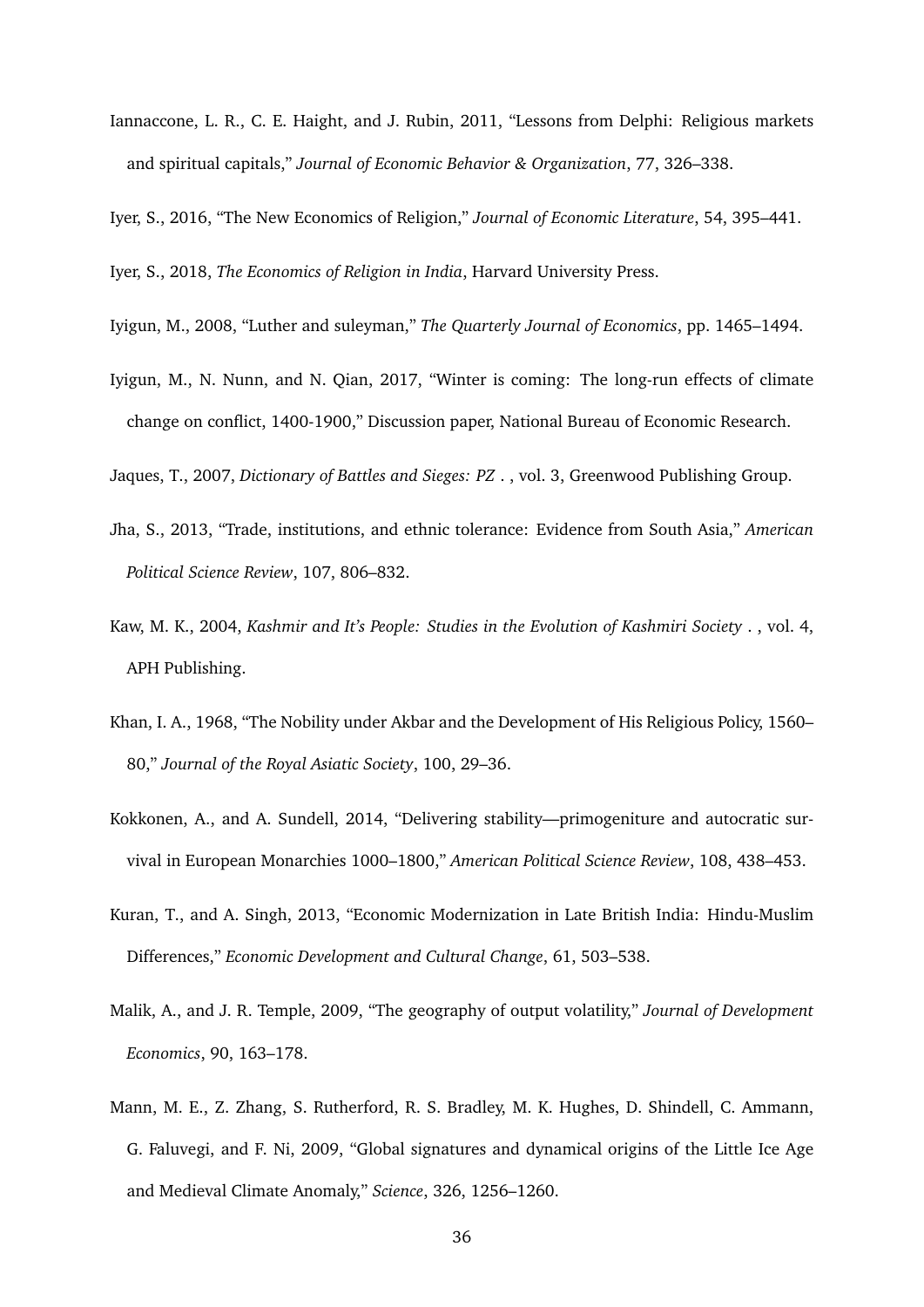- <span id="page-38-3"></span>Michalopoulos, S., A. Naghavi, and G. Prarolo, 2017, "Trade and Geography in the Spread of Islam," *The Economic Journal. doi:10.1111/ecoj.12557*.
- <span id="page-38-1"></span>Moreland, W. H., 2011, *The agrarian system of Moslem India: a historical essay with appendices*, Cambridge University Press.
- <span id="page-38-9"></span><span id="page-38-4"></span>Morgan, D., 2003, "The vicissitudes of seeing: iconoclasm and idolatry," *Religion*, 33, 170–180.

<span id="page-38-5"></span>Narvane, M., 1996, *Battles of Medieval India: Ad 1295 1850*, APH Publications.

- Noyes, J., 2013, *The Politics of Iconoclasm: Religion, Violence and the Culture of Image-breaking in Christianity and Islam* . , vol. 33, IB Tauris.
- <span id="page-38-7"></span>Olson, M., 1993, "Dictatorship, Democracy, and Development.," *American Political Science Review*, 87, 567–576.
- <span id="page-38-2"></span>Oster, E., 2004, "Witchcraft, weather and economic growth in Renaissance Europe," *Journal of Economic Perspectives*, 18, 215–228.
- <span id="page-38-10"></span>Platteau, J.-P., 2017, *Islam Instrumentalized: Religion and Politics in Historical Perspective* . Cambridge Studies in Economics, Choice, and Society, Cambridge University Press.
- <span id="page-38-0"></span>Porter, J. R., and M. A. Semenov, 2005, "Crop responses to climatic variation," *Philosophical Transactions of the Royal Society B: Biological Sciences*, 360, 2021–2035.
- <span id="page-38-8"></span>Rana, R., 1981, "Agrarian Revolts in Northern India during the late 17th and early 18th Century," *The Indian Economic & Social History Review*, 18, 287–325.
- <span id="page-38-11"></span>Rao, N., 2016, "Royal religious beneficence in pre-modern India: social and political implications," *International Journal of Dharma Studies*, 4, 7.
- <span id="page-38-6"></span>Reinders, E., 2004, "Monkey kings make havoc: iconoclasm and murder in the Chinese cultural revolution," *Religion*, 34, 191–209.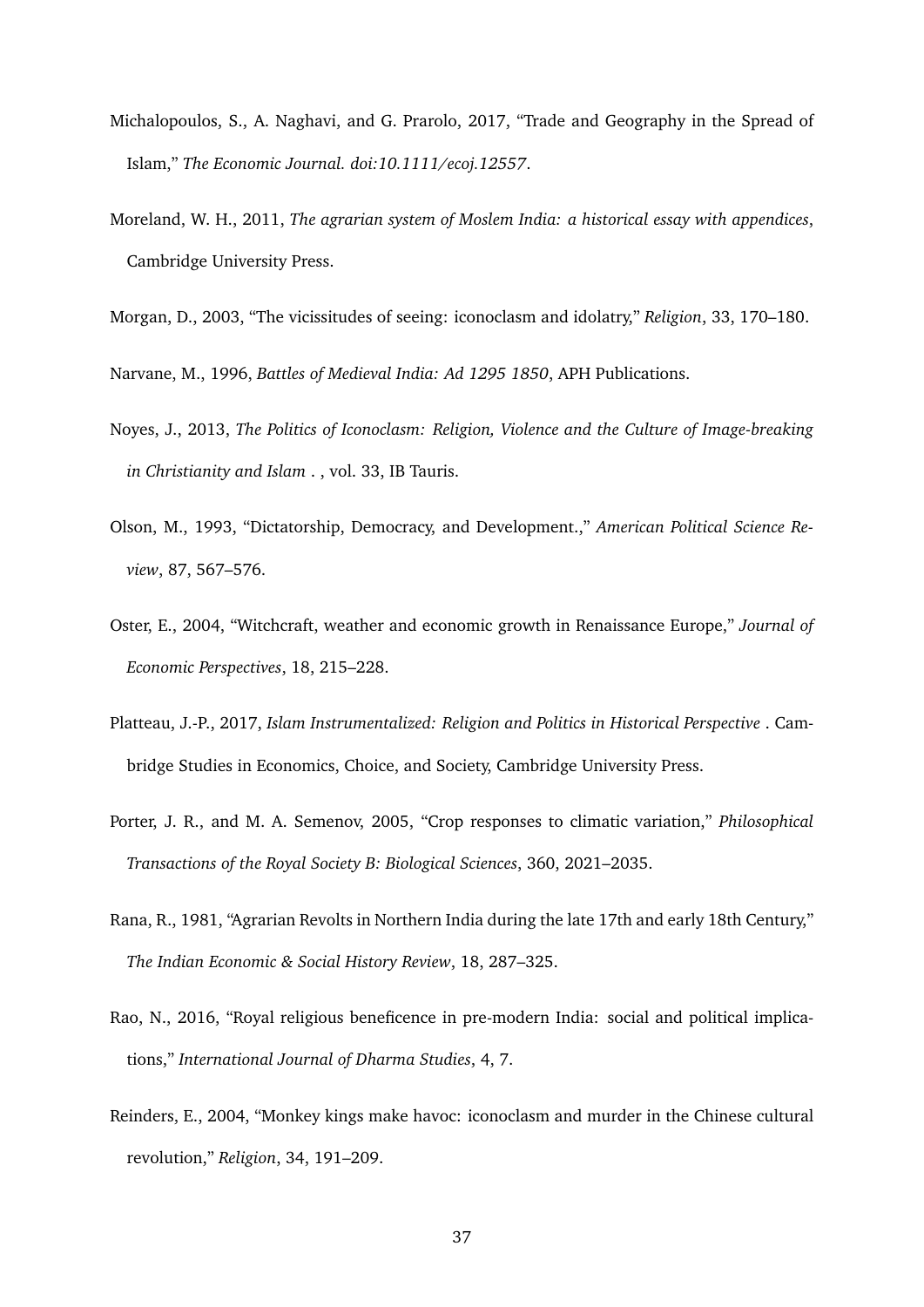- <span id="page-39-7"></span>Richards, J. F., 2004, "Warriors and the state in early modern India," *Journal of the Economic and Social History of the Orient*, 47, 390–400.
- <span id="page-39-3"></span><span id="page-39-1"></span>Roy, T., 2016, "The mutiny and the merchants," *The Historical Journal*, 59, 393–416.
- Rubin, J., 2011, "Institutions, the rise of commerce and the persistence of laws: Interest restrictions in Islam and Christianity," *The Economic Journal*, 121, 1310–1339.
- <span id="page-39-0"></span>Rubin, J., 2017, *Rulers, Religion, and Riches: Why the West got rich and the Middle East did not*, Cambridge University Press.
- <span id="page-39-11"></span><span id="page-39-10"></span>Sarkar, J., 1912, "History of Aurangzeb, 5 vols," *Calcutta, MC Sarkar & Sons*.
- Schwartzberg, J. E., S. G. Bajpai, and R. B. Mathur, 1992, *A historical atlas of South Asia*, Oxford University Press Oxford, UK.
- <span id="page-39-8"></span>Stein, B., 1960, "The economic function of a Medieval south Indian temple," *The Journal of Asian Studies*, 19, 163–176.
- <span id="page-39-5"></span><span id="page-39-4"></span>Tilly, C., 1985, "War making and state making as organized crime," *Violence: A reader*, pp. 35–60.
- <span id="page-39-2"></span>Verghese, A., 2016, *The colonial origins of ethnic violence in India*, Stanford University Press.
- Waldinger, M., 2015, "The economic effects of long-term climate change: evidence from the little ice age," *Centre for Climate Change Economics and Policy Working Paper*.
- <span id="page-39-9"></span><span id="page-39-6"></span>Weber, M., 1965, "Politics as a Vocation," .
- Wink, A., 2002, *Al-Hind: The Slavic Kings and the Islamic conquest, 11th-13th centuries* . , vol. 2, Brill.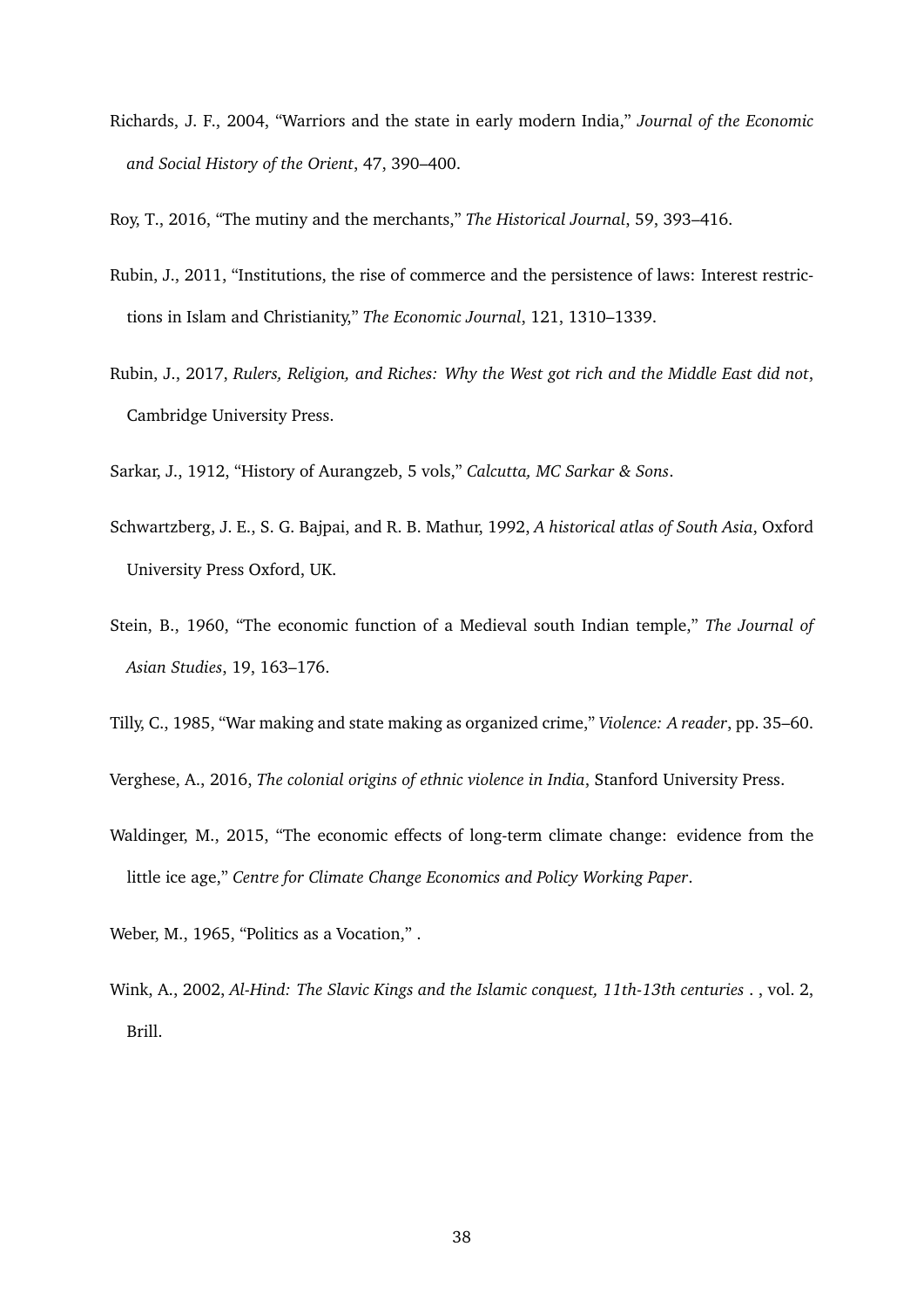**Tables and Figures**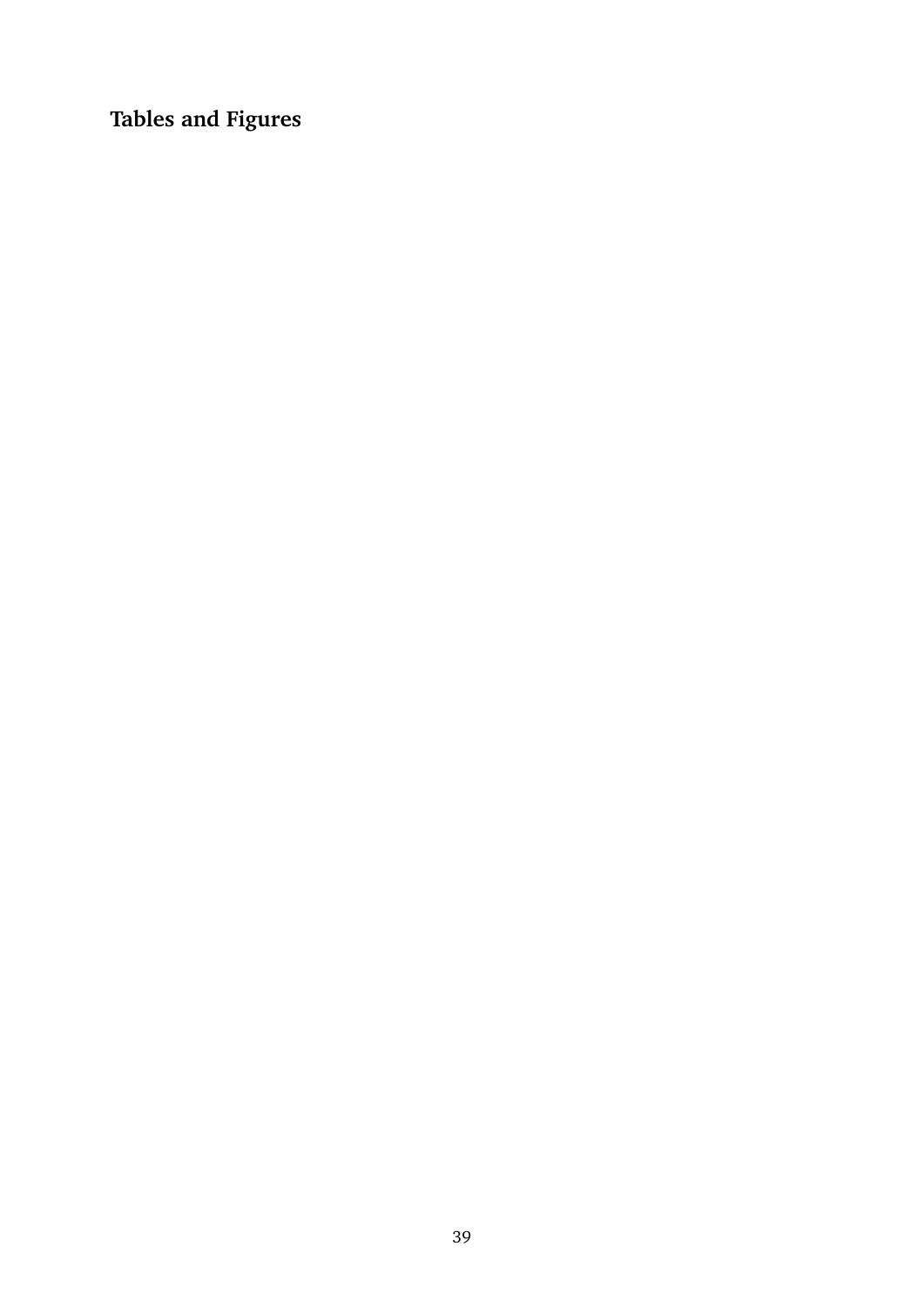



*Notes:* The dots represent medieval temple locations. Black dots represent temple locations that observed a temple desecration. Red dots represent temple locations where no desecration is recorded.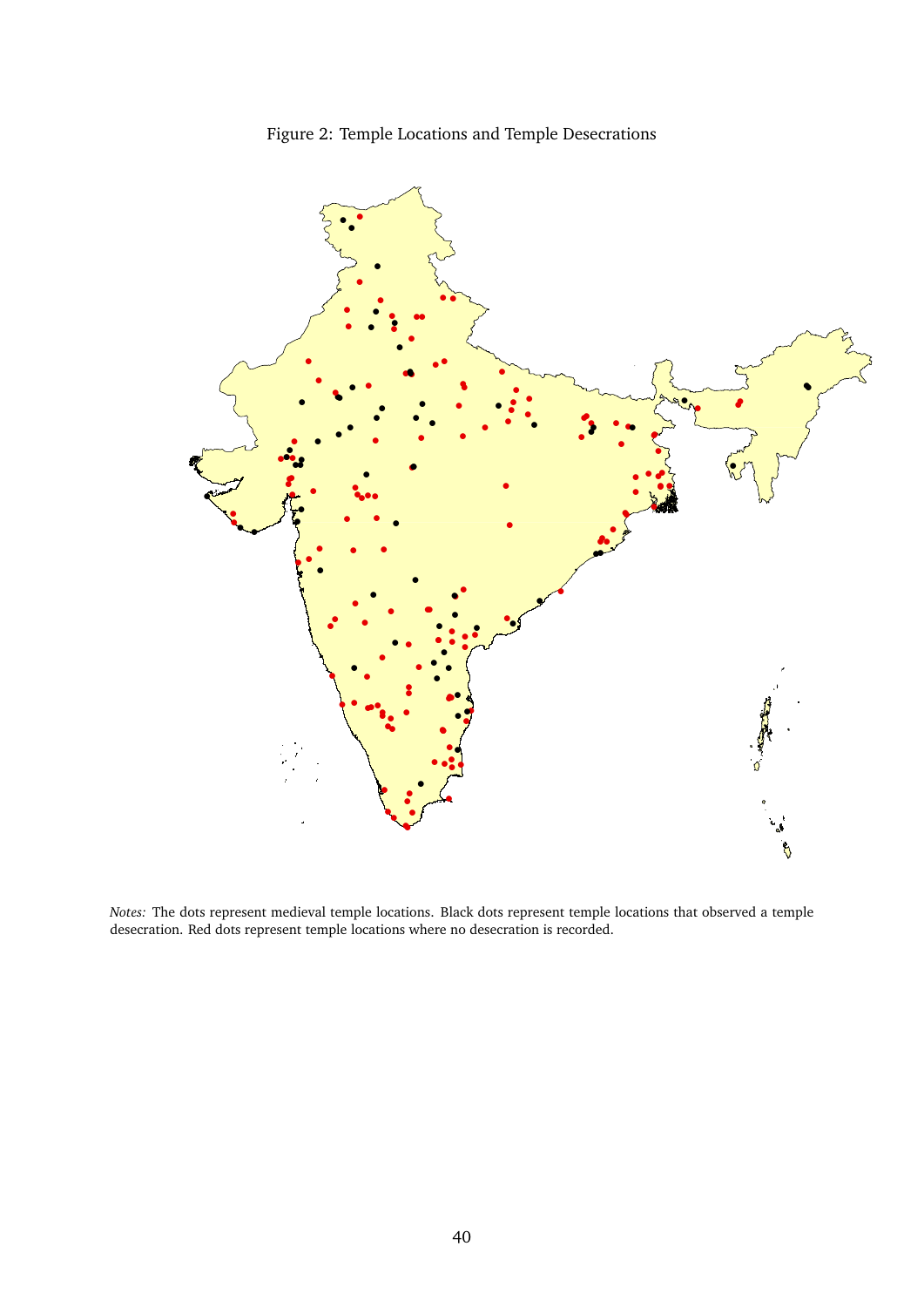

<span id="page-42-0"></span>

Notes: Red dots represent medieval temple locations. Black triangles identify medieval ports.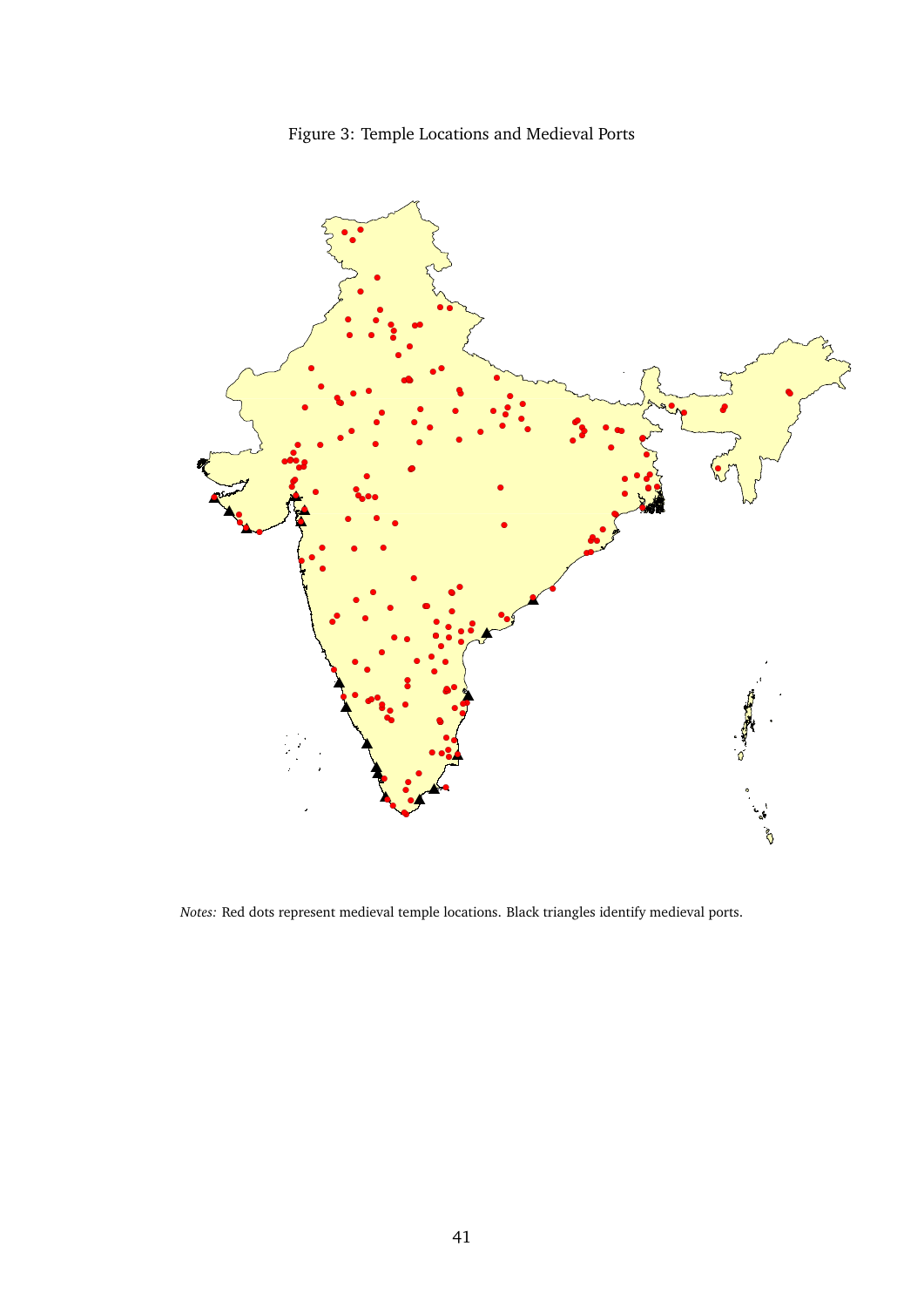# <span id="page-43-0"></span>**Robustness Checks**

| (1)                                        | (2)   | (3)      | (4)                                                                                                                                                                                                                                                                                                                                                  |
|--------------------------------------------|-------|----------|------------------------------------------------------------------------------------------------------------------------------------------------------------------------------------------------------------------------------------------------------------------------------------------------------------------------------------------------------|
| $0.011*$                                   | 0.015 | $-0.001$ |                                                                                                                                                                                                                                                                                                                                                      |
|                                            |       |          |                                                                                                                                                                                                                                                                                                                                                      |
| -0.003-                                    |       |          |                                                                                                                                                                                                                                                                                                                                                      |
|                                            |       |          |                                                                                                                                                                                                                                                                                                                                                      |
| Muslim Rule $\times$ Temperature Deviation |       |          |                                                                                                                                                                                                                                                                                                                                                      |
|                                            |       |          |                                                                                                                                                                                                                                                                                                                                                      |
|                                            |       |          |                                                                                                                                                                                                                                                                                                                                                      |
|                                            |       |          |                                                                                                                                                                                                                                                                                                                                                      |
|                                            |       |          |                                                                                                                                                                                                                                                                                                                                                      |
|                                            |       |          |                                                                                                                                                                                                                                                                                                                                                      |
| N                                          | Y     | Y        | N                                                                                                                                                                                                                                                                                                                                                    |
| N                                          | N     | Y        | Y                                                                                                                                                                                                                                                                                                                                                    |
| N                                          | N     | N        | Y                                                                                                                                                                                                                                                                                                                                                    |
| 6.750                                      | 6,750 | 6,750    | 6,750                                                                                                                                                                                                                                                                                                                                                |
|                                            |       | -0.000 - | $(0.006)$ $(0.010)$ $(0.013)$<br>$-0.004$ $-0.004$ $-0.004*$<br>$(0.003)$ $(0.003)$ $(0.003)$ $(0.003)$<br>$0.007$ $0.009**$ $0.009*$ $0.009*$<br>$(0.005)$ $(0.004)$ $(0.005)$ $(0.005)$<br>$-0.001 - 0.000 - 0.001$<br>$(0.001)$ $(0.001)$ $(0.001)$ $(0.001)$<br>$-0.002*$ $-0.002*$ $-0.000$ $-0.001$<br>$(0.001)$ $(0.001)$ $(0.002)$ $(0.002)$ |

## Table A-1: Spatial and Serial Correlation

*Dependent variable: Desecration*

*Notes:*\*\*\* p<0.01, \*\* p<0.05, \* p<0.10. Standard errors are corrected for both spatial and serial correlation and are reported in parentheses. We use a radius of 500km for the spatial kernel and assume that serial correlation decays over 500 years.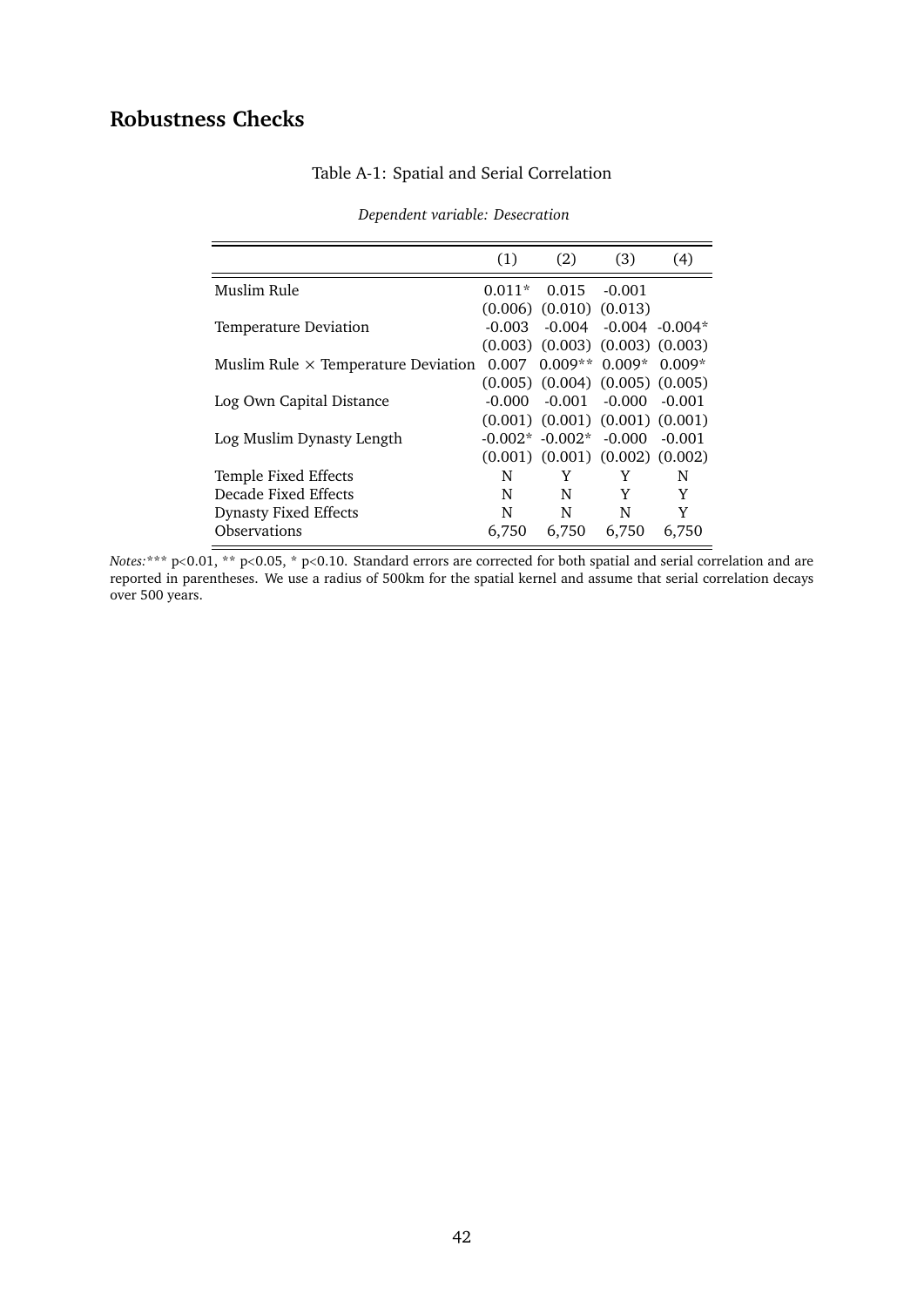#### Table A-2: Alternative Definition of Weather Fluctuation

<span id="page-44-0"></span>

| Panel (a). Dummy equals 1 for top and bottom 20th percentile | (1)       | (2)                   | (3)       | (4)                 | (5)         |
|--------------------------------------------------------------|-----------|-----------------------|-----------|---------------------|-------------|
| Muslim Rule                                                  | 0.006     | 0.017                 | 0.001     | 0.002               | $-0.006$    |
|                                                              | (0.009)   | (0.011)               | (0.012)   | (0.019)             | (0.021)     |
| Temperature Deviation                                        | $-0.001$  | $-0.002$              | $-0.000$  | $-0.001$            | $-0.000$    |
|                                                              | (0.003)   | (0.003)               | (0.003)   | (0.003)             | (0.004)     |
| Muslim Rule $\times$ Temperature Deviation                   | 0.006     | 0.007                 | 0.006     | 0.006               | 0.006       |
|                                                              | (0.004)   | (0.005)               | (0.005)   | (0.005)             | (0.005)     |
| Log Own Capital Distance                                     | $-0.001$  | $-0.001$              | $-0.000$  | $-0.002$            | $-0.002$    |
|                                                              | (0.001)   | (0.001)               | (0.001)   | (0.001)             | (0.001)     |
| Log Muslim Dynasty Length                                    | $-0.001$  | $-0.002*$             |           | $-0.000 - 0.004***$ | $-0.000$    |
|                                                              | (0.001)   | (0.001)               | (0.001)   | (0.001)             | (0.002)     |
| Temple Fixed Effects                                         | N         | Y                     | Y         | Y                   | Y           |
| Decade Fixed Effects                                         | ${\bf N}$ | ${\bf N}$             | Y         | ${\bf N}$           | $\mathbf Y$ |
| <b>Dynasty Fixed Effects</b>                                 | ${\bf N}$ | N                     | N         | Y                   | $\mathbf Y$ |
| Observations                                                 | 6,750     | 6,750                 | 6,750     | 6,750               | 6,750       |
| Panel (b). Dummy equals 1 for top and bottom 30th percentile | (1)       | (2)                   | (3)       | (4)                 | (5)         |
| Muslim Rule                                                  | 0.003     | 0.015                 | $-0.001$  | $-0.000$            | $-0.007$    |
|                                                              | (0.010)   | (0.011)               | (0.012)   | (0.019)             | (0.021)     |
| Temperature Deviation                                        | $-0.005*$ | $-0.006*$             | $-0.005$  | $-0.006*$           | $-0.005$    |
|                                                              | (0.003)   | (0.003)               | (0.004)   | (0.003)             | (0.004)     |
| Muslim Rule $\times$ Temperature Deviation                   | $0.008*$  | $0.008*$              | 0.008     | 0.007               | 0.007       |
|                                                              | (0.004)   | (0.004)               | (0.005)   | (0.004)             | (0.005)     |
| Log Own Capital Distance                                     | $-0.001$  | $-0.001$              | $-0.000$  | $-0.002$            | $-0.002$    |
|                                                              | (0.001)   | (0.001)               | (0.001)   | (0.001)             | (0.001)     |
| Log Muslim Dynasty Length                                    | $-0.001$  | $-0.002*$             | 0.000     | $-0.004***$         | $-0.001$    |
|                                                              | (0.001)   | (0.001)               | (0.001)   | (0.001)             | (0.002)     |
| Temple Fixed Effects                                         | ${\bf N}$ | $\mathbf Y$           | Y         | Y                   | Y           |
| <b>Decade Fixed Effects</b>                                  | N         | ${\bf N}$             | Y         | $\mathbf N$         | Y           |
| <b>Dynasty Fixed Effects</b>                                 | N         | N                     | N         | Y                   | Y           |
| Observations                                                 | 6,750     | 6,750                 | 6,750     | 6,750               | 6,750       |
| Panel (c). Dummy equals 1 for top and bottom 35th percentile | (1)       | (2)                   | (3)       | (4)                 | (5)         |
|                                                              |           |                       |           |                     |             |
| Muslim Rule                                                  | 0.002     | 0.014                 | $-0.002$  | $-0.001$            | $-0.008$    |
|                                                              | (0.010)   | (0.011)               | (0.012)   | (0.019)             | (0.022)     |
| Temperature Deviation                                        |           | $-0.007**$ $-0.008**$ | $-0.007$  | $-0.008**$          | $-0.007$    |
|                                                              | (0.004)   | (0.004)               | (0.004)   | (0.004)             | (0.004)     |
| Muslim Rule $\times$ Temperature Deviation                   | $0.009*$  | $0.008*$              | 0.008     | $0.008*$            | 0.008       |
|                                                              | (0.005)   | (0.005)               | (0.005)   | (0.005)             | (0.005)     |
| Log Own Capital Distance                                     | $-0.001$  | $-0.001$              | $-0.000$  | $-0.002$            | $-0.002$    |
|                                                              | (0.001)   | (0.001)               | (0.001)   | (0.001)             | (0.001)     |
| Log Muslim Dynasty Length                                    | $-0.001$  | $-0.002*$             | $-0.000$  | $-0.004***$         | $-0.001$    |
|                                                              | (0.001)   | (0.001)               | (0.001)   | (0.001)             | (0.002)     |
| Temple Fixed Effects                                         | N         | Y                     | Y         | Y                   | Y           |
| Decade Fixed Effects                                         | N         | ${\bf N}$             | Y         | $\mathbf N$         | $\mathbf Y$ |
| <b>Dynasty Fixed Effects</b>                                 | ${\bf N}$ | N                     | ${\bf N}$ | $\mathbf Y$         | $\mathbf Y$ |
| Observations                                                 | 6,750     | 6,750                 | 6,750     | 6,750               | 6,750       |

#### *Dependent variable: Desecration*

*Notes:*\*\*\* p<0.01, \*\* p<0.05, \* p<0.10. Standard errors are clustered at the temple location level. We use alternative thresholds ranging between top and bottom 20th percentile to top and bottom 35th percentile of temperature deviation for temple location *i*, in order to define the temperature deviation dummy variable.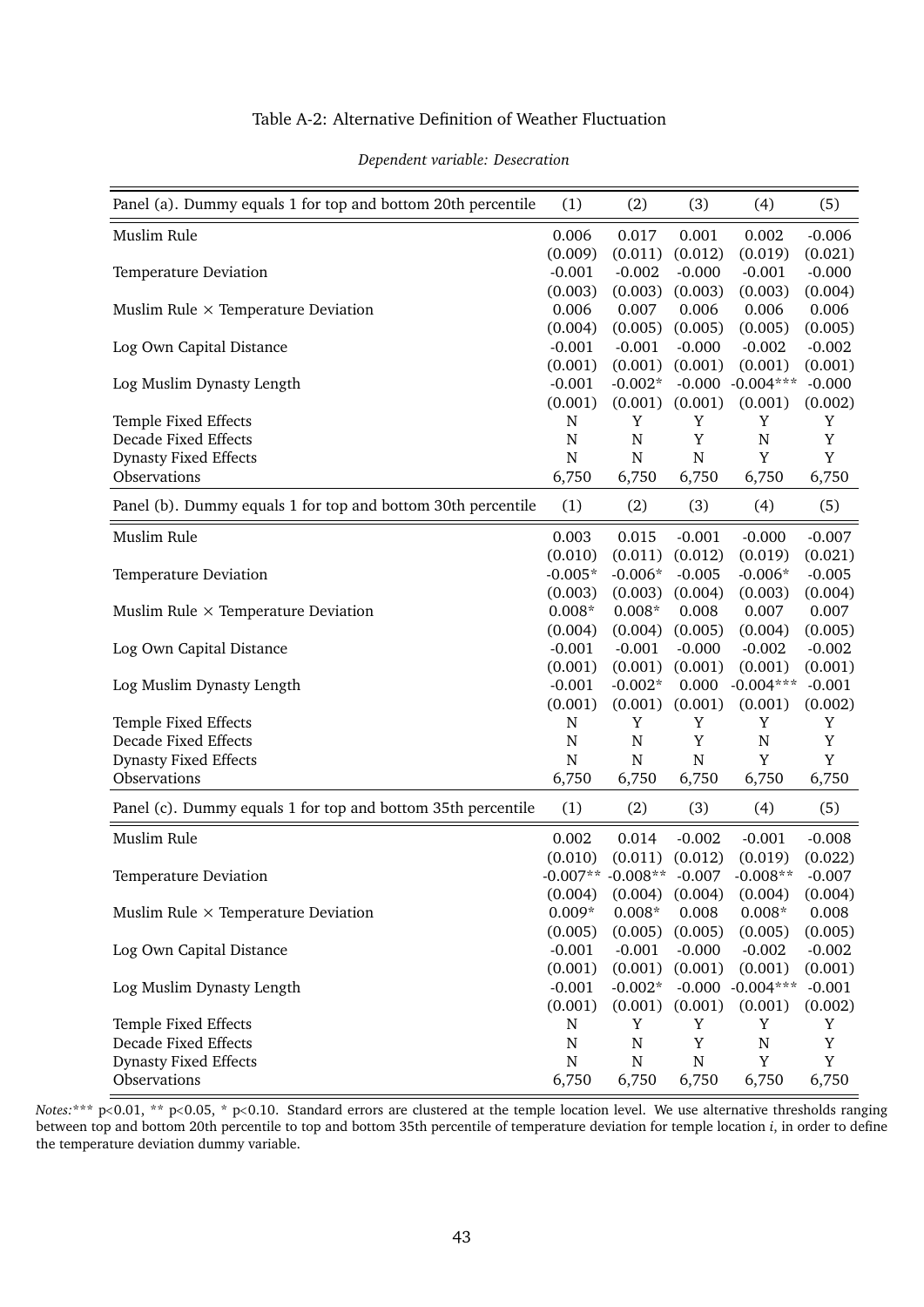### Table A-3: Excluding Temples Not In Maps

<span id="page-45-0"></span>

|                                            | (1)      | (2)      | (3)                           | (4)                                       | (5)       |
|--------------------------------------------|----------|----------|-------------------------------|-------------------------------------------|-----------|
| Muslim Rule                                | $-0.001$ | 0.008    | $-0.007$                      | 0.006                                     | $-0.001$  |
|                                            | (0.006)  |          | $(0.005)$ $(0.011)$ $(0.004)$ |                                           | (0.009)   |
| Temperature Deviation                      | $-0.002$ | $-0.003$ | $-0.003*$                     | $-0.002$                                  | $-0.003*$ |
|                                            | (0.002)  |          | $(0.002)$ $(0.002)$ $(0.002)$ |                                           | (0.002)   |
| Muslim Rule $\times$ Temperature Deviation |          |          |                               | $0.007**$ 0.008** 0.008** 0.008** 0.008** |           |
|                                            | (0.003)  |          |                               | $(0.003)$ $(0.003)$ $(0.003)$             | (0.004)   |
| Log Own Capital Distance                   | $-0.000$ | $-0.001$ | $-0.001$                      | $-0.002$                                  | $-0.002$  |
|                                            | (0.001)  | (0.001)  | (0.001)                       | (0.001)                                   | (0.001)   |
| Log Muslim Dynasty Length                  | $-0.000$ | $-0.001$ | 0.001                         | $-0.001*$                                 | 0.001     |
|                                            | (0.001)  |          |                               | $(0.001)$ $(0.001)$ $(0.001)$             | (0.002)   |
| Temple Fixed Effects                       | N        | Y        | Y                             | Y                                         | Y         |
| Decade Fixed Effects                       | N        | N        | Y                             | N                                         | Y         |
| <b>Dynasty Fixed Effects</b>               | N        | N        | N                             | Y                                         | Y         |
| <b>Observations</b>                        | 5,287    | 5,287    | 5,287                         | 5,287                                     | 5,287     |

#### *Dependent variable: Desecration*

*Notes:*\*\*\* p<0.01, \*\* p<0.05, \* p<0.10. Standard errors are clustered at the temple location level. We exclude temple locations that are recorded in the desecration sample but are not reported in the medieval maps of key religious sites.

#### Table A-4: Lagged Effect of Weather Fluctuation

#### *Dependent variable: Desecration*

<span id="page-45-1"></span>

|                                                  | (1)      | (2)                           | (3)      | (4)         | (5)       |
|--------------------------------------------------|----------|-------------------------------|----------|-------------|-----------|
| Muslim Rule                                      | 0.011    | $0.027*$                      | 0.014    | 0.016       | 0.007     |
|                                                  |          | $(0.013)$ $(0.015)$ $(0.012)$ |          | (0.023)     | (0.022)   |
| Temperature Deviation                            | $-0.004$ | $-0.004 - 0.005$              |          | $-0.004$    | $-0.005$  |
|                                                  |          | $(0.003)$ $(0.003)$ $(0.003)$ |          | (0.003)     | (0.004)   |
| Temperature Deviation (t-1)                      | 0.005    | 0.005                         | $0.007*$ | 0.005       | $0.007*$  |
|                                                  |          | $(0.003)$ $(0.003)$ $(0.004)$ |          | (0.003)     | (0.004)   |
| Muslim Rule $\times$ Temperature Deviation       | $0.008*$ | $0.009*$                      | $0.009*$ | $0.008*$    | $0.009*$  |
|                                                  |          | $(0.004)$ $(0.005)$ $(0.005)$ |          | (0.005)     | (0.005)   |
| Muslim Rule $\times$ Temperature Deviation (t-1) | $-0.004$ | -0.002                        | $-0.003$ | $-0.003$    | $-0.004$  |
|                                                  |          | $(0.005)$ $(0.005)$ $(0.005)$ |          | (0.005)     | (0.005)   |
| Log Own Capital Distance                         | $-0.000$ | $-0.001$                      | $-0.000$ | $-0.002$    | $-0.002$  |
|                                                  |          | $(0.001)$ $(0.001)$ $(0.001)$ |          | (0.001)     | (0.001)   |
| Log Muslim Dynasty Length                        | $-0.001$ | $-0.003*$                     | $-0.002$ | $-0.007***$ | $-0.004*$ |
|                                                  |          | $(0.002)$ $(0.002)$ $(0.002)$ |          | (0.003)     | (0.002)   |
| Temple Fixed Effects                             | N        | Y                             | Y        | Y           | Y         |
| Decade Fixed Effects                             | N        | N                             | Y        | N           | Y         |
| <b>Dynasty Fixed Effects</b>                     | N        | N                             | N        | Y           | Y         |
| Observations                                     | 6,548    | 6,548                         | 6,548    | 6,548       | 6,548     |
|                                                  |          |                               |          |             |           |

*Notes*:\*\*\* p<0.01, \*\* p<0.05, \* p<0.10. Standard errors are clustered at the temple location level.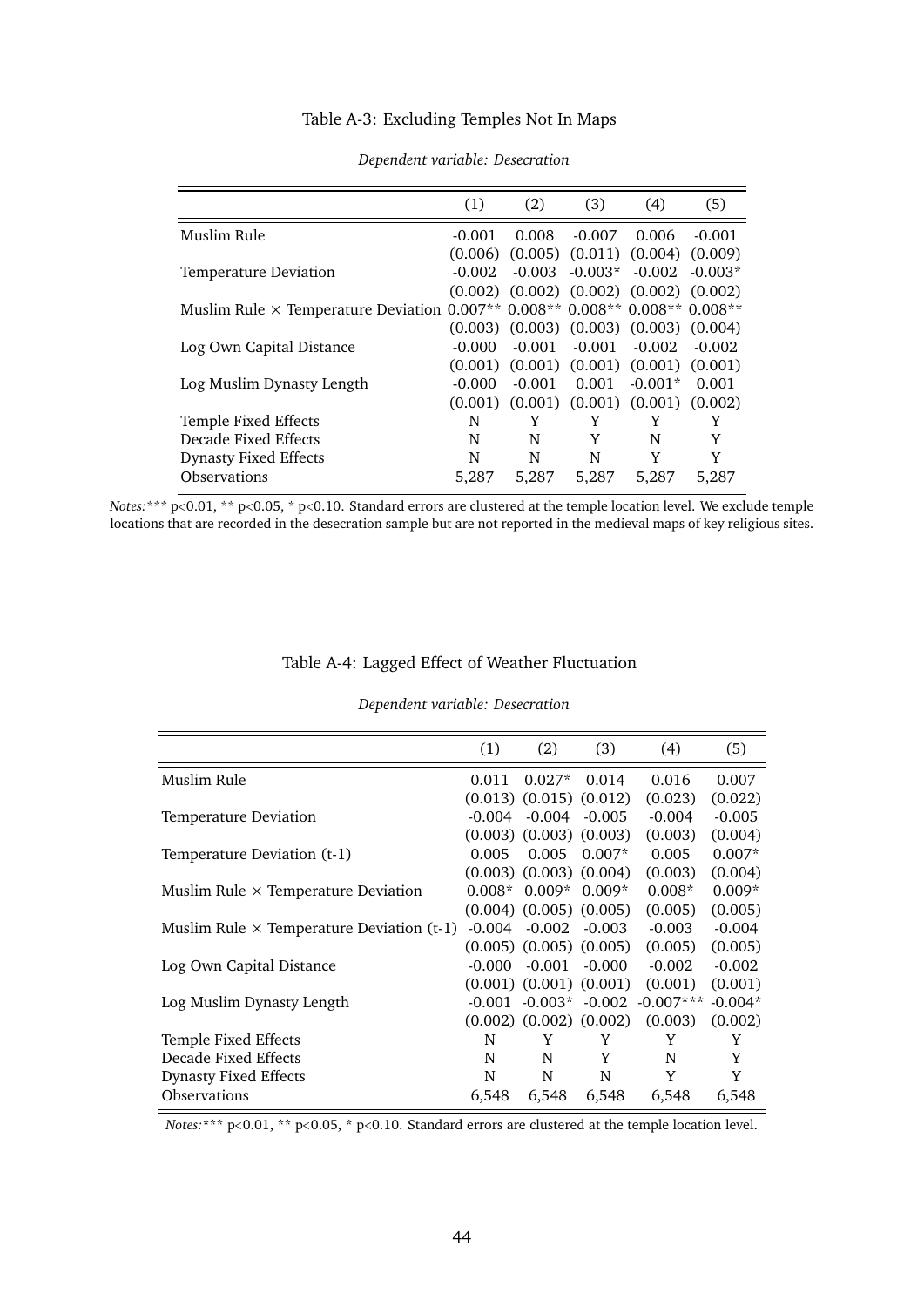#### Table A-5: Non Linear Estimation

<span id="page-46-0"></span>

|                                            | (1)      | (2)         | (3)      |
|--------------------------------------------|----------|-------------|----------|
| Muslim Rule                                | 0.003    | $0.474*$    | $-0.010$ |
|                                            | (0.006)  | (0.246)     | (0.072)  |
| Temperature Deviation                      | $-0.005$ | $-0.173$    | $-0.048$ |
|                                            | (0.003)  | (0.116)     | (0.080)  |
| Muslim Rule $\times$ Temperature Deviation | $0.008*$ | $0.300**$   | 0.087    |
|                                            | (0.005)  | (0.148)     | (0.131)  |
| Log Own Capital Distance                   | $-0.000$ | $-0.054$    | $-0.014$ |
|                                            | (0.001)  | (0.048)     | (0.015)  |
| Log Muslim Dynasty Length                  | -0.001   | $-0.068***$ | $-0.001$ |
|                                            | (0.001)  | (0.023)     | (0.010)  |
| Temple Fixed Effects                       | N        | Y           | Y        |
| Decade Fixed Effects                       | N        | N           | Y        |
| <b>Dynasty Fixed Effects</b>               | N        | N           | N        |
| Observations                               | 6,750    | 1,675       | 1,675    |

#### *Dependent variable: Desecration*

*Notes:*\*\*\* p<0.01, \*\* p<0.05, \* p<0.10. Standard errors are clustered at the temple location level. The coefficients show the marginal effects. The conditional logit model does not converge when we include the dynasty fixed effects. These results are therefore comparable to Columns 2 to 4 in Panel (a) of Table [2.](#page-17-1)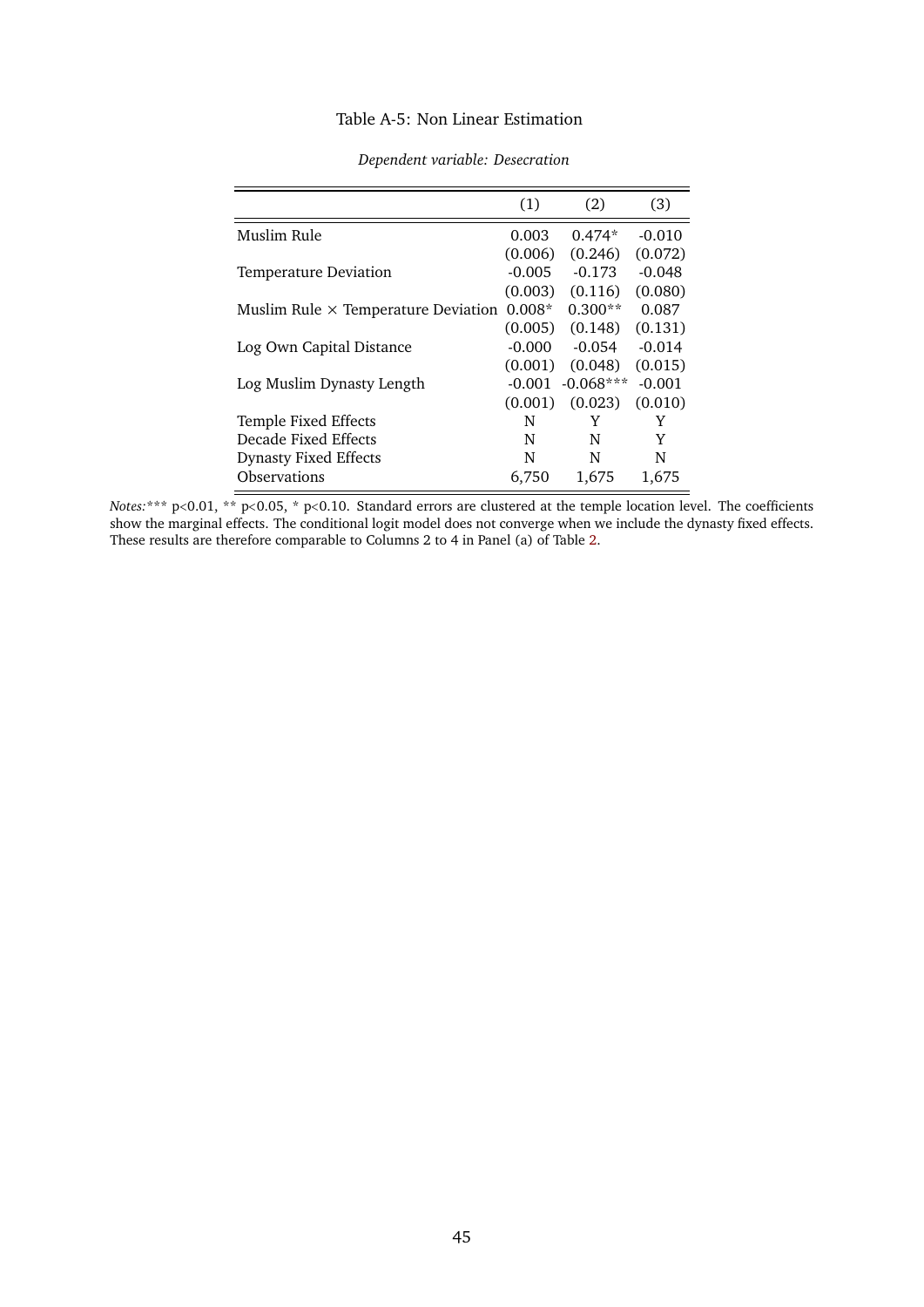# **Appendix**

| Variable                               | Mean    | Median   | Std Dev | Min      | Max            |
|----------------------------------------|---------|----------|---------|----------|----------------|
| <i>ikt</i> variables                   |         |          |         |          |                |
| Temple Desecration                     | 0.007   | $\Omega$ | 0.08    | 0        | 1              |
| Muslim Rule                            | 0.53    | 1        | 0.50    | $\Omega$ |                |
| Temperature Deviation (degree Celsius) | $-0.33$ | $-0.32$  | 0.32    | $-1.40$  | 0.42           |
| Own Capital Distance (km)              | 377.70  | 311.59   | 287.06  | 0        | 1453.33        |
| Muslim Dynasty Length (decade)         | 12.76   | 4        | 14.70   | $\Omega$ | 43             |
| Muslim Ruler Tenure (decade)           | 0.78    | 0        | 1.08    | $\Omega$ | 4.4            |
| <i>it</i> variables                    |         |          |         |          |                |
| Hindu Muslim Battle                    | 0.10    | 0        | 0.45    | $\Omega$ | 8              |
| Muslim Win Against Hindu               | 0.03    | 0        | 0.18    | 0.00     | $\mathfrak{D}$ |
| <i>i</i> variables                     |         |          |         |          |                |
| Soil Nitrogen Density $(g/cm^3)$       | 1063.03 | 1129.83  | 246.68  | 58.31    | 1549.49        |
| Soil Carbon Density $(g/cm^3)$         | 9.50    | 10.07    | 2.26    | 0.68     | 19             |
| Distance to Major Medieval Port (km)   | 424.28  | 298.65   | 349.13  | $\Omega$ | 1560.72        |

Table B-1: Summary Statistics- All Variables

*Notes:* In-sample summary statistics correspond to the baseline sample in Column (2) in Table [2.](#page-17-1)